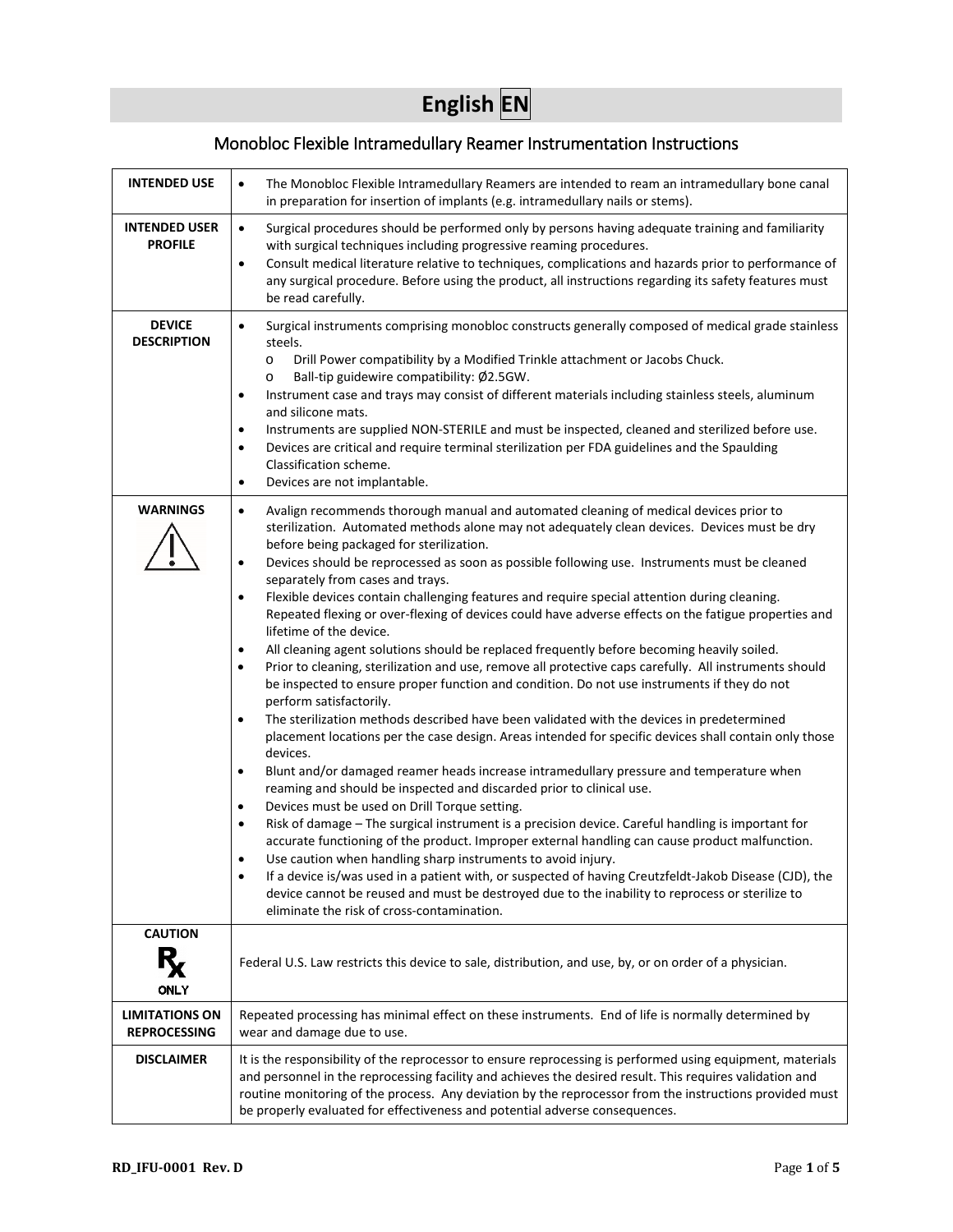## Reprocessing Instructions

| <b>TOOLS AND</b>    |    |                                                                                                        |                                                                                                                                                                                          |  |  |
|---------------------|----|--------------------------------------------------------------------------------------------------------|------------------------------------------------------------------------------------------------------------------------------------------------------------------------------------------|--|--|
| <b>ACCESSORIES</b>  |    |                                                                                                        | Cold Tap Water (< 20°C / 68°F)                                                                                                                                                           |  |  |
|                     |    | Water                                                                                                  | Hot Tap Water (> 40°C / 104°F)<br>Deionized (DI) or Reverse Osmosis (RO) Water (ambient)                                                                                                 |  |  |
|                     |    |                                                                                                        | Enzymatic Cleaner pH 6.0-8.0 i.e. MetriZyme, EndoZime, Enzol                                                                                                                             |  |  |
|                     |    | <b>Cleaning Agents</b>                                                                                 | Neutral Detergent pH 6.0-8.0 i.e. Liqui-nox, Valsure                                                                                                                                     |  |  |
|                     |    |                                                                                                        | Assorted Sizes of Brushes and/or Pipe Cleaners with Nylon Bristles                                                                                                                       |  |  |
|                     |    |                                                                                                        | Sterile Syringes or equivalent                                                                                                                                                           |  |  |
|                     |    | Accessories                                                                                            | Absorbent, Low Lint Disposable Cloths or equivalent                                                                                                                                      |  |  |
|                     |    |                                                                                                        | <b>Soaking Pans</b>                                                                                                                                                                      |  |  |
|                     |    |                                                                                                        | Hydrogen Peroxide                                                                                                                                                                        |  |  |
|                     |    |                                                                                                        | Medical Compressed Air                                                                                                                                                                   |  |  |
|                     |    | Equipment                                                                                              | <b>Ultrasonic Cleaner</b>                                                                                                                                                                |  |  |
|                     |    |                                                                                                        | <b>Automated Washer</b>                                                                                                                                                                  |  |  |
| <b>POINT-OF-USE</b> |    |                                                                                                        | Follow health care facility point of use practices. Keep devices moist after use to prevent soil from                                                                                    |  |  |
| <b>AND</b>          | 1) |                                                                                                        | drying and remove excess soil and debris from all lumens, surfaces, crevices, sliding mechanisms,                                                                                        |  |  |
| <b>CONTAINMENT</b>  |    |                                                                                                        | hinged joints, flexible areas and all other hard-to-clean design features.                                                                                                               |  |  |
|                     | 2) |                                                                                                        | Suction or flush lumens with a cleaning solution immediately after use.                                                                                                                  |  |  |
|                     | 3) |                                                                                                        | Follow universal precautions and contain devices in closed or covered containers for transport to                                                                                        |  |  |
|                     |    | central supply.                                                                                        |                                                                                                                                                                                          |  |  |
| <b>MANUAL</b>       | 4) |                                                                                                        | Disassemble all devices as warranted per manufacturer's instructions.                                                                                                                    |  |  |
| <b>CLEANING</b>     | 5) |                                                                                                        | Rinse devices under cold running tap water for a minimum of 3 minutes while wiping off residual                                                                                          |  |  |
|                     |    |                                                                                                        | soil or debris. Actuate moveable mechanisms and flush all lumens, cracks and/or crevices while                                                                                           |  |  |
|                     |    |                                                                                                        | rinsing. If the device has flexible areas, bend or flex the shaft multiple directions while rotating to                                                                                  |  |  |
|                     |    | ensure adequate rinsing of all surfaces.                                                               |                                                                                                                                                                                          |  |  |
|                     | 6) |                                                                                                        | Prepare an enzymatic cleaning solution per manufacturer's instructions including                                                                                                         |  |  |
|                     |    | dilution/concentration, water quality and temperature. Immerse devices and soak for a minimum of       |                                                                                                                                                                                          |  |  |
|                     |    |                                                                                                        | 10 minutes. While in the solution, use a soft, bristle brush to remove all traces of blood and debris                                                                                    |  |  |
|                     |    |                                                                                                        | from the device, paying close attention to threads, crevices, seams, and any hard to reach areas.                                                                                        |  |  |
|                     |    | a)                                                                                                     | If the device has sliding mechanisms or hinged joints, actuate the device while scrubbing to                                                                                             |  |  |
|                     |    | remove trapped soil.                                                                                   |                                                                                                                                                                                          |  |  |
|                     |    | If the device contains a lumen, use a tight-fitting nylon brush or pipe cleaner while pushing in<br>b) |                                                                                                                                                                                          |  |  |
|                     |    |                                                                                                        | and out with a twisting motion to facilitate removal of debris; ensure the full diameter and                                                                                             |  |  |
|                     |    |                                                                                                        | depth of the lumen is accessed. Flush the lumen, three times minimum, with a syringe                                                                                                     |  |  |
|                     |    |                                                                                                        | containing a minimum solution of 60mL.                                                                                                                                                   |  |  |
|                     |    | C)                                                                                                     | If the device has flexible areas, bend or flex the shaft multiple directions in the solution and use<br>a scrub brush and twisting action to clean all surfaces while rotating the part. |  |  |
|                     | 7) |                                                                                                        | Remove devices and rinse/agitate in cold tap water for a minimum of 3 minutes. Actuate moveable                                                                                          |  |  |
|                     |    |                                                                                                        | mechanisms and flush all lumens, cracks and/or crevices while rinsing. If the device has flexible                                                                                        |  |  |
|                     |    |                                                                                                        | areas, bend or flex the shaft multiple directions while rotating to ensure adequate rinsing of all                                                                                       |  |  |
|                     |    | surfaces.                                                                                              |                                                                                                                                                                                          |  |  |
|                     | 8) |                                                                                                        | Prepare a neutral detergent cleaning solution per manufacturer's instructions including                                                                                                  |  |  |
|                     |    |                                                                                                        | dilution/concentration, water quality and temperature. Immerse devices and soak for a minimum of                                                                                         |  |  |
|                     |    |                                                                                                        | 5 minutes. While in the solution, use a soft, bristle brush to remove all traces of blood and debris                                                                                     |  |  |
|                     |    |                                                                                                        | from the device, paying close attention to threads, crevices, seams, and any hard to reach areas.                                                                                        |  |  |
|                     |    | a)                                                                                                     | If the device has sliding mechanisms or hinged joints, actuate the device while scrubbing to                                                                                             |  |  |
|                     |    | remove trapped soil.                                                                                   |                                                                                                                                                                                          |  |  |
|                     |    | b)                                                                                                     | If the device contains a lumen, use a tight-fitting nylon brush or pipe cleaner while pushing in                                                                                         |  |  |
|                     |    |                                                                                                        | and out with a twisting motion to facilitate removal of debris; ensure the full diameter and<br>depth of the lumen is accessed. Flush the lumen, three times minimum, with a syringe     |  |  |
|                     |    |                                                                                                        | containing a minimum solution of 60mL.                                                                                                                                                   |  |  |
|                     |    | C)                                                                                                     | If the device has flexible areas, bend or flex the shaft multiple directions in the solution and use                                                                                     |  |  |
|                     |    |                                                                                                        | a scrub brush and twisting action to clean all surfaces while rotating the part.                                                                                                         |  |  |
|                     |    |                                                                                                        |                                                                                                                                                                                          |  |  |
|                     |    |                                                                                                        |                                                                                                                                                                                          |  |  |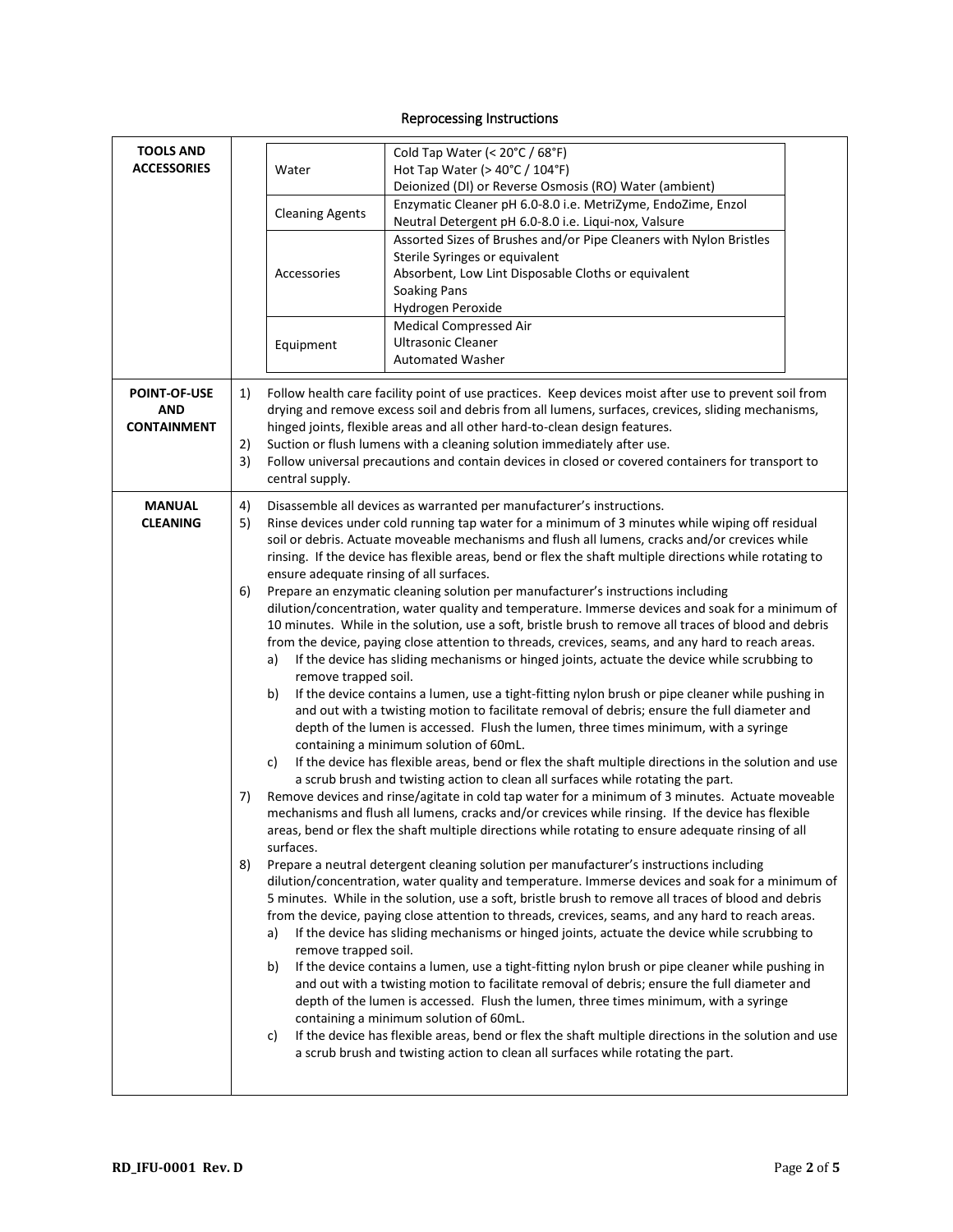### Reprocessing Instructions

|                                                              | Remove devices and rinse/agitate in cold tap water for a minimum of 3 minutes. Actuate moveable<br>9)<br>mechanisms and flush all lumens, cracks and/or crevices while rinsing. If the device has flexible<br>areas, bend or flex the shaft slightly in multiple directions while rotating to ensure adequate rinsing<br>of all surfaces.<br>10) Prepare an enzymatic cleaning solution using hot water per manufacturer's recommendations in an<br>ultrasonic unit. Sonicate the devices for a minimum of 15 minutes using a minimum frequency of 40<br>kHz. It is recommended to use an ultrasonic unit with flushing attachments. Devices with lumens<br>should be flushed with cleaning solution under the surface of the solution to ensure adequate<br>perfusion of channels.<br>11) Remove devices and rinse/agitate in ambient DI/RO water for a minimum of 4 minutes. Actuate<br>moveable mechanisms and flush all lumens, cracks and/or crevices while rinsing. If the device has<br>flexible areas, bend or flex the shaft multiple directions while rotating for a minimum of 2 minutes<br>to ensure adequate rinsing of all surfaces.<br>12) Dry the device using an absorbent cloth. Dry any internal areas with filtered, compressed air.<br>13) Visually inspect the device for soil under magnification including all actuating mechanisms, cracks,<br>crevices, and lumens. If not visibly clean, repeat steps 4-13.<br>14) Submerge device in 2-3% hydrogen peroxide. The appearance of bubbles confirms the presence of<br>hemoglobin. Repeat steps 5-14 if bubbles appear. Adequately rinse device with DI/RO water. |                                                                                                                                                                                                                                                                                                                                                                                                                                                                                                     |                |                |                                                                                                                                                                                                             |
|--------------------------------------------------------------|-------------------------------------------------------------------------------------------------------------------------------------------------------------------------------------------------------------------------------------------------------------------------------------------------------------------------------------------------------------------------------------------------------------------------------------------------------------------------------------------------------------------------------------------------------------------------------------------------------------------------------------------------------------------------------------------------------------------------------------------------------------------------------------------------------------------------------------------------------------------------------------------------------------------------------------------------------------------------------------------------------------------------------------------------------------------------------------------------------------------------------------------------------------------------------------------------------------------------------------------------------------------------------------------------------------------------------------------------------------------------------------------------------------------------------------------------------------------------------------------------------------------------------------------------------------------------------------------------------------------------------------------|-----------------------------------------------------------------------------------------------------------------------------------------------------------------------------------------------------------------------------------------------------------------------------------------------------------------------------------------------------------------------------------------------------------------------------------------------------------------------------------------------------|----------------|----------------|-------------------------------------------------------------------------------------------------------------------------------------------------------------------------------------------------------------|
| <b>AUTOMATED</b><br><b>CLEANING</b>                          |                                                                                                                                                                                                                                                                                                                                                                                                                                                                                                                                                                                                                                                                                                                                                                                                                                                                                                                                                                                                                                                                                                                                                                                                                                                                                                                                                                                                                                                                                                                                                                                                                                           | 9. Steps 10-14 are optional but advised.                                                                                                                                                                                                                                                                                                                                                                                                                                                            |                |                | Note: All devices must be manually pre-cleaned prior to any automated cleaning process, follow steps 1-<br>15) Transfer the devices to an automatic washer/disinfector for processing per the below minimum |
|                                                              |                                                                                                                                                                                                                                                                                                                                                                                                                                                                                                                                                                                                                                                                                                                                                                                                                                                                                                                                                                                                                                                                                                                                                                                                                                                                                                                                                                                                                                                                                                                                                                                                                                           | parameters.<br>Phase                                                                                                                                                                                                                                                                                                                                                                                                                                                                                | Time (minutes) | Temperature    | Detergent Type &                                                                                                                                                                                            |
|                                                              |                                                                                                                                                                                                                                                                                                                                                                                                                                                                                                                                                                                                                                                                                                                                                                                                                                                                                                                                                                                                                                                                                                                                                                                                                                                                                                                                                                                                                                                                                                                                                                                                                                           | Pre-wash 1                                                                                                                                                                                                                                                                                                                                                                                                                                                                                          | 02:00          | Cold Tap Water | Concentration<br>N/A                                                                                                                                                                                        |
|                                                              |                                                                                                                                                                                                                                                                                                                                                                                                                                                                                                                                                                                                                                                                                                                                                                                                                                                                                                                                                                                                                                                                                                                                                                                                                                                                                                                                                                                                                                                                                                                                                                                                                                           | Enzyme Wash                                                                                                                                                                                                                                                                                                                                                                                                                                                                                         | 02:00          | Hot Tap Water  | Enzyme Detergent                                                                                                                                                                                            |
|                                                              |                                                                                                                                                                                                                                                                                                                                                                                                                                                                                                                                                                                                                                                                                                                                                                                                                                                                                                                                                                                                                                                                                                                                                                                                                                                                                                                                                                                                                                                                                                                                                                                                                                           | Wash 1                                                                                                                                                                                                                                                                                                                                                                                                                                                                                              | 02:00          | 63°C / 146°F   | <b>Neutral Detergent</b>                                                                                                                                                                                    |
|                                                              |                                                                                                                                                                                                                                                                                                                                                                                                                                                                                                                                                                                                                                                                                                                                                                                                                                                                                                                                                                                                                                                                                                                                                                                                                                                                                                                                                                                                                                                                                                                                                                                                                                           | Rinse 1                                                                                                                                                                                                                                                                                                                                                                                                                                                                                             | 02:00          | Hot Tap Water  | N/A                                                                                                                                                                                                         |
|                                                              |                                                                                                                                                                                                                                                                                                                                                                                                                                                                                                                                                                                                                                                                                                                                                                                                                                                                                                                                                                                                                                                                                                                                                                                                                                                                                                                                                                                                                                                                                                                                                                                                                                           | <b>Purified Water Rinse</b>                                                                                                                                                                                                                                                                                                                                                                                                                                                                         | 02:00          | 63°C / 146°F   | N/A                                                                                                                                                                                                         |
|                                                              |                                                                                                                                                                                                                                                                                                                                                                                                                                                                                                                                                                                                                                                                                                                                                                                                                                                                                                                                                                                                                                                                                                                                                                                                                                                                                                                                                                                                                                                                                                                                                                                                                                           | Drying                                                                                                                                                                                                                                                                                                                                                                                                                                                                                              | 07:00          | 115°C / 240°F  | N/A                                                                                                                                                                                                         |
|                                                              |                                                                                                                                                                                                                                                                                                                                                                                                                                                                                                                                                                                                                                                                                                                                                                                                                                                                                                                                                                                                                                                                                                                                                                                                                                                                                                                                                                                                                                                                                                                                                                                                                                           | 16) Dry excess moisture using an absorbent cloth. Dry any internal areas with filtered, compressed air.<br>17) Visually inspect the device for soil under magnification including all actuating mechanisms, cracks,<br>crevices and lumens. If not visibly clean, repeat steps 4-9, 15-17.<br>18) Submerge device in 2-3% hydrogen peroxide. The appearance of bubbles confirms the presence of<br>hemoglobin. Repeat steps 5-9, 15-18 if bubbles appear. Adequately rinse device with DI/RO water. |                |                |                                                                                                                                                                                                             |
| <b>DISINFECTION</b>                                          | Devices must be terminally sterilized (See § Sterilization).<br>$\bullet$<br>Avalign instruments are compatible with washer/disinfector time-temperature profiles for thermal<br>$\bullet$<br>disinfection per ISO 15883.                                                                                                                                                                                                                                                                                                                                                                                                                                                                                                                                                                                                                                                                                                                                                                                                                                                                                                                                                                                                                                                                                                                                                                                                                                                                                                                                                                                                                 |                                                                                                                                                                                                                                                                                                                                                                                                                                                                                                     |                |                |                                                                                                                                                                                                             |
| <b>INSPECTION AND</b><br><b>FUNCTIONAL</b><br><b>TESTING</b> | Visually inspect devices for damage or wear. Instruments with broken, cracked, chipped or worn<br>$\bullet$<br>parts, or tarnished surfaces should not be used, but should be replaced immediately.<br>Check that reamer cutting edges are smooth and continuous, free from large cracks or chips that<br>$\bullet$<br>may impair cutting performance.<br>Verify device interfaces with power drill without complications.<br>$\bullet$                                                                                                                                                                                                                                                                                                                                                                                                                                                                                                                                                                                                                                                                                                                                                                                                                                                                                                                                                                                                                                                                                                                                                                                                   |                                                                                                                                                                                                                                                                                                                                                                                                                                                                                                     |                |                |                                                                                                                                                                                                             |
| <b>PACKAGING</b>                                             | Only FDA cleared sterilization packaging materials should be used by the end user when packaging<br>$\bullet$<br>the devices.<br>The end user should consult ANSI/AAMI ST79 for additional information on steam sterilization.<br>٠<br><b>Sterilization Wrap</b><br>٠<br>Cases may be wrapped in a standard, medical grade sterilization wrap using the AAMI double<br>$\circ$<br>wrap method or equivalent.<br><b>Rigid Sterilization Container</b><br>$\bullet$<br>For information regarding rigid sterilization containers, please refer to appropriate instructions<br>$\circ$<br>for use provided by the container manufacturer or contact the manufacturer directly for<br>guidance.                                                                                                                                                                                                                                                                                                                                                                                                                                                                                                                                                                                                                                                                                                                                                                                                                                                                                                                                                |                                                                                                                                                                                                                                                                                                                                                                                                                                                                                                     |                |                |                                                                                                                                                                                                             |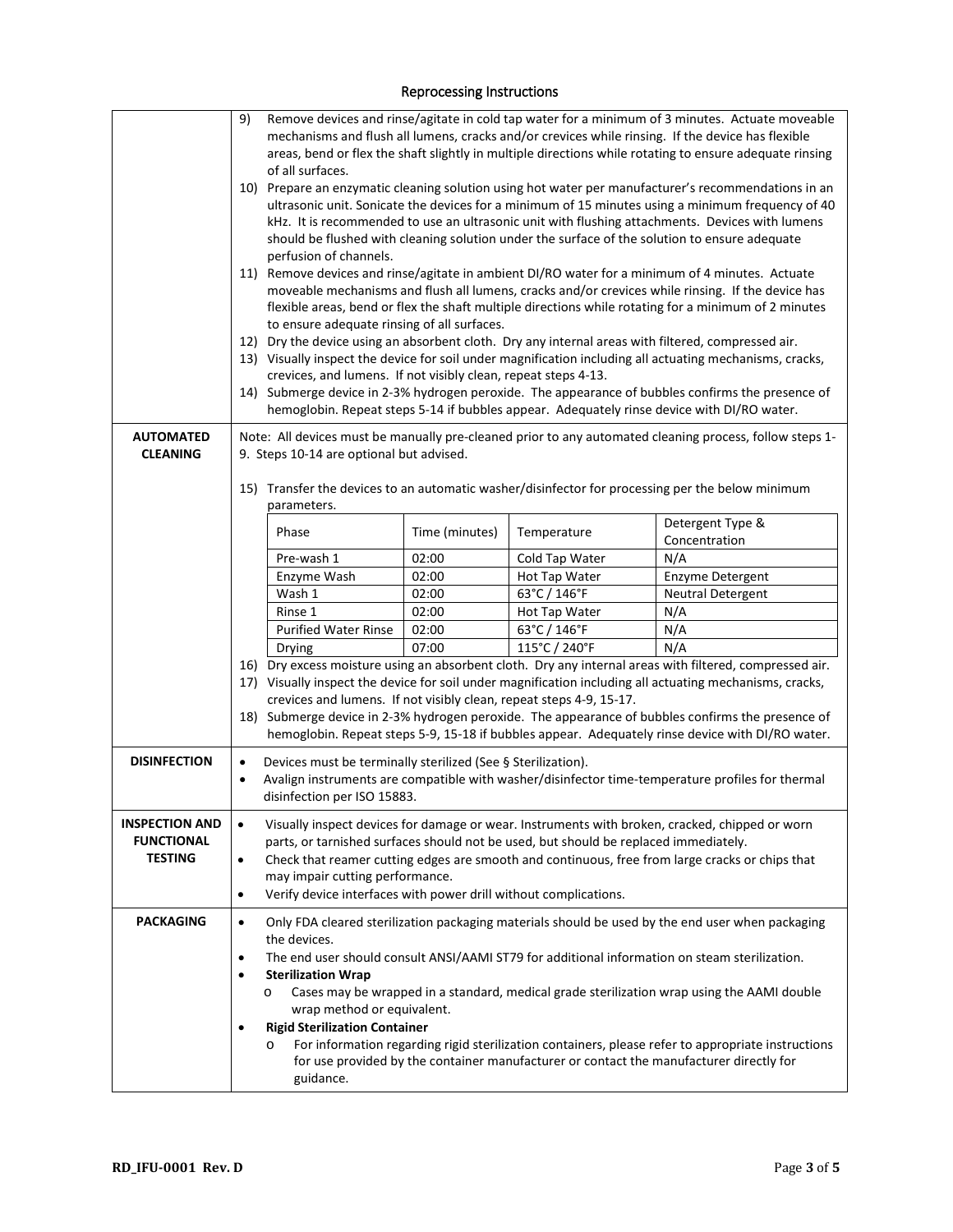### Reprocessing Instructions

| <b>STERILIZATION</b> | Sterilize with steam. The following are minimum cycles required for steam sterilization of Avalign<br>devices:                                           |                                                                                                                                                                                                                            |                                                                                                                                                                                                                                                                                                                                                                                              |                    |                                                                                                                                                                                                                                                                                                                     |
|----------------------|----------------------------------------------------------------------------------------------------------------------------------------------------------|----------------------------------------------------------------------------------------------------------------------------------------------------------------------------------------------------------------------------|----------------------------------------------------------------------------------------------------------------------------------------------------------------------------------------------------------------------------------------------------------------------------------------------------------------------------------------------------------------------------------------------|--------------------|---------------------------------------------------------------------------------------------------------------------------------------------------------------------------------------------------------------------------------------------------------------------------------------------------------------------|
|                      | <b>Double Wrapped Instrument Case:</b>                                                                                                                   |                                                                                                                                                                                                                            |                                                                                                                                                                                                                                                                                                                                                                                              |                    |                                                                                                                                                                                                                                                                                                                     |
|                      | <b>Cycle Type</b><br>Prevacuum                                                                                                                           | <b>Temperature</b><br>132°C (270°F)                                                                                                                                                                                        | <b>Exposure Time</b><br>4 minutes                                                                                                                                                                                                                                                                                                                                                            | <b>Pulses</b><br>4 | <b>Drying Time</b><br>20 minutes                                                                                                                                                                                                                                                                                    |
|                      |                                                                                                                                                          |                                                                                                                                                                                                                            | Single Instrument Case Enclosed in Rigid Sterilization Container:                                                                                                                                                                                                                                                                                                                            |                    |                                                                                                                                                                                                                                                                                                                     |
|                      | <b>Cycle Type</b><br>Prevacuum                                                                                                                           | <b>Temperature</b><br>132°C (270°F)                                                                                                                                                                                        | <b>Exposure Time</b><br>4 minutes                                                                                                                                                                                                                                                                                                                                                            | <b>Pulses</b><br>4 | <b>Drying Time</b><br>30 minutes                                                                                                                                                                                                                                                                                    |
|                      | $\bullet$<br>and calibrated.                                                                                                                             |                                                                                                                                                                                                                            | The operating instructions and guidelines for maximum load configuration of the sterilizer<br>manufacturer should be followed explicitly. The sterilizer must be properly installed, maintained,                                                                                                                                                                                             |                    |                                                                                                                                                                                                                                                                                                                     |
|                      | $\bullet$                                                                                                                                                |                                                                                                                                                                                                                            | individual type of sterilization equipment and product load configuration.                                                                                                                                                                                                                                                                                                                   |                    | Time and temperature parameters required for sterilization vary according to type of sterilizer, cycle<br>design, and packaging material. It is critical that process parameters be validated for each facility's                                                                                                   |
|                      | $\bullet$                                                                                                                                                |                                                                                                                                                                                                                            | single instrument case enclosed by the appropriate rigid sterilization container.                                                                                                                                                                                                                                                                                                            |                    | Avalign devices were validated under laboratory conditions using the biological indicator (BI) overkill<br>method to achieve a sterility assurance level (SAL) of 10 <sup>-6</sup> in a double wrapped instrument case or a                                                                                         |
|                      | $\bullet$                                                                                                                                                | be used in gravity steam cycles.                                                                                                                                                                                           | the cycle suggested if the facility has properly validated the cycle to ensure adequate steam                                                                                                                                                                                                                                                                                                |                    | Only steam sterilization cycles have been validated for use and have been shown to be compatible<br>with the device design. A facility may choose to use different steam sterilization cycles other than<br>penetration and contact with the devices for sterilization. Note: rigid sterilization containers cannot |
| <b>STORAGE</b>       | $\bullet$<br>cabinet or storage case.<br>$\bullet$                                                                                                       |                                                                                                                                                                                                                            | Care should be taken when handling devices to avoid damaging the sterile barrier.                                                                                                                                                                                                                                                                                                            |                    | After sterilization, instruments should remain in sterilization packaging and be stored in a clean, dry                                                                                                                                                                                                             |
| <b>MAINTENANCE</b>   | $\bullet$<br>$\bullet$                                                                                                                                   | Discard damaged, worn or non-functional devices.<br>Reamer heads cannot be resharpened.                                                                                                                                    |                                                                                                                                                                                                                                                                                                                                                                                              |                    |                                                                                                                                                                                                                                                                                                                     |
| <b>WARRANTY</b>      | $\bullet$<br>shipping.<br>$\bullet$                                                                                                                      |                                                                                                                                                                                                                            | All products are guaranteed to be free from defects in material and workmanship at the time of<br>Avalign instruments are reusable and meet AAMI standards for sterilization. All our products are<br>designed and manufactured to meet the highest quality standards. We cannot accept liability for<br>failure of products which have been modified in any way from their original design. |                    |                                                                                                                                                                                                                                                                                                                     |
| <b>CONTACT</b>       | <b>Manufactured by:</b><br><b>Avalign Technologies</b><br>Fort Wayne, IN 46825<br>1-877-289-1096<br>www.avalign.com<br>EC<br><b>Instruments Division</b> | 8727 Clinton Park Drive<br>product.questions@avalign.com<br><b>REP</b><br><b>Authorized Representative:</b><br><b>Avalign German Specialty</b><br>78 532 Tuttlingen, Unter Buchsteig 3<br>Germany Phone: +49 7462 200 40 0 |                                                                                                                                                                                                                                                                                                                                                                                              |                    | <b>Distributed in US By:</b><br>Synthes USA, LLC<br>1101 Synthes Avenue<br>Monument, CO 80132<br><b>Distributed in EU By:</b><br>Synthes GMBH<br>Eimattstrasse 3<br>4436 - Oberdorf<br>Switzerland                                                                                                                  |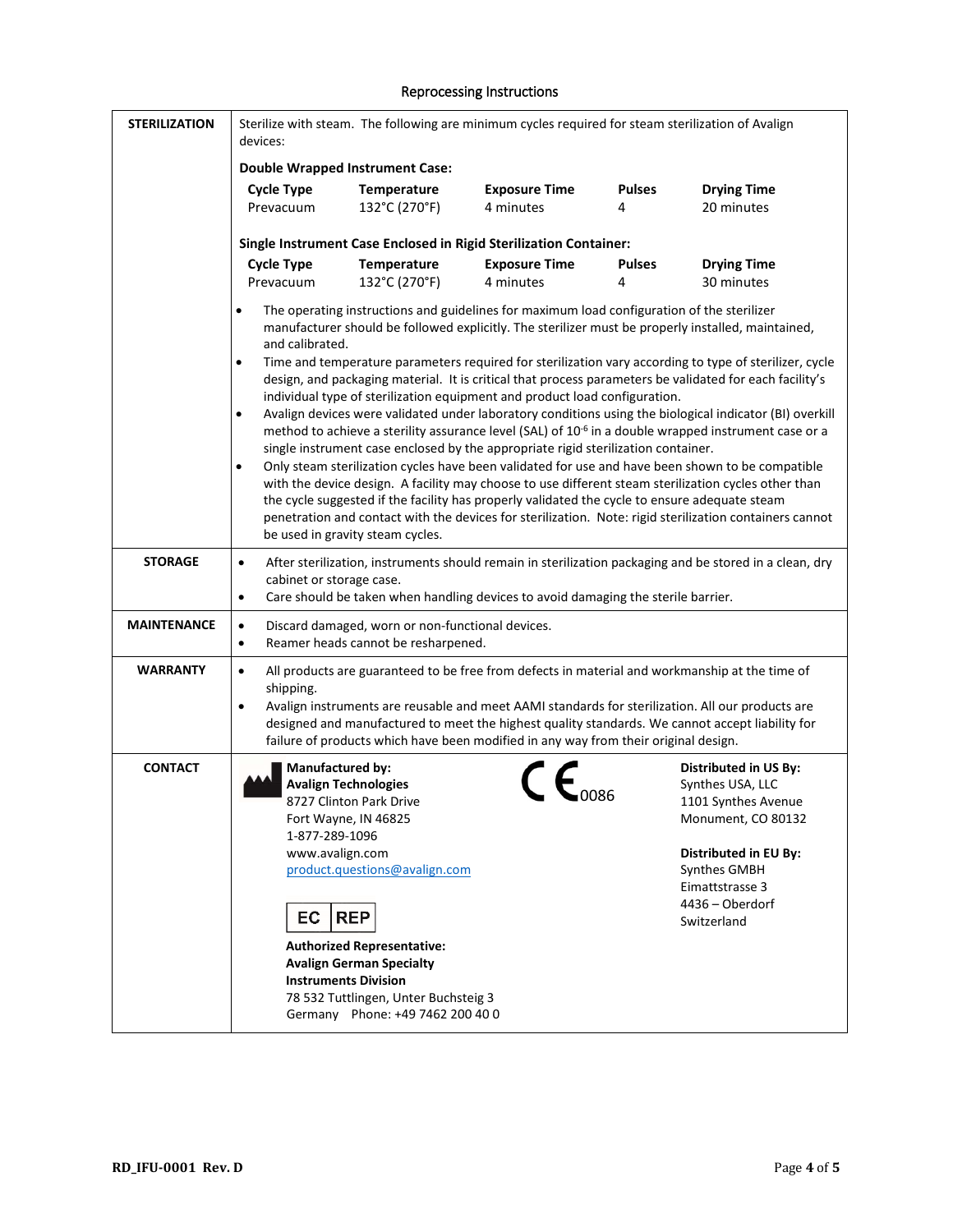### Label Glossary

| Symbol                       | Title and Translations                                                            |
|------------------------------|-----------------------------------------------------------------------------------|
| Г                            | Manufacturer                                                                      |
| $\Gamma$<br>EC<br><b>REP</b> | Authorized Representative in the European Community                               |
| <b>LOT</b>                   | Lot Number / Batch Code                                                           |
| <b>REF</b>                   | Catalogue Number                                                                  |
| Г                            | Consult Instructions for Use                                                      |
| Г                            | Caution                                                                           |
| <b>ONLY</b>                  | Federal Law (USA) restricts this device to sale by or on the order of a physician |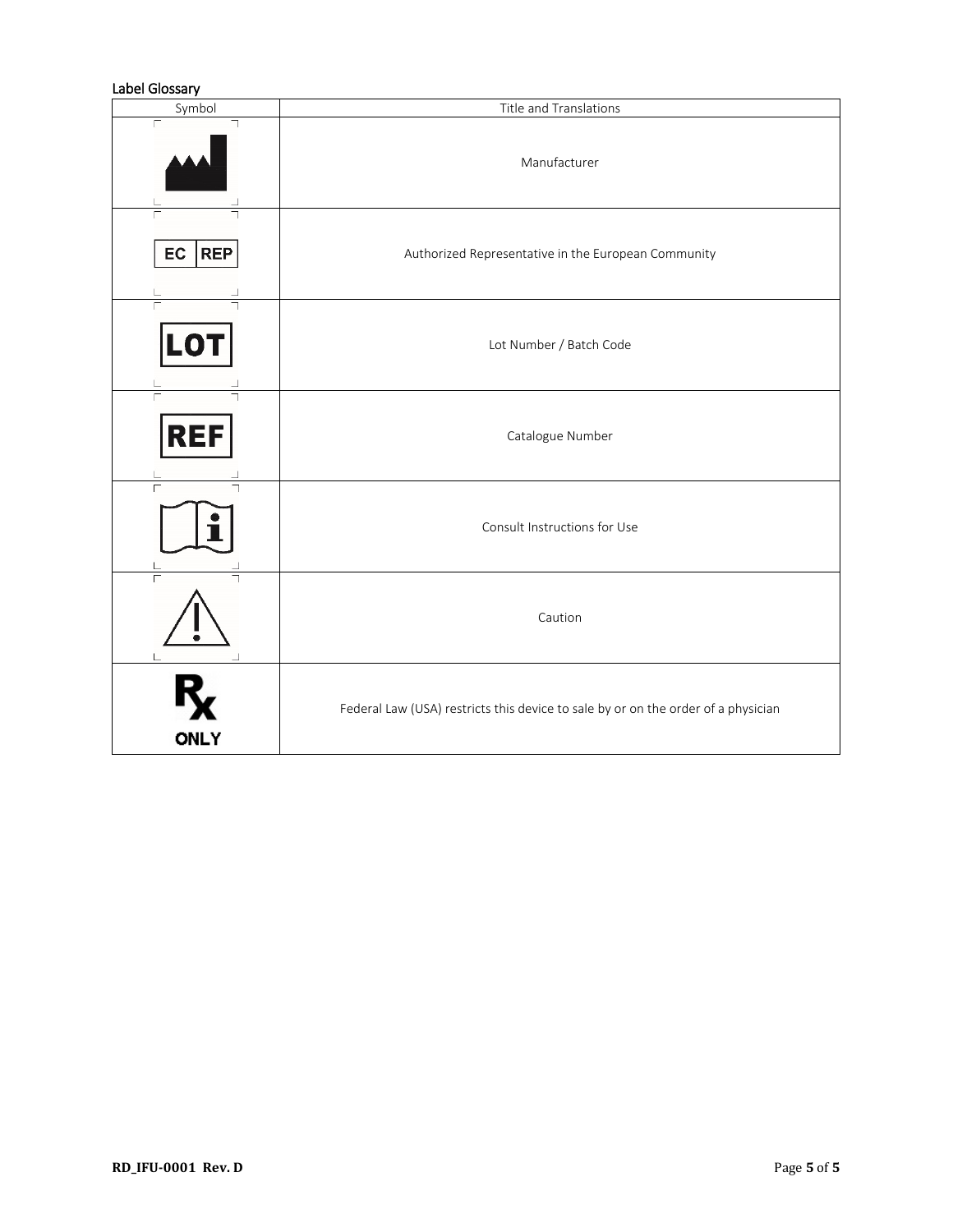# **Français FR**

# Mode d'emploi pour l'alésoir intramédullaire monobloc flexible

| <b>USAGE PRÉVU</b>                                    | Les alésoirs intramédullaires monoblocs flexibles sont conçus pour percer un canal osseux<br>$\bullet$<br>intramédullaire en vue de l'insertion d'implants (par ex., des tiges ou clous intramédullaires).                                                                                                                                                                                                                                                                                                                                                                                                                                                                                                                                                                                                                                                                                                                                                                                                                                                                                                                                                                                                                                                                                                                                                                                                                                                                                                                                                                                                                                                                                                                                                                                                                                                                                                                                                                                                                                                                                                                                                                                                                                                                                                                                                                                                                                                                                               |
|-------------------------------------------------------|----------------------------------------------------------------------------------------------------------------------------------------------------------------------------------------------------------------------------------------------------------------------------------------------------------------------------------------------------------------------------------------------------------------------------------------------------------------------------------------------------------------------------------------------------------------------------------------------------------------------------------------------------------------------------------------------------------------------------------------------------------------------------------------------------------------------------------------------------------------------------------------------------------------------------------------------------------------------------------------------------------------------------------------------------------------------------------------------------------------------------------------------------------------------------------------------------------------------------------------------------------------------------------------------------------------------------------------------------------------------------------------------------------------------------------------------------------------------------------------------------------------------------------------------------------------------------------------------------------------------------------------------------------------------------------------------------------------------------------------------------------------------------------------------------------------------------------------------------------------------------------------------------------------------------------------------------------------------------------------------------------------------------------------------------------------------------------------------------------------------------------------------------------------------------------------------------------------------------------------------------------------------------------------------------------------------------------------------------------------------------------------------------------------------------------------------------------------------------------------------------------|
| <b>PROFIL</b><br><b>D'UTILISATEUR</b><br><b>PRÉVU</b> | $\bullet$<br>Les interventions chirurgicales doivent être réalisées uniquement par des personnes justifiant d'une<br>formation et de connaissances suffisantes sur les techniques chirurgicales, y compris sur les<br>procédures d'alésage progressif.<br>En outre, il convient de consulter la littérature médicale relative aux techniques, complications et<br>$\bullet$<br>risques avant de procéder à toute intervention chirurgicale. Avant d'utiliser le produit, lire<br>attentivement toutes les consignes concernant ses caractéristiques de sécurité.                                                                                                                                                                                                                                                                                                                                                                                                                                                                                                                                                                                                                                                                                                                                                                                                                                                                                                                                                                                                                                                                                                                                                                                                                                                                                                                                                                                                                                                                                                                                                                                                                                                                                                                                                                                                                                                                                                                                         |
| <b>DESCRIPTION DU</b><br><b>DISPOSITIF</b>            | $\bullet$<br>Les instruments chirurgicaux monoblocs sont généralement en acier inoxydable de qualité<br>médicale.<br>Compatible avec les dispositifs Drill Power grâce à un adaptateur Modified Trinkle ou<br>$\circ$<br>Jacobs Chuck.<br>Compatible avec les fils-guides à extrémité sphérique : Ø2.5GW<br>$\circ$<br>Les boîtes et plateaux à instruments peuvent être constitués de matériaux différents dont l'acier<br>$\bullet$<br>inoxydable, l'aluminium et la silicone.<br>Les instruments sont livrés NON STÉRILES et doivent être inspectés, nettoyés et stérilisés avant<br>$\bullet$<br>utilisation.<br>Ces dispositifs sont essentiels et nécessitent une stérilisation en phase finale conformément aux<br>$\bullet$<br>recommandations de la FDA et à la classification de Spaulding.<br>Les dispositifs ne sont pas implantables.<br>$\bullet$                                                                                                                                                                                                                                                                                                                                                                                                                                                                                                                                                                                                                                                                                                                                                                                                                                                                                                                                                                                                                                                                                                                                                                                                                                                                                                                                                                                                                                                                                                                                                                                                                                          |
| <b>AVERTISSEMENTS</b>                                 | Avalign recommande un nettoyage manuel et automatisé approfondi des dispositifs médicaux avant<br>$\bullet$<br>toute stérilisation. Les méthodes de nettoyage automatisé seules peuvent ne pas assurer un<br>nettoyage correct des dispositifs. Les dispositifs doivent être secs avant emballage pour la<br>stérilisation.<br>Après utilisation, les dispositifs doivent être restérilisés dès que possible. Les instruments doivent<br>$\bullet$<br>être nettoyés séparément des boîtes et plateaux.<br>Les dispositifs flexibles ont des caractéristiques spécifiques et nécessitent une attention particulière<br>$\bullet$<br>lors de leur nettoyage. Les flexions et surflexions répétées des dispositifs pourraient avoir des effets<br>indésirables sur leurs propriétés et durées de vie.<br>Toutes les solutions de nettoyage doivent être fréquemment remplacées avant de devenir trop<br>$\bullet$<br>sales.<br>Avant le nettoyage, la stérilisation et l'utilisation, retirer soigneusement tous les bouchons de<br>$\bullet$<br>protection. Il convient de vérifier le bon état et le bon fonctionnement de tous les instruments. Ne<br>pas utiliser les instruments s'ils ne fonctionnent pas correctement.<br>Les méthodes de stérilisation décrites ont été validées avec les dispositifs dans les emplacements<br>٠<br>prédéterminés en fonction de la forme de la boîte. Les zones prévues pour des dispositifs<br>spécifiques ne doivent contenir que ces dispositifs.<br>Les têtes d'alésoir émoussées ou endommagées augmentent la pression et la température<br>$\bullet$<br>intramédullaires lors de l'alésage et doivent être inspectées et jetées avant toute utilisation clinique.<br>Les dispositifs doivent être utilisés en mode Drill Torque.<br>$\bullet$<br>Risque de dommages : l'instrument chirurgical est un dispositif de précision. Il est important de le<br>$\bullet$<br>manipuler avec précaution pour qu'il fonctionne avec précision. Toute manipulation externe<br>inadaptée peut être à l'origine d'un mauvais fonctionnement du produit.<br>Manipuler les instruments pointus avec prudence pour éviter toutes blessures.<br>٠<br>Si un dispositif est/a été utilisé chez un patient présentant une maladie de Creutzfeldt-Jakob (MCJ)<br>$\bullet$<br>avérée ou suspectée, il ne peut pas être réutilisé et doit être détruit en raison de l'inefficacité de la<br>stérilisation ou de la restérilisation à éliminer le risque de contamination croisée. |
| <b>ATTENTION</b><br><b>ONLY</b>                       | La législation fédérale américaine limite la vente et la distribution de ce dispositif à un médecin ou sur<br>ordre d'un médecin et son utilisation par un médecin ou sur ordre d'un médecin.                                                                                                                                                                                                                                                                                                                                                                                                                                                                                                                                                                                                                                                                                                                                                                                                                                                                                                                                                                                                                                                                                                                                                                                                                                                                                                                                                                                                                                                                                                                                                                                                                                                                                                                                                                                                                                                                                                                                                                                                                                                                                                                                                                                                                                                                                                            |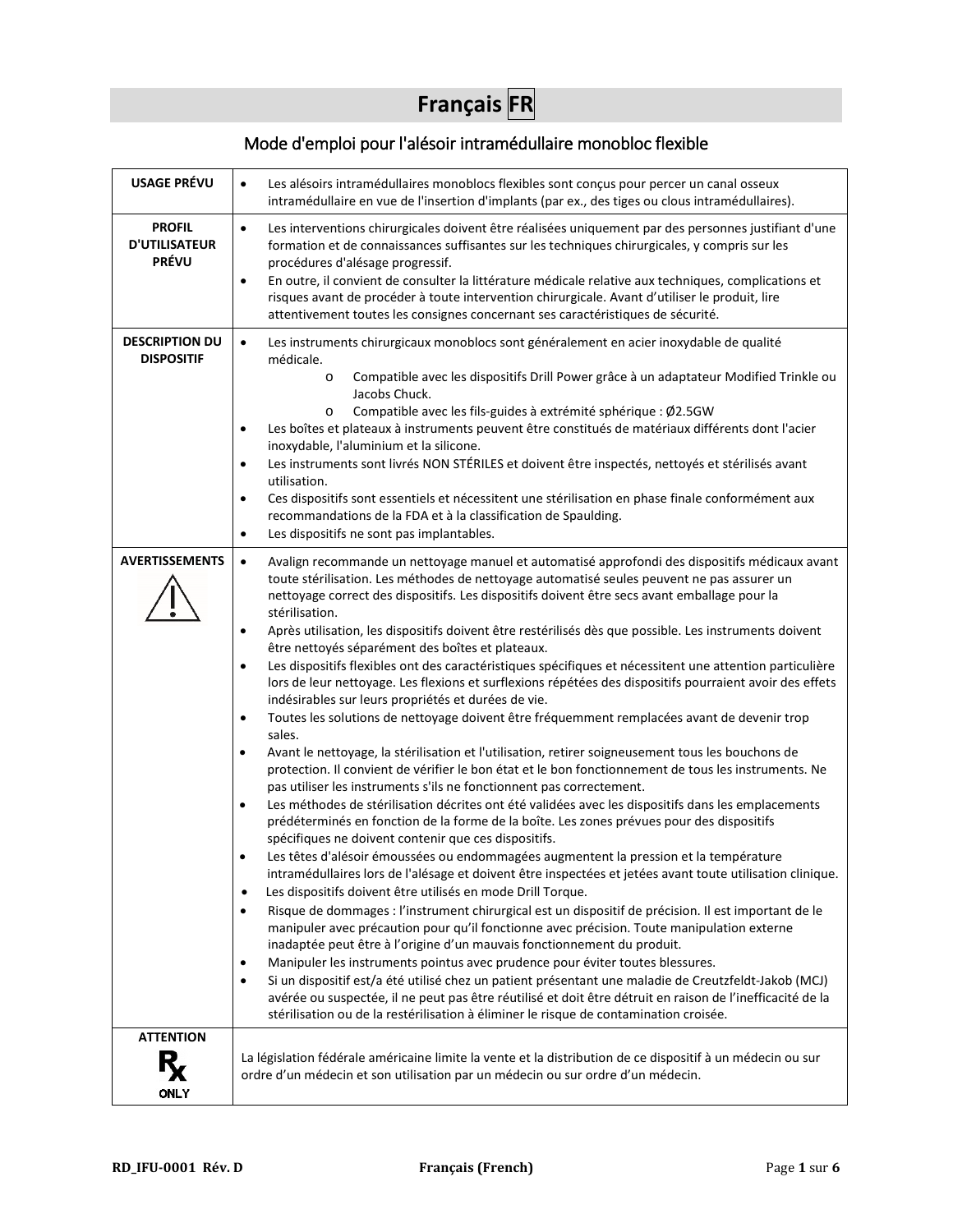| <b>LIMITES DE LA</b>                         | Les restérilisations répétées ont un impact négligeable sur ces instruments. Leur fin de vie est                                                                                                                                                                                                                                                                                                                                                                                                                                                                                     |
|----------------------------------------------|--------------------------------------------------------------------------------------------------------------------------------------------------------------------------------------------------------------------------------------------------------------------------------------------------------------------------------------------------------------------------------------------------------------------------------------------------------------------------------------------------------------------------------------------------------------------------------------|
| <b>RESTÉRILISATION</b>                       | normalement déterminée par l'usure et les dommages dus à leur utilisation.                                                                                                                                                                                                                                                                                                                                                                                                                                                                                                           |
| <b>AVIS DE NON-</b><br><b>RESPONSABILITÉ</b> | Il est de la responsabilité de la personne chargée de la restérilisation de s'assurer que cette<br>restérilisation est effectuée avec l'équipement, les matériaux et le personnel dans les locaux destinés à<br>la restérilisation et qu'elle permet d'obtenir le résultat attendu. Pour cela, un suivi systématique et une<br>validation du processus sont nécessaires. Chaque fois que la personne chargée de la restérilisation<br>s'écarte des consignes fournies, l'efficacité et les éventuelles conséquences dommageables de cet écart<br>doivent être correctement évaluées. |

| <b>OUTILS ET</b><br><b>ACCESSOIRES</b> |    | Eau                                      | Eau du robinet, froide (< 20 °C / 68 °F)<br>Eau du robinet, chaude (< 40 °C / 104 °F)<br>Eau déminéralisée ou obtenue par osmose inverse (ambiante) |  |
|----------------------------------------|----|------------------------------------------|-----------------------------------------------------------------------------------------------------------------------------------------------------|--|
|                                        |    |                                          |                                                                                                                                                     |  |
|                                        |    | Agents                                   | Nettoyant enzymatique de pH 6,0 à 8,0 (MetriZyme, EndoZime,                                                                                         |  |
|                                        |    | nettoyants                               | Enzol)                                                                                                                                              |  |
|                                        |    |                                          | Produit de nettoyage neutre de pH 6,0 à 8,0 (Liqui-nox, Valsure)                                                                                    |  |
|                                        |    |                                          | Tailles assorties de brosses ou goupillons en fibres de nylon                                                                                       |  |
|                                        |    |                                          | Seringues stériles ou équivalentes                                                                                                                  |  |
|                                        |    | Accessoires                              | Chiffons jetables, absorbants et à faible peluchage ou équivalent                                                                                   |  |
|                                        |    |                                          | Récipients de trempage                                                                                                                              |  |
|                                        |    |                                          | Peroxyde d'hydrogène                                                                                                                                |  |
|                                        |    |                                          | Air comprimé de qualité médicale                                                                                                                    |  |
|                                        |    | Équipement                               | Appareil de nettoyage à ultrasons                                                                                                                   |  |
|                                        |    |                                          | Laveur automatisé                                                                                                                                   |  |
|                                        |    |                                          |                                                                                                                                                     |  |
| <b>POINT</b>                           | 1) |                                          | Suivre les procédures de point d'utilisation de l'établissement de santé. Maintenir les dispositifs                                                 |  |
| <b>D'UTILISATION</b>                   |    |                                          | humides après leur utilisation afin d'éviter que les saletés ne sèchent et retirer les saletés des                                                  |  |
| EТ                                     |    |                                          | lumières, surfaces, interstices, mécanismes coulissants, joints articulés, zones flexibles et autres                                                |  |
| <b>CONFINEMENT</b>                     |    |                                          | éléments de conception difficiles à nettoyer.                                                                                                       |  |
|                                        | 2) |                                          | Aspirer ou rincer les lumières à l'aide d'une solution de nettoyage immédiatement après utilisation.                                                |  |
|                                        | 3) |                                          | Suivre les précautions universelles et confiner les dispositifs dans des conteneurs fermés ou                                                       |  |
|                                        |    |                                          | couverts en vue de leur transport vers l'approvisionnement central.                                                                                 |  |
| <b>NETTOYAGE</b>                       | 4) |                                          | Démonter tous les dispositifs comme requis par les consignes du fabricant.                                                                          |  |
| <b>MANUEL</b>                          | 5) |                                          | Rincer les dispositifs à l'eau froide courante pendant au moins 3 minutes tout en essuyant les                                                      |  |
|                                        |    |                                          | saletés résiduelles. Actionner les mécanismes mobiles et rincer les lumières, fissures et interstices.                                              |  |
|                                        |    |                                          | Si le dispositif a des zones flexibles, plier ou courber la tige dans toutes les directions tout en la                                              |  |
|                                        |    |                                          | faisant pivoter afin d'assurer le rinçage efficace de toutes les surfaces.                                                                          |  |
|                                        | 6) |                                          | Préparer une solution de nettoyage enzymatique en suivant les consignes du fabricant notamment                                                      |  |
|                                        |    |                                          | pour la dilution/concentration ainsi que la qualité et la température de l'eau. Immerger les                                                        |  |
|                                        |    |                                          | dispositifs et les faire tremper pendant au moins 10 minutes. Lorsqu'ils sont dans la solution, utiliser                                            |  |
|                                        |    |                                          | une brosse en poils souples pour retirer toutes les traces de sang et de saletés du dispositif tout en                                              |  |
|                                        |    |                                          |                                                                                                                                                     |  |
|                                        |    | atteindre.                               | portant une attention particulière aux filetages, interstices, joints ainsi qu'aux espaces difficiles à                                             |  |
|                                        |    |                                          |                                                                                                                                                     |  |
|                                        |    | a)                                       | Si le dispositif est équipé de mécanismes coulissants ou de joints articulés, actionner le                                                          |  |
|                                        |    |                                          | dispositif tout en le brossant afin de retirer les saletés piégées.                                                                                 |  |
|                                        |    | b)                                       | Si le dispositif contient une lumière, pousser une brosse étroite en nylon ou un goupillon                                                          |  |
|                                        |    |                                          | d'avant en arrière tout en opérant un mouvement de rotation afin de faciliter le retrait des                                                        |  |
|                                        |    |                                          | saletés ; vérifier que le diamètre et la profondeur de la lumière sont accessibles dans leur                                                        |  |
|                                        |    |                                          | intégralité. Rincer la lumière, au moins trois fois à l'aide d'une seringue contenant une solution                                                  |  |
|                                        |    | d'au moins 60 ml.                        |                                                                                                                                                     |  |
|                                        |    | c)                                       | Si le dispositif a des zones flexibles, plier ou courber la tige dans toutes les directions dans la                                                 |  |
|                                        |    |                                          | solution et utiliser une brosse de lavage dans un mouvement de torsion pour nettoyer toutes                                                         |  |
|                                        |    |                                          | les surfaces tout en faisant pivoter la pièce.                                                                                                      |  |
|                                        | 7) |                                          | Retirer les dispositifs et les rincer/agiter dans de l'eau froide pendant au moins 3 minutes. Actionner                                             |  |
|                                        |    |                                          | les mécanismes mobiles et rincer tous les lumières, fissures et interstices. Si le dispositif a des zones                                           |  |
|                                        |    |                                          | flexibles, plier ou courber la tige dans toutes les directions tout en la faisant pivoter afin d'assurer le                                         |  |
|                                        |    | rinçage efficace de toutes les surfaces. |                                                                                                                                                     |  |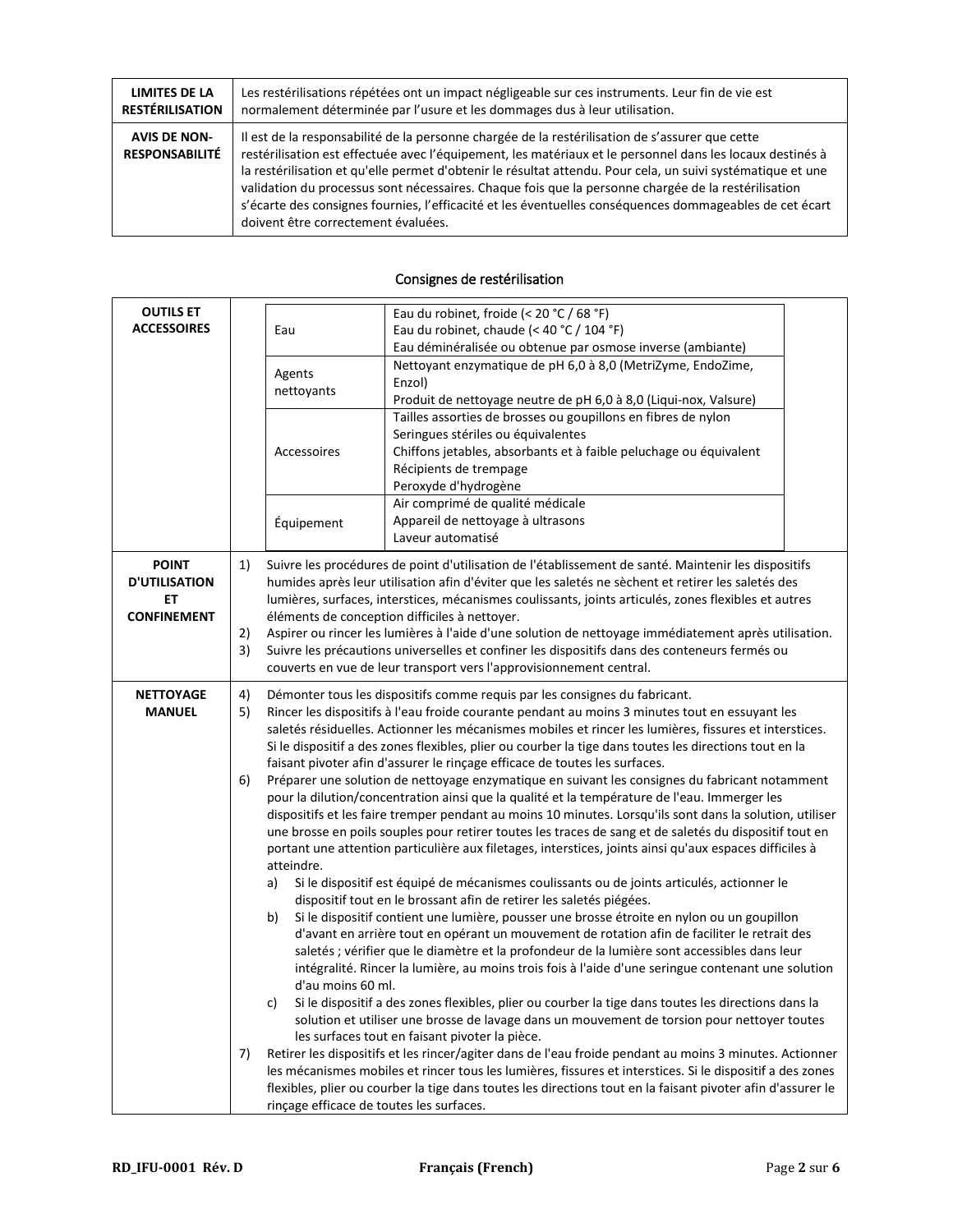|                                       | 8)<br>a)<br>b)<br>c)                                                                                                                                                                                                                                                                                                                                      | d'au moins 60 ml.<br>les surfaces tout en faisant pivoter la pièce.                                                                                                                                                                                                                                                                                                                                                                                                                                                        |                    | Si le dispositif est équipé de mécanismes coulissants ou de joints articulés, actionner le<br>dispositif tout en le brossant afin de retirer les saletés piégées. | Préparer une solution de nettoyage neutre en suivant les consignes du fabricant notamment pour la<br>dilution/concentration ainsi que la qualité et la température de l'eau. Immerger les dispositifs et les<br>faire tremper pendant au moins 5 minutes. Lorsqu'ils sont dans la solution, utiliser une brosse en<br>poils souples pour retirer toutes les traces de sang et de saletés du dispositif tout en portant une<br>attention particulière aux filetages, interstices, joints ainsi qu'aux espaces difficiles à atteindre.<br>Si le dispositif contient une lumière, pousser une brosse étroite en nylon ou un goupillon<br>d'avant en arrière tout en opérant un mouvement de rotation afin de faciliter le retrait des<br>saletés ; vérifier que le diamètre et la profondeur de la lumière sont accessibles dans leur<br>intégralité. Rincer la lumière, au moins trois fois à l'aide d'une seringue contenant une solution<br>Si le dispositif a des zones flexibles, plier ou courber la tige dans toutes les directions dans la<br>solution et utiliser une brosse de lavage dans un mouvement de torsion pour nettoyer toutes                                                                                                                                                                          |
|---------------------------------------|-----------------------------------------------------------------------------------------------------------------------------------------------------------------------------------------------------------------------------------------------------------------------------------------------------------------------------------------------------------|----------------------------------------------------------------------------------------------------------------------------------------------------------------------------------------------------------------------------------------------------------------------------------------------------------------------------------------------------------------------------------------------------------------------------------------------------------------------------------------------------------------------------|--------------------|-------------------------------------------------------------------------------------------------------------------------------------------------------------------|-------------------------------------------------------------------------------------------------------------------------------------------------------------------------------------------------------------------------------------------------------------------------------------------------------------------------------------------------------------------------------------------------------------------------------------------------------------------------------------------------------------------------------------------------------------------------------------------------------------------------------------------------------------------------------------------------------------------------------------------------------------------------------------------------------------------------------------------------------------------------------------------------------------------------------------------------------------------------------------------------------------------------------------------------------------------------------------------------------------------------------------------------------------------------------------------------------------------------------------------------------------------------------------------------------------------------|
|                                       | 9)<br>filtré.                                                                                                                                                                                                                                                                                                                                             | d'assurer le rinçage efficace de toutes les surfaces.<br>toutes les surfaces.                                                                                                                                                                                                                                                                                                                                                                                                                                              |                    | la surface de la solution afin d'assurer la bonne pénétration des canaux.                                                                                         | Retirer les dispositifs et les rincer/agiter dans de l'eau froide pendant au moins 3 minutes. Actionner<br>les mécanismes mobiles et rincer tous les lumières, fissures et interstices. Si le dispositif a des zones<br>flexibles, plier ou courber légèrement la tige dans toutes les directions tout en la faisant pivoter afin<br>10) Préparer une solution de nettoyage enzymatique avec de l'eau chaude en suivant les consignes du<br>fabricant dans un appareil à ultrasons. Soniquer les dispositifs pendant au moins 15 minutes à une<br>fréquence minimale de 40 kHz. Il est recommandé d'utiliser un appareil à ultrasons avec accessoires<br>de rinçage. Les dispositifs avec lumière doivent être rincés à l'aide d'une solution de nettoyage sous<br>11) Retirer les dispositifs et les rincer/agiter dans de l'eau ambiante déminéralisée/obtenue par osmose<br>inverse pendant au moins 4 minutes. Actionner les mécanismes mobiles et rincer tous les lumières,<br>fissures et interstices. Si le dispositif a des zones flexibles, plier ou courber la tige dans toutes les<br>directions tout en la faisant pivoter pendant au moins 2 minutes afin d'assurer le rinçage efficace de<br>12) Sécher le dispositif à l'aide d'un chiffon absorbant. Sécher toutes les zones internes à l'air comprimé, |
|                                       |                                                                                                                                                                                                                                                                                                                                                           | 13) À l'aide d'une loupe, vérifier visuellement l'absence de saletés sur le dispositif, notamment sur tous<br>les mécanismes de commande, fissures, interstices et lumières. Si le dispositif n'est pas visuellement<br>propre, répéter les étapes 4 à 13.<br>14) Plonger le dispositif dans du peroxyde d'hydrogène à 2-3 %. L'apparition de bulles confirme la<br>présence d'hémoglobine. Dans ce cas, répéter les étapes 5 à 14. Rincer correctement le dispositif à<br>l'eau déminéralisée/obtenue par osmose inverse. |                    |                                                                                                                                                                   |                                                                                                                                                                                                                                                                                                                                                                                                                                                                                                                                                                                                                                                                                                                                                                                                                                                                                                                                                                                                                                                                                                                                                                                                                                                                                                                         |
| <b>NETTOYAGE</b><br><b>AUTOMATISÉ</b> | Remarque : tous les dispositifs doivent être prénettoyés manuellement avant tout processus de<br>nettoyage automatisé ; suivez les étapes 1 à 9. Les étapes 10 à 14 sont facultatives mais recommandées.<br>15) Transférer les dispositifs dans un laveur/désinfecteur automatique en vue de leur traitement<br>suivant les paramètres minimums suivants. |                                                                                                                                                                                                                                                                                                                                                                                                                                                                                                                            |                    |                                                                                                                                                                   |                                                                                                                                                                                                                                                                                                                                                                                                                                                                                                                                                                                                                                                                                                                                                                                                                                                                                                                                                                                                                                                                                                                                                                                                                                                                                                                         |
|                                       |                                                                                                                                                                                                                                                                                                                                                           | Phase                                                                                                                                                                                                                                                                                                                                                                                                                                                                                                                      | Temps<br>(minutes) | Température                                                                                                                                                       | Type de produit de<br>nettoyage et concentration                                                                                                                                                                                                                                                                                                                                                                                                                                                                                                                                                                                                                                                                                                                                                                                                                                                                                                                                                                                                                                                                                                                                                                                                                                                                        |
|                                       |                                                                                                                                                                                                                                                                                                                                                           | Prélavage 1                                                                                                                                                                                                                                                                                                                                                                                                                                                                                                                | 02:00              | Eau du robinet, froide                                                                                                                                            | S. o.                                                                                                                                                                                                                                                                                                                                                                                                                                                                                                                                                                                                                                                                                                                                                                                                                                                                                                                                                                                                                                                                                                                                                                                                                                                                                                                   |
|                                       |                                                                                                                                                                                                                                                                                                                                                           | Lavage aux enzymes                                                                                                                                                                                                                                                                                                                                                                                                                                                                                                         | 02:00              | Eau du robinet,<br>chaude                                                                                                                                         | Produit de nettoyage aux<br>enzymes                                                                                                                                                                                                                                                                                                                                                                                                                                                                                                                                                                                                                                                                                                                                                                                                                                                                                                                                                                                                                                                                                                                                                                                                                                                                                     |
|                                       |                                                                                                                                                                                                                                                                                                                                                           | Lavage 1                                                                                                                                                                                                                                                                                                                                                                                                                                                                                                                   | 02:00              | 63 °C / 146 °F                                                                                                                                                    | Produit de nettoyage neutre                                                                                                                                                                                                                                                                                                                                                                                                                                                                                                                                                                                                                                                                                                                                                                                                                                                                                                                                                                                                                                                                                                                                                                                                                                                                                             |
|                                       |                                                                                                                                                                                                                                                                                                                                                           | Rinçage 1                                                                                                                                                                                                                                                                                                                                                                                                                                                                                                                  | 02:00              | Eau du robinet,                                                                                                                                                   | S. o.                                                                                                                                                                                                                                                                                                                                                                                                                                                                                                                                                                                                                                                                                                                                                                                                                                                                                                                                                                                                                                                                                                                                                                                                                                                                                                                   |
|                                       |                                                                                                                                                                                                                                                                                                                                                           | Rinçage à l'eau<br>purifiée                                                                                                                                                                                                                                                                                                                                                                                                                                                                                                | 02:00              | chaude<br>63 °C / 146 °F                                                                                                                                          | S. o.                                                                                                                                                                                                                                                                                                                                                                                                                                                                                                                                                                                                                                                                                                                                                                                                                                                                                                                                                                                                                                                                                                                                                                                                                                                                                                                   |
|                                       |                                                                                                                                                                                                                                                                                                                                                           | Séchage                                                                                                                                                                                                                                                                                                                                                                                                                                                                                                                    | 07:00              | 115 °C / 240 °F                                                                                                                                                   | S. o.                                                                                                                                                                                                                                                                                                                                                                                                                                                                                                                                                                                                                                                                                                                                                                                                                                                                                                                                                                                                                                                                                                                                                                                                                                                                                                                   |
|                                       |                                                                                                                                                                                                                                                                                                                                                           |                                                                                                                                                                                                                                                                                                                                                                                                                                                                                                                            |                    |                                                                                                                                                                   | 16) Sécher l'humidité excessive à l'aide d'un chiffon absorbant. Sécher toutes les zones internes à l'air                                                                                                                                                                                                                                                                                                                                                                                                                                                                                                                                                                                                                                                                                                                                                                                                                                                                                                                                                                                                                                                                                                                                                                                                               |
|                                       | comprimé, filtré.                                                                                                                                                                                                                                                                                                                                         |                                                                                                                                                                                                                                                                                                                                                                                                                                                                                                                            |                    |                                                                                                                                                                   |                                                                                                                                                                                                                                                                                                                                                                                                                                                                                                                                                                                                                                                                                                                                                                                                                                                                                                                                                                                                                                                                                                                                                                                                                                                                                                                         |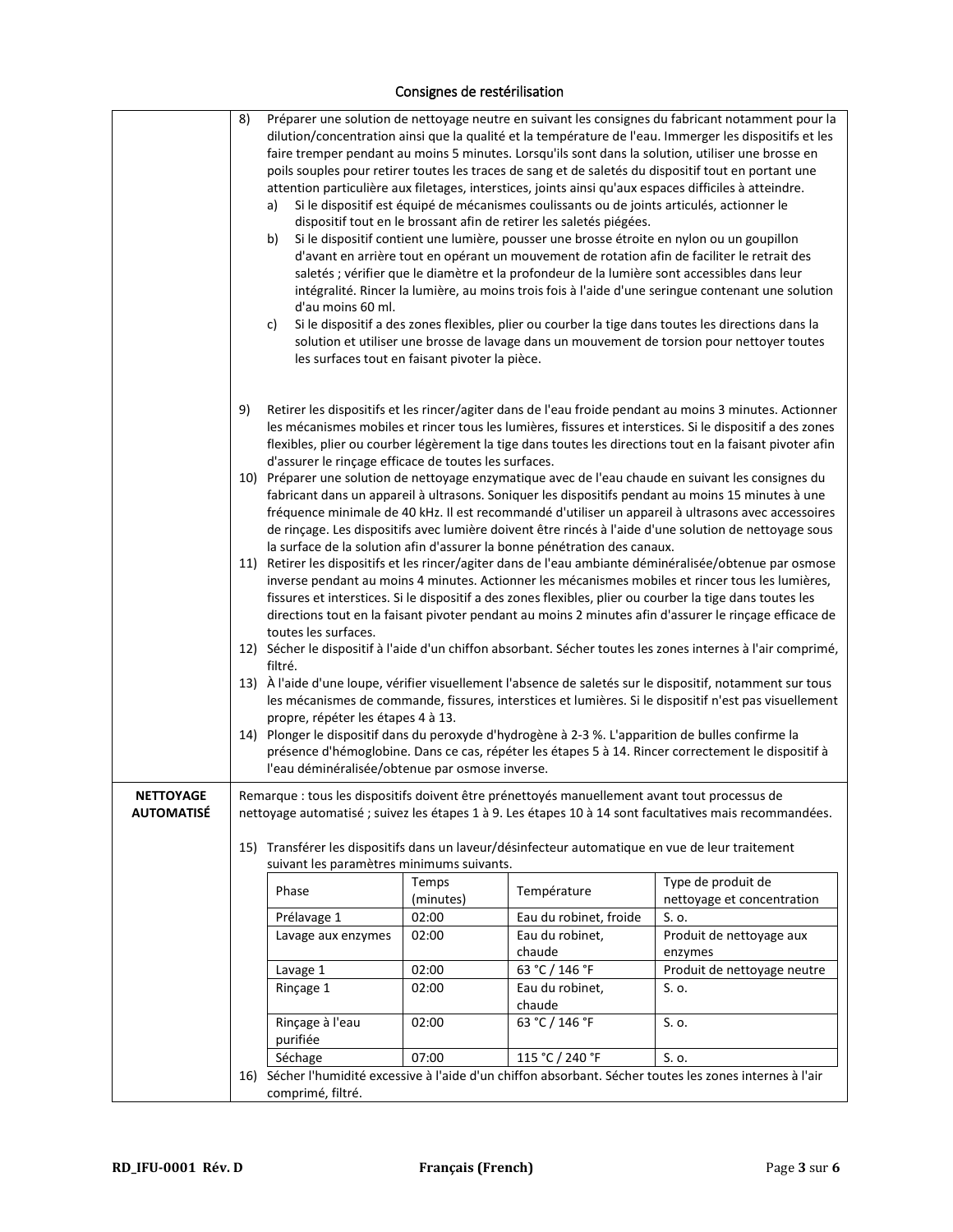|                                                                     |                                                                                                                                                                                                                                                                                                                                                                                                                                                                                                                                                                                                                                                                                                                                                                                                                                                                                     | propre, répéter les étapes 4 à 9 et 15 à 17.<br>18) Plonger le dispositif dans du peroxyde d'hydrogène à 2-3 %. L'apparition de bulles confirme la<br>dispositif à l'eau déminéralisée/obtenue par osmose inverse.                                                                                                                                                                                                                                                                                                                                                                                             |                                           |                        | 17) À l'aide d'une loupe, vérifier visuellement l'absence de saletés sur le dispositif, notamment sur tous<br>les mécanismes de commande, fissures, interstices et lumières. Si le dispositif n'est pas visuellement<br>présence d'hémoglobine. Dans ce cas, répéter les étapes 5 à 9 et 15 à 18. Rincer correctement le                                                                                                                                                                                                                                                                                                                                                                                                                                                                                                                                                            |
|---------------------------------------------------------------------|-------------------------------------------------------------------------------------------------------------------------------------------------------------------------------------------------------------------------------------------------------------------------------------------------------------------------------------------------------------------------------------------------------------------------------------------------------------------------------------------------------------------------------------------------------------------------------------------------------------------------------------------------------------------------------------------------------------------------------------------------------------------------------------------------------------------------------------------------------------------------------------|----------------------------------------------------------------------------------------------------------------------------------------------------------------------------------------------------------------------------------------------------------------------------------------------------------------------------------------------------------------------------------------------------------------------------------------------------------------------------------------------------------------------------------------------------------------------------------------------------------------|-------------------------------------------|------------------------|-------------------------------------------------------------------------------------------------------------------------------------------------------------------------------------------------------------------------------------------------------------------------------------------------------------------------------------------------------------------------------------------------------------------------------------------------------------------------------------------------------------------------------------------------------------------------------------------------------------------------------------------------------------------------------------------------------------------------------------------------------------------------------------------------------------------------------------------------------------------------------------|
| <b>DÉSINFECTION</b>                                                 | $\bullet$<br>٠                                                                                                                                                                                                                                                                                                                                                                                                                                                                                                                                                                                                                                                                                                                                                                                                                                                                      | Les dispositifs doivent être stérilisés au stade final (voir le § sur la stérilisation).<br>Les instruments Avalign sont compatibles avec les profils durée-température des<br>laveurs/désinfecteurs pour la désinfection thermique conformément à la norme ISO 15883.                                                                                                                                                                                                                                                                                                                                         |                                           |                        |                                                                                                                                                                                                                                                                                                                                                                                                                                                                                                                                                                                                                                                                                                                                                                                                                                                                                     |
| <b>INSPECTION ET</b><br><b>TEST DE</b><br><b>FONCTIONNEME</b><br>ΝT | $\bullet$<br>$\bullet$<br>$\bullet$                                                                                                                                                                                                                                                                                                                                                                                                                                                                                                                                                                                                                                                                                                                                                                                                                                                 | Vérifier visuellement l'absence de dommages ou d'usures sur les dispositifs. Les instruments<br>présentant des pièces cassées, fissurées, ébréchées ou érodées, ou des surfaces abîmées ne doivent<br>pas être utilisés. Ils doivent être remplacés sur le champ.<br>Vérifier que les bords tranchants de l'alésoir sont lisses et réguliers, exempts de fissures ou d'éclats<br>qui pourraient avoir des conséquences sur les performances de coupe.<br>Vérifiez les interfaces de l'appareil avec la perceuse sans complications.                                                                            |                                           |                        |                                                                                                                                                                                                                                                                                                                                                                                                                                                                                                                                                                                                                                                                                                                                                                                                                                                                                     |
| <b>CONDITIONNEM</b><br><b>ENT</b>                                   | Seuls les matériaux d'emballage pour stérilisation approuvés par la FDA doivent être utilisés par<br>$\bullet$<br>l'utilisateur final lors de l'emballage des dispositifs.<br>Pour des informations supplémentaires sur la stérilisation à la vapeur, l'utilisateur final devra<br>$\bullet$<br>consulter la norme ANSI/AAMI ST79.<br>Emballage de stérilisation<br>$\bullet$<br>Les boîtes peuvent être enveloppées dans un emballage de stérilisation de qualité médicale<br>O<br>standard en suivant la méthode de double emballage de l'AAMI ou une méthode équivalente.<br>Conteneurs de stérilisation rigides<br>$\bullet$<br>Pour obtenir des informations sur les conteneurs de stérilisation rigides, se reporter aux modes<br>$\circ$<br>d'emploi correspondants fournis par le fabricant du conteneur ou contacter le fabricant<br>directement pour plus d'informations. |                                                                                                                                                                                                                                                                                                                                                                                                                                                                                                                                                                                                                |                                           |                        |                                                                                                                                                                                                                                                                                                                                                                                                                                                                                                                                                                                                                                                                                                                                                                                                                                                                                     |
| <b>STÉRILISATION</b>                                                | Avalign:                                                                                                                                                                                                                                                                                                                                                                                                                                                                                                                                                                                                                                                                                                                                                                                                                                                                            | Stériliser à la vapeur. Voici les cycles minimums requis pour la stérilisation à la vapeur des dispositifs                                                                                                                                                                                                                                                                                                                                                                                                                                                                                                     |                                           |                        |                                                                                                                                                                                                                                                                                                                                                                                                                                                                                                                                                                                                                                                                                                                                                                                                                                                                                     |
|                                                                     |                                                                                                                                                                                                                                                                                                                                                                                                                                                                                                                                                                                                                                                                                                                                                                                                                                                                                     | Boîte à instruments avec double emballage :                                                                                                                                                                                                                                                                                                                                                                                                                                                                                                                                                                    |                                           |                        |                                                                                                                                                                                                                                                                                                                                                                                                                                                                                                                                                                                                                                                                                                                                                                                                                                                                                     |
|                                                                     | Type de cycle<br>Prévide                                                                                                                                                                                                                                                                                                                                                                                                                                                                                                                                                                                                                                                                                                                                                                                                                                                            | Température<br>132 °C (270 °F)                                                                                                                                                                                                                                                                                                                                                                                                                                                                                                                                                                                 | <b>Temps</b><br>d'exposition<br>4 minutes | <b>Impulsions</b><br>4 | Temps de séchage<br>20 minutes                                                                                                                                                                                                                                                                                                                                                                                                                                                                                                                                                                                                                                                                                                                                                                                                                                                      |
|                                                                     |                                                                                                                                                                                                                                                                                                                                                                                                                                                                                                                                                                                                                                                                                                                                                                                                                                                                                     | Boîte à instrument unique enfermé dans un conteneur de stérilisation rigide :                                                                                                                                                                                                                                                                                                                                                                                                                                                                                                                                  | <b>Temps</b>                              |                        |                                                                                                                                                                                                                                                                                                                                                                                                                                                                                                                                                                                                                                                                                                                                                                                                                                                                                     |
|                                                                     | Type de cycle<br>Prévide                                                                                                                                                                                                                                                                                                                                                                                                                                                                                                                                                                                                                                                                                                                                                                                                                                                            | Température<br>132 °C (270 °F)                                                                                                                                                                                                                                                                                                                                                                                                                                                                                                                                                                                 | d'exposition<br>4 minutes                 | <b>Impulsions</b><br>4 | Temps de séchage<br>30 minutes                                                                                                                                                                                                                                                                                                                                                                                                                                                                                                                                                                                                                                                                                                                                                                                                                                                      |
|                                                                     | $\bullet$<br>$\bullet$<br>de charge.<br>$\bullet$<br>$\bullet$<br>déplacement de gravité.                                                                                                                                                                                                                                                                                                                                                                                                                                                                                                                                                                                                                                                                                                                                                                                           | Les modes d'emploi et recommandations relatifs à la configuration de charge maximale du<br>correctement, entretenu et étalonné.<br>de stérilisateur, du cycle et du matériel d'emballage. Il est essentiel de valider les paramètres du<br>Les dispositifs Avalign ont été validés en conditions de laboratoire à l'aide de la méthode de<br>enfermé dans un conteneur de stérilisation rigide adapté.<br>vapeur différents de ceux proposés s'il a correctement validé le cycle pour assurer la bonne<br>pas utiliser de conteneurs de stérilisation rigides pour des cycles de stérilisation à la vapeur par |                                           |                        | stérilisateur et fournis par le fabricant doivent être suivis à la lettre. Le stérilisateur doit être installé<br>Les paramètres de durée et de température nécessaires à la stérilisation varient en fonction du type<br>processus pour chaque type d'appareil de stérilisation dans l'établissement et chaque configuration<br>surdestruction par indicateur biologique (IB) afin d'obtenir un niveau d'assurance de stérilité (NAS)<br>de 10 <sup>-6</sup> dans une boîte à instruments enveloppée deux fois ou dans une boîte à instrument unique<br>Seuls les cycles de stérilisation à la vapeur ont été validés pour une utilisation et sont compatibles<br>avec la forme du dispositif. Un établissement peut décider d'utiliser des cycles de stérilisation à la<br>pénétration de la vapeur et un contact adapté avec les dispositifs à stériliser. Remarque : il ne faut |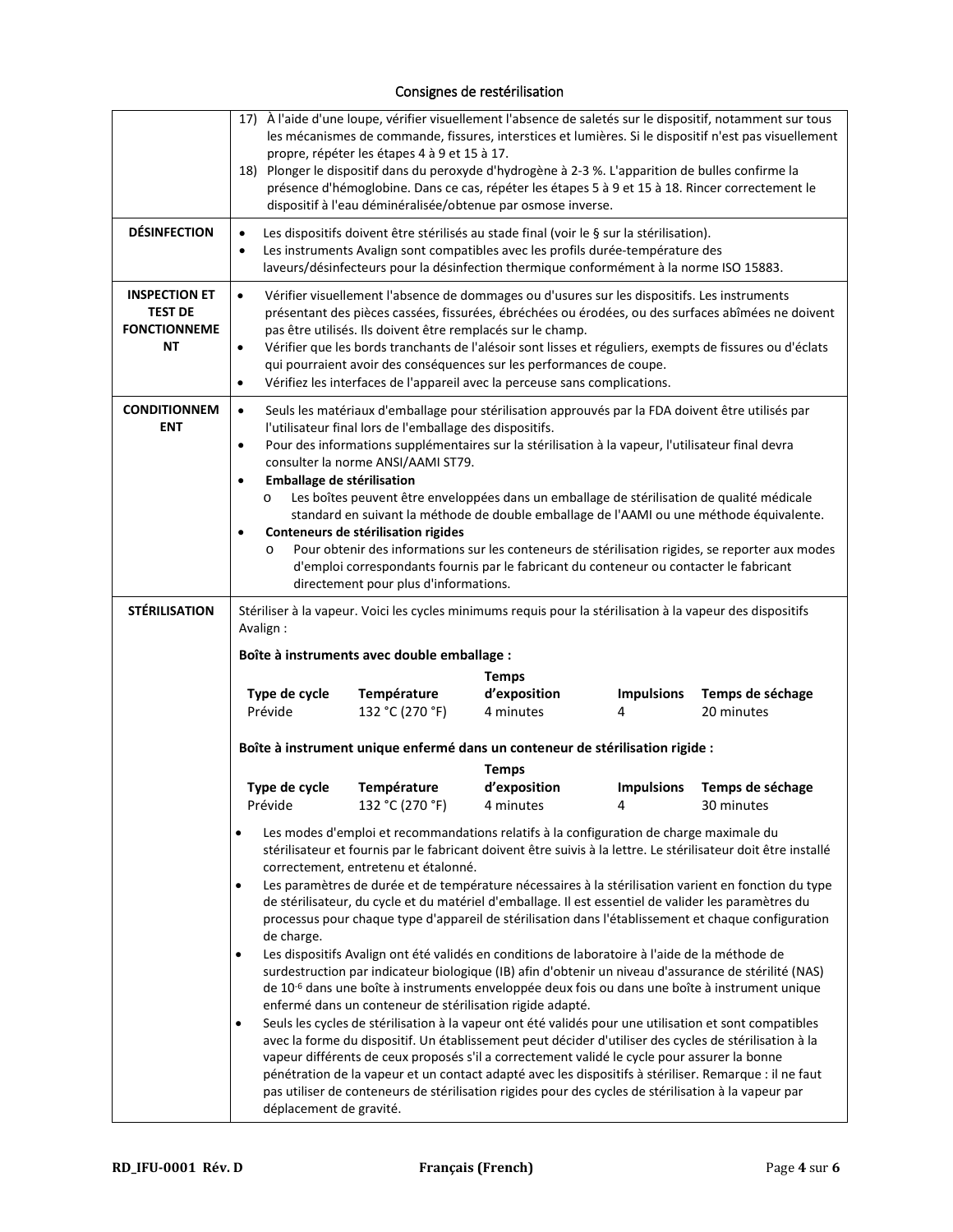| <b>STOCKAGE</b>  | Après stérilisation, les instruments doivent rester dans leur emballage de stérilisation et être stockés<br>$\bullet$<br>dans un placard propre et sec ou dans une boîte de rangement.<br>Il convient de faire particulièrement attention lors de la manipulation des dispositifs afin d'éviter<br>$\bullet$<br>d'endommager la barrière stérile.                                                                                                                                                 |                                                                                                                                                                                                |  |
|------------------|---------------------------------------------------------------------------------------------------------------------------------------------------------------------------------------------------------------------------------------------------------------------------------------------------------------------------------------------------------------------------------------------------------------------------------------------------------------------------------------------------|------------------------------------------------------------------------------------------------------------------------------------------------------------------------------------------------|--|
| <b>ENTRETIEN</b> | Jeter les dispositifs endommagés, usés ou non fonctionnels.<br>$\bullet$<br>Les têtes d'alésoirs ne peuvent pas être réaffûtées.<br>$\bullet$                                                                                                                                                                                                                                                                                                                                                     |                                                                                                                                                                                                |  |
| <b>GARANTIE</b>  | Tous les produits sont garantis sans défaut de matériau ni de fabrication à la date d'expédition.<br>$\bullet$<br>Les instruments Avalign sont réutilisables et satisfont aux normes AAMI de stérilisation. Tous nos<br>٠<br>produits ont été conçus et sont fabriqués en conformité avec les normes de qualité les plus strictes.<br>Nous ne pouvons endosser la responsabilité de la défaillance de produits ayant subi une quelconque<br>modification par rapport à leur conception d'origine. |                                                                                                                                                                                                |  |
| <b>CONTACT</b>   | Fabriqué par :<br><b>Avalign Technologies</b><br>8727 Clinton Park Drive<br>Fort Wayne, IN 46825<br>1-877-289-1096<br>www.avalign.com<br>product.questions@avalign.com<br><b>EC</b><br><b>REP</b><br>Représentant agréé :<br><b>Division German Specialty</b><br><b>Instruments d'Avalign</b><br>78 532 Tuttlingen, Unter Buchsteig 3<br>Allemagne Téléphone : +49 7462<br>200 40 0                                                                                                               | Distribué aux États-Unis<br>par:<br>Synthes USA, LLC<br>1101 Synthes Avenue<br>Monument, CO 80132<br>Distribué dans l'UE par :<br>Synthes GMBH<br>Eimattstrasse 3<br>4436 - Oberdorf<br>Suisse |  |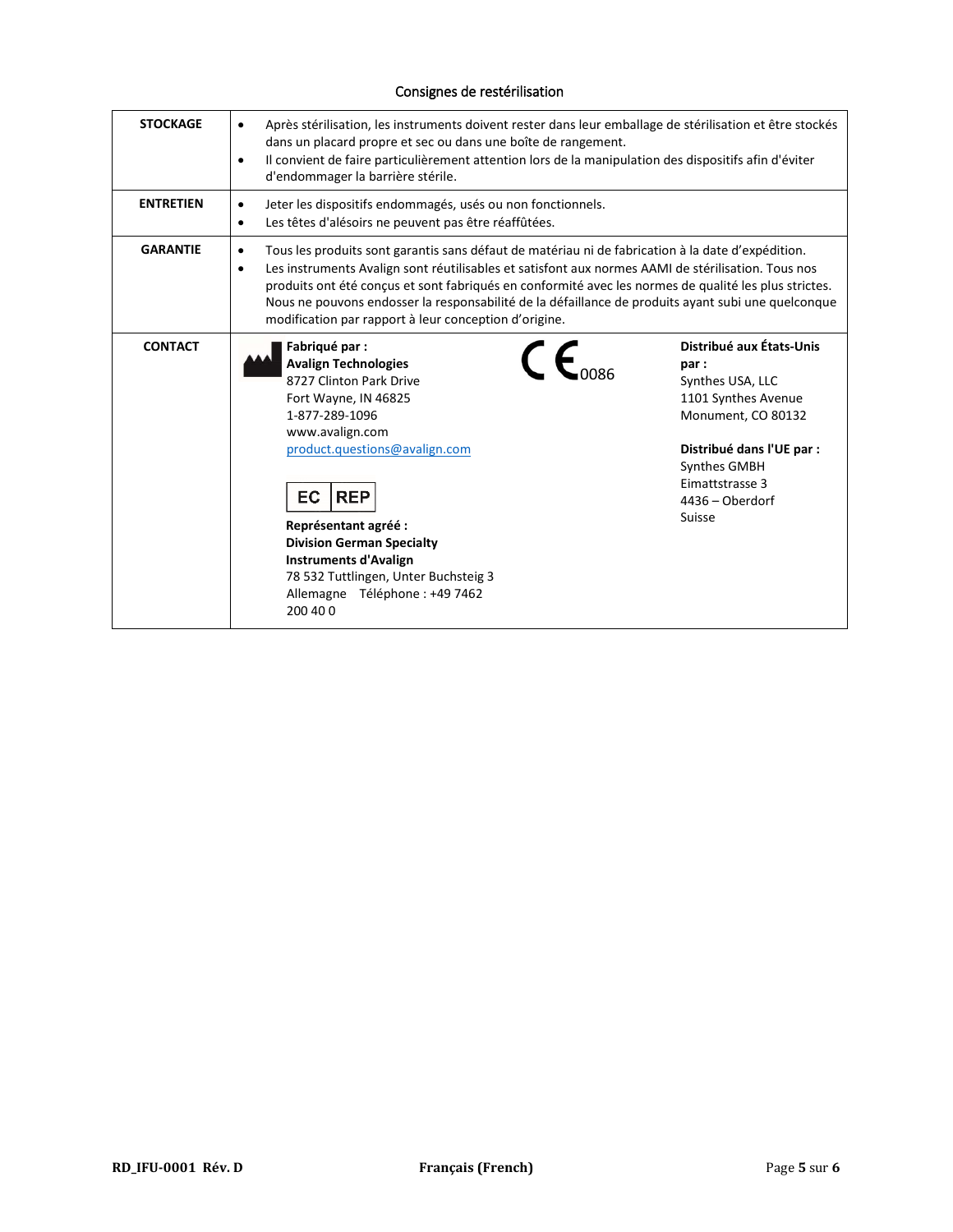### Glossaire des étiquettes

| Symbole          | Titre et traductions                                                                                           |
|------------------|----------------------------------------------------------------------------------------------------------------|
| Г                | Fabricant                                                                                                      |
| EC<br><b>REP</b> | Représentant agréé dans la communauté européenne                                                               |
| LO'              | Numéro de lot / Code de lot                                                                                    |
| REI              | Référence                                                                                                      |
|                  | Consulter le mode d'emploi                                                                                     |
|                  | Attention                                                                                                      |
| <b>ONLY</b>      | La législation fédérale américaine limite la vente de ce dispositif à un médecin ou sur ordre d'un<br>médecin. |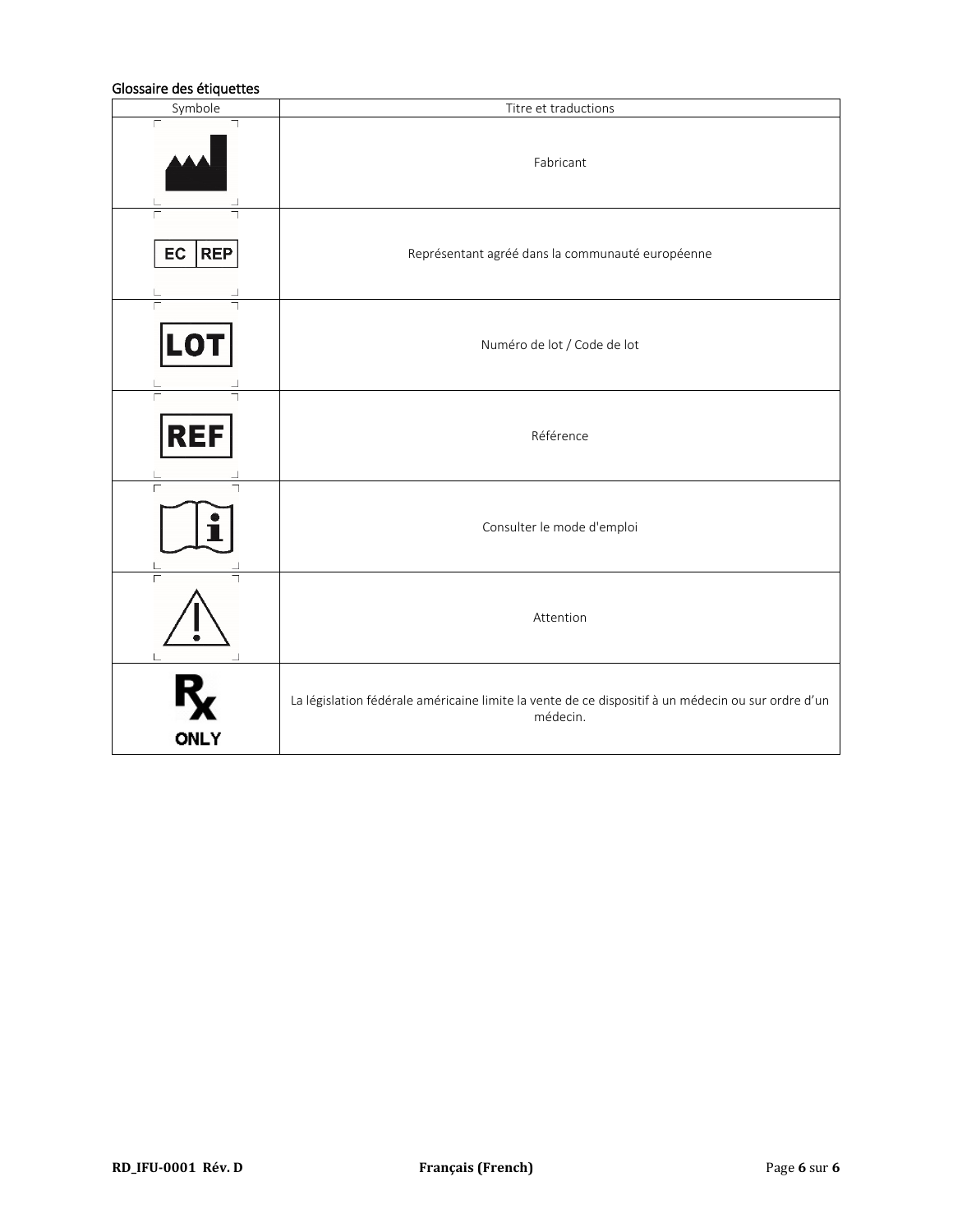# **Deutsch DE**

# Gebrauchsanweisung für einteilige flexible Markraumbohrer

| <b>VORGESEHENE</b><br><b>VERWENDUNG</b>    | Die einteiligen flexiblen Markraumbohrer dienen zum Aufbohren der Markhöhle für das<br>$\bullet$<br>Einbringen von Implantaten (z. B. Markraumnägel oder Schäfte).                                                                                                                                                                                                                                                                                                                                                                                                                                                                                                                                                                                                                                                                                                                                                                                                                                                                                                                                                                                                                                                                                                                                                                                                                                                                                                                                                                                                                                                                                                                                                                                                                                                                                                                                                                                                                                                                                                                                                                                                                                                                                                                                                                                                                                                                                                                                                                                                               |
|--------------------------------------------|----------------------------------------------------------------------------------------------------------------------------------------------------------------------------------------------------------------------------------------------------------------------------------------------------------------------------------------------------------------------------------------------------------------------------------------------------------------------------------------------------------------------------------------------------------------------------------------------------------------------------------------------------------------------------------------------------------------------------------------------------------------------------------------------------------------------------------------------------------------------------------------------------------------------------------------------------------------------------------------------------------------------------------------------------------------------------------------------------------------------------------------------------------------------------------------------------------------------------------------------------------------------------------------------------------------------------------------------------------------------------------------------------------------------------------------------------------------------------------------------------------------------------------------------------------------------------------------------------------------------------------------------------------------------------------------------------------------------------------------------------------------------------------------------------------------------------------------------------------------------------------------------------------------------------------------------------------------------------------------------------------------------------------------------------------------------------------------------------------------------------------------------------------------------------------------------------------------------------------------------------------------------------------------------------------------------------------------------------------------------------------------------------------------------------------------------------------------------------------------------------------------------------------------------------------------------------------|
| <b>VORGESEHENES</b><br><b>NUTZERPROFIL</b> | $\bullet$<br>Chirurgische Eingriffe dürfen nur von Personen durchgeführt werden, die ausreichend über<br>chirurgische Techniken (z. B. Verfahren zum stufenweisen Aufbohren) geschult sind und<br>damit vertraut sind.<br>Konsultieren Sie die medizinische Fachliteratur über Techniken, Komplikationen und<br>$\bullet$<br>Gefahren, bevor Sie einen chirurgischen Eingriff vornehmen. Vor Benutzung des Produkts<br>müssen alle sicherheitsbezogenen Informationen sorgfältig gelesen werden.                                                                                                                                                                                                                                                                                                                                                                                                                                                                                                                                                                                                                                                                                                                                                                                                                                                                                                                                                                                                                                                                                                                                                                                                                                                                                                                                                                                                                                                                                                                                                                                                                                                                                                                                                                                                                                                                                                                                                                                                                                                                                 |
| <b>PRODUKTBESCHREIBUNG</b>                 | Einteilige chirurgische Instrumente bestehen im Allgemeinen aus Edelstahl für medizinische<br>$\bullet$<br>Anwendungen.<br>Kompatibilität der Bohrleistung mit einem modifizierten Trinkle-Aufsatz oder einem<br>$\circ$<br>Jacobs-Bohrfutter.<br>Kompatibilität eines Führungsdrahts mit Kugelspitze: Ø2,5GW.<br>$\circ$<br>Instrumentenbehältnisse und -schalen können aus verschiedenen Materialien wie<br>$\bullet$<br>beispielsweise Edelstahl, Aluminium und Silikonmatten bestehen.<br>Die Instrumente werden UNSTERIL geliefert und müssen vor dem Gebrauch inspiziert,<br>$\bullet$<br>gereinigt und sterilisiert werden.<br>Die Produkte sind kritisch und müssen gemäß FDA-Richtlinien und Spaulding-<br>$\bullet$<br>Klassifizierungsschema endsterilisiert werden.<br>Die Produkte dürfen nicht implantiert werden.<br>$\bullet$                                                                                                                                                                                                                                                                                                                                                                                                                                                                                                                                                                                                                                                                                                                                                                                                                                                                                                                                                                                                                                                                                                                                                                                                                                                                                                                                                                                                                                                                                                                                                                                                                                                                                                                                    |
| <b>WARNHINWEISE</b>                        | Avalign empfiehlt, Medizinprodukte vor der Sterilisation manuell und automatisch zu<br>$\bullet$<br>reinigen. Automatische Methoden allein reichen möglicherweise nicht aus, um die Produkte<br>adäquat zu reinigen. Die Produkte müssen trocknen, bevor sie für die Sterilisation verpackt<br>werden.<br>Die Produkte sollten nach dem Gebrauch schnellstmöglich aufbereitet werden. Die<br>$\bullet$<br>Instrumente müssen getrennt von den Behältern und Schalen gereinigt werden.<br>Flexible Instrumente enthalten herausfordernde Elemente, denen bei der Reinigung<br>$\bullet$<br>besondere Aufmerksamkeit geschenkt werden muss. Wiederholtes Biegen oder zu starkes<br>Biegen der Instrumente kann nachteilige Auswirkungen auf ihre Ermüdungseigenschaften<br>und ihre Nutzungsdauer haben.<br>Alle Reinigungsmittellösungen sollten regelmäßig ausgetauscht werden, bevor sie zu stark<br>$\bullet$<br>verschmutzt werden.<br>Vor der Reinigung, Sterilisation und Verwendung müssen alle Sicherheitskappen vorsichtig<br>$\bullet$<br>entfernt werden. Alle Instrumente sollten im Hinblick auf ihre Funktionsfähigkeit und ihren<br>ordnungsgemäßen Zustand überprüft werden. Benutzen Sie die Instrumente nicht, wenn sie<br>nicht zufriedenstellend funktionieren.<br>Bei der Validierung der beschriebenen Sterilisationsmethoden befanden sich die<br>$\bullet$<br>Instrumente an bestimmten, durch das Behältnis-Design vorgegebenen Orten. Bereiche, die<br>für bestimmte Instrumente vorgesehen sind, sollten nur diese Instrumente enthalten.<br>Stumpfe und/oder beschädigte Bohrköpfe erhöhen beim Bohren den Druck und die<br>$\bullet$<br>Temperatur im Markraum und sollten vor dem klinischen Einsatz inspiziert und<br>ausgesondert werden.<br>Die Vorrichtungen sind mit der Drehmoment-Bohreinstellung zu verwenden.<br>$\bullet$<br>Beschädigungsrisiko: Das chirurgische Instrument ist ein Präzisionsgerät. Damit es<br>$\bullet$<br>ordnungsgemäß funktioniert, muss es vorsichtig gehandhabt werden. Unsachgemäße<br>externe Handhabung kann zu Fehlfunktionen des Instruments führen.<br>Scharfe Instrumente müssen mit Vorsicht benutzt werden, um Verletzungen zu vermeiden.<br>$\bullet$<br>Wenn ein Instrument bei einem Patienten benutzt wird/wurde, bei dem Creutzfeldt-Jakob-<br>$\bullet$<br>Krankheit diagnostiziert wurde oder vermutet wird, darf es nicht wiederverwendet werden<br>und muss vernichtet werden, da bei der Aufbereitung oder Sterilisation das Risiko einer<br>Kreuzkontamination nicht beseitigt werden kann. |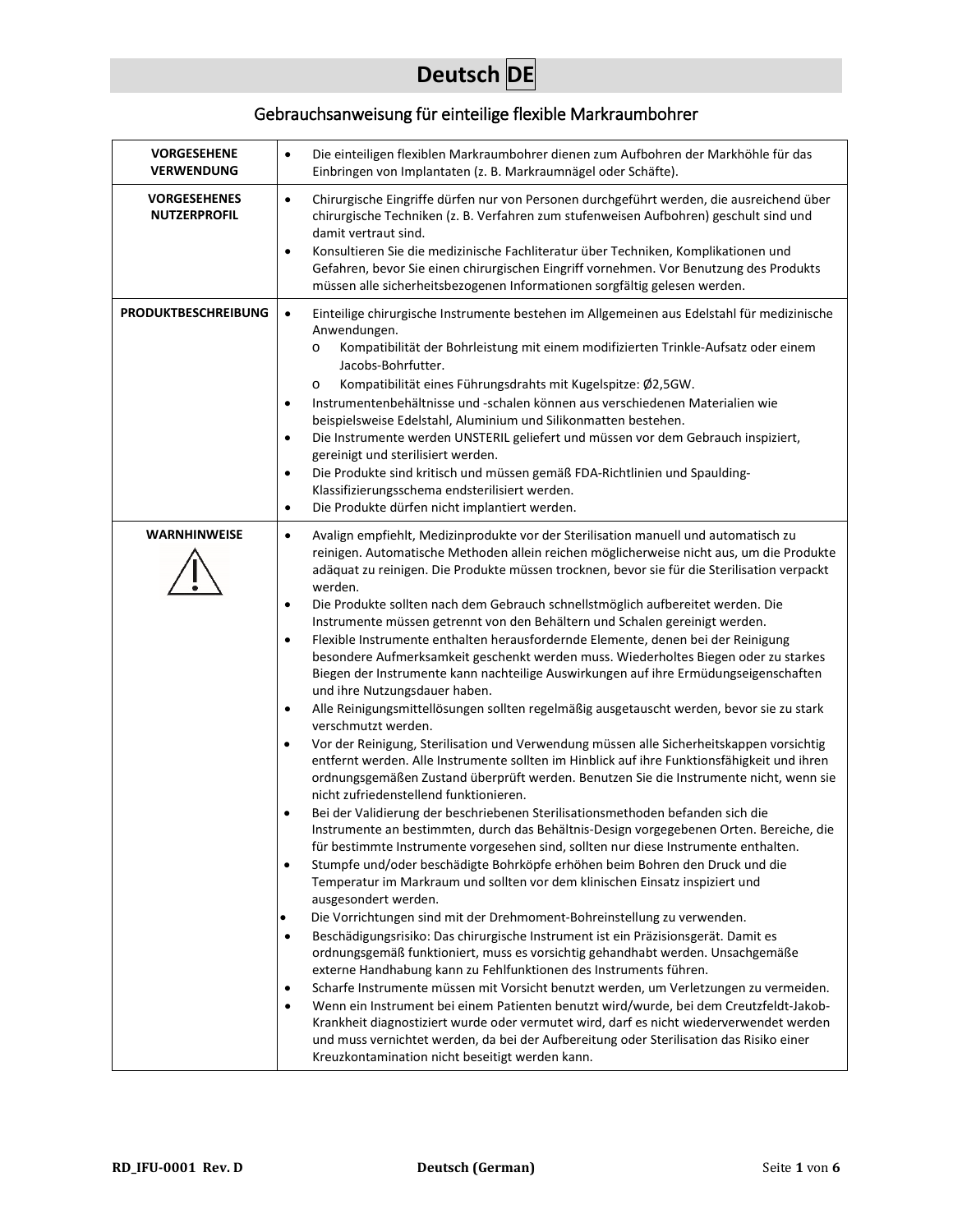| <b>ACHTUNG</b><br><b>ONLY</b>                   | Nach US-amerikanischem Bundesgesetz darf dieses Gerät nur von einem zugelassenen Arzt oder<br>auf ärztliche Anordnung verkauft, vertrieben und benutzt werden.                                                                                                                                                                                                                                                                                                          |
|-------------------------------------------------|-------------------------------------------------------------------------------------------------------------------------------------------------------------------------------------------------------------------------------------------------------------------------------------------------------------------------------------------------------------------------------------------------------------------------------------------------------------------------|
| <b>GRENZEN DER</b><br><b>WIEDERAUFBEREITUNG</b> | Die wiederholte Aufbereitung hat nur minimale Auswirkungen auf die Instrumente. Das Ende der<br>Nutzungsdauer wird normalerweise durch Abnutzung und Beschädigung aufgrund<br>bestimmungsgemäßer Verwendung bestimmt.                                                                                                                                                                                                                                                   |
| <b>HAFTUNGSAUSSCHLUSS</b>                       | Der Aufbereiter ist dafür verantwortlich, dass die Aufbereitung unter Verwendung der<br>geeigneten Geräte und Materialien erfolgt und das Personal ausreichend geschult ist, damit das<br>gewünschte Ergebnis erzielt wird. Dazu ist es erforderlich, den Prozess zu validieren und<br>routinemäßig zu überwachen. Jede Abweichung von diesen Anweisungen durch den Aufbereiter<br>muss auf ihre Effektivität und potenziell unerwünschte Folgen hin untersucht werden. |

#### **ERFORDERLICHE AUSRÜSTUNG** Wasser Kaltes Leitungswasser (< 20°C / 68°F) Warmes Leitungswasser (> 40°C / 104°F) Deionisiertes Wasser oder Umkehrosmosewasser (Zimmertemperatur) Reinigungsmittel Enzymatische Reinigungslösung pH 6,0-8,0; z. B. MetriZyme, EndoZime, Enzol Neutrales Reinigungsmittel pH 6,0-8,0; z. B. Liqui-nox, Valsure Zubehör Bürsten verschiedener Größe und/oder Reinigungsdrähte mit Nylonborsten Sterile Spritzen oder gleichwertiges Zubehör Saugfähiges Material, fusselarme Einmaltücher oder gleichwertiges Zubehör Einweichschüsseln Wasserstoffperoxid Geräte Medizinische Druckluft Ultraschallbad Reinigungs-/Desinfektionsgerät **EINSATZORT UND CONTAINMENT** 1) Krankenhauspraktiken für den Einsatzort befolgen. Die Instrumente sollten nach dem Gebrauch feucht gehalten werden, um ein Eintrocknen der Verschmutzungen zu vermeiden. Überschüssigen Schmutz aus/von allen Lumen, Oberflächen, Ritzen, Gleitmechanismen, Gelenken, flexiblen Bereichen und allen anderen schwer zu reinigenden Stellen entfernen. 2) Lumen sofort nach dem Gebrauch mit einer Reinigungslösung spülen. 3) Allgemeine Vorsichtsmaßnahmen beachten und Instrumente für den Transport in den zentralen Aufbereitungsbereich in geschlossene oder bedeckte Behältnisse legen. **MANUELLE REINIGUNG** 4) Alle Instrumente gemäß Herstelleranweisungen zerlegen. 5) Instrumente mindestens 3 Minuten lang unter kaltem fließendem Leitungswasser spülen und dabei Schmutzreste abwischen. Bewegliche Mechanismen hin und her bewegen und alle Lumen, Risse und/oder Spalten spülen. Bei Instrumenten mit flexiblen Bereichen den Schaft in verschiedene Richtungen biegen und dabei drehen, um sicherzustellen, dass alle Oberflächen ausreichend gespült werden. 6) Bereiten Sie eine enzymatische Reinigungslösung gemäß Herstellerangaben (Verdünnung/Konzentration, Wasserqualität und Temperatur) zu. Tauchen Sie die Geräte in die Lösung ein und lassen Sie sie mindestens 10 Minuten lang einweichen. Bürsten Sie die Oberflächen während des Einweichens mit einer weichen Bürste ab, um Blut und andere Rückstände zu entfernen. Achten Sie dabei besonders auf Gewinde, Spalten, Nähte und andere schwer zugängliche Bereiche. a) Wenn das Instrument Gleitmechanismen oder Gelenke hat, bewegen Sie es beim Reinigen hin und her, um eingefangenen Schmutz zu entfernen. b) Lumen sollten mit einer passgenauen Nylonbürste oder einem Reinigungsdraht gereinigt werden. Dazu die Bürste mit einer Drehbewegung einführen und wieder herausziehen, um die Schmutzentfernung zu erleichtern. Achten Sie darauf, dass der gesamte Durchmesser und der

#### Aufbereitungsanleitung

Boden des Lumens erreicht werden. Spülen Sie das Lumen mindestens dreimal mit einer

Spritze, die mindestens 60 ml Lösung enthält.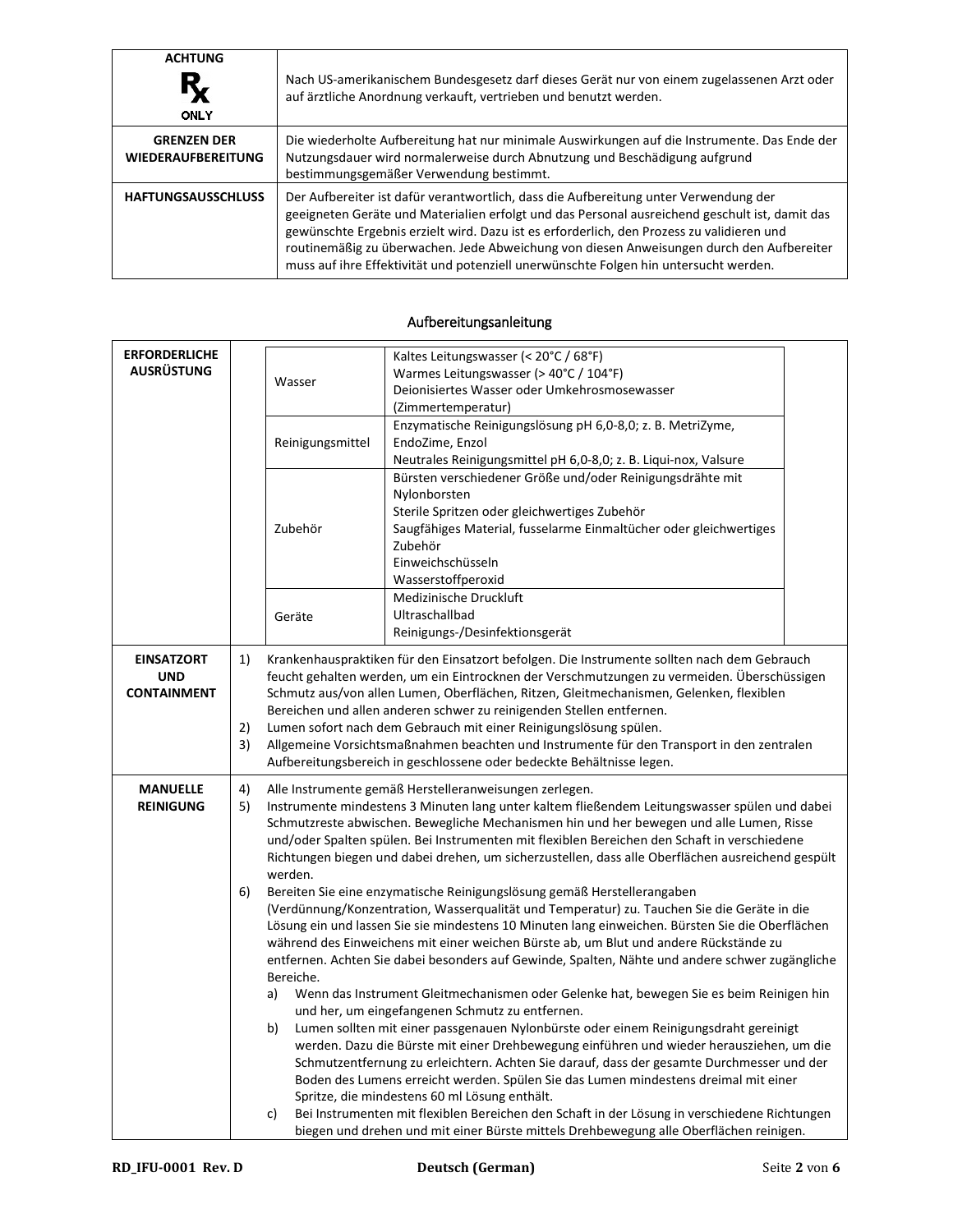## Aufbereitungsanleitung

|                                         | 7)<br>8)<br>a)<br>b)<br>c)                                                                                                                                                 | Instrumente aus der Lösung entfernen und mindestens 3 Minuten mit kaltem Leitungswasser<br>spülen. Bewegen Sie dabei alle beweglichen Mechanismen und spülen Sie alle Lumen, Risse<br>und/oder Spalten aus. Bei Instrumenten mit flexiblen Bereichen den Schaft in der Lösung in<br>verschiedene Richtungen biegen und drehen, damit alle Oberflächen adäquat gespült werden.<br>Bereiten Sie eine neutrale Reinigungslösung gemäß Herstellerangaben (Verdünnung/Konzentration,<br>Wasserqualität und Temperatur) zu. Tauchen Sie die Geräte in die Lösung ein und lassen Sie sie<br>mindestens 5 Minuten lang einweichen. Bürsten Sie die Oberflächen während des Einweichens mit<br>einer weichen Bürste ab, um Blut und andere Rückstände zu entfernen. Achten Sie dabei besonders<br>auf Gewinde, Spalten, Nähte und andere schwer zugängliche Bereiche.<br>Wenn das Instrument Gleitmechanismen oder Gelenke hat, bewegen Sie es beim Reinigen hin<br>und her, um eingefangenen Schmutz zu entfernen.<br>Lumen sollten mit einer passgenauen Nylonbürste oder einem Reinigungsdraht gereinigt<br>werden. Dazu die Bürste mit einer Drehbewegung einführen und wieder herausziehen, um die<br>Schmutzentfernung zu erleichtern. Achten Sie darauf, dass der gesamte Durchmesser und der<br>Boden des Lumens erreicht werden. Spülen Sie das Lumen mindestens dreimal mit einer<br>Spritze, die mindestens 60 ml Lösung enthält.<br>Bei Instrumenten mit flexiblen Bereichen den Schaft in der Lösung in verschiedene Richtungen<br>biegen und drehen und mit einer Bürste mittels Drehbewegung alle Oberflächen reinigen. |                                                                                                                                                                                    |                                                                                                                                                                                                                                                                                                       |  |  |  |
|-----------------------------------------|----------------------------------------------------------------------------------------------------------------------------------------------------------------------------|-------------------------------------------------------------------------------------------------------------------------------------------------------------------------------------------------------------------------------------------------------------------------------------------------------------------------------------------------------------------------------------------------------------------------------------------------------------------------------------------------------------------------------------------------------------------------------------------------------------------------------------------------------------------------------------------------------------------------------------------------------------------------------------------------------------------------------------------------------------------------------------------------------------------------------------------------------------------------------------------------------------------------------------------------------------------------------------------------------------------------------------------------------------------------------------------------------------------------------------------------------------------------------------------------------------------------------------------------------------------------------------------------------------------------------------------------------------------------------------------------------------------------------------------------------------------------------------------------------------------------------|------------------------------------------------------------------------------------------------------------------------------------------------------------------------------------|-------------------------------------------------------------------------------------------------------------------------------------------------------------------------------------------------------------------------------------------------------------------------------------------------------|--|--|--|
|                                         | 9)                                                                                                                                                                         |                                                                                                                                                                                                                                                                                                                                                                                                                                                                                                                                                                                                                                                                                                                                                                                                                                                                                                                                                                                                                                                                                                                                                                                                                                                                                                                                                                                                                                                                                                                                                                                                                               | Instrumente aus der Lösung entfernen und mindestens 3 Minuten mit kaltem Leitungswasser<br>spülen. Bewegen Sie dabei alle beweglichen Mechanismen und spülen Sie alle Lumen, Risse | und/oder Spalten aus. Bei Instrumenten mit flexiblen Bereichen den Schaft in der Lösung leicht in                                                                                                                                                                                                     |  |  |  |
|                                         |                                                                                                                                                                            |                                                                                                                                                                                                                                                                                                                                                                                                                                                                                                                                                                                                                                                                                                                                                                                                                                                                                                                                                                                                                                                                                                                                                                                                                                                                                                                                                                                                                                                                                                                                                                                                                               | verschiedene Richtungen biegen und drehen, damit alle Oberflächen adäquat gespült werden.                                                                                          | 10) Bereiten Sie gemäß Herstellerangaben ein Ultraschallbad mit einer enzymatischen Reinigungslösung<br>vor. Behandeln Sie die Instrumente mindestens 15 Minuten lang mit einer Frequenz von 40 kHz. Es<br>wird empfohlen, ein Ultraschallbad mit Spülvorrichtung zu verwenden. Instrumente mit Lumen |  |  |  |
|                                         |                                                                                                                                                                            | sollten vollständig untergetaucht mit Reinigungslösung durchgespült werden, um sicherzustellen,<br>dass alle Oberflächen mit der Lösung in Berührung kommen.<br>11) Nehmen Sie die Instrumente aus dem Bad und spülen Sie sie mindestens 4 Minuten mit<br>deionisiertem Wasser oder Umkehrosmosewasser. Bewegen Sie dabei die beweglichen<br>Mechanismen und spülen Sie alle Lumen, Risse und/oder Spalten aus. Bei Instrumenten mit<br>flexiblen Bereichen den Schaft in der Lösung mindestens 2 Minuten lang in verschiedene Richtungen                                                                                                                                                                                                                                                                                                                                                                                                                                                                                                                                                                                                                                                                                                                                                                                                                                                                                                                                                                                                                                                                                     |                                                                                                                                                                                    |                                                                                                                                                                                                                                                                                                       |  |  |  |
|                                         |                                                                                                                                                                            | biegen und drehen, damit alle Oberflächen adäquat gespült werden.<br>12) Trocknen Sie das Instrument mit einem saugfähigen Tuch ab. Verwenden Sie gefilterte Druckluft,<br>um Innenräume zu trocknen.                                                                                                                                                                                                                                                                                                                                                                                                                                                                                                                                                                                                                                                                                                                                                                                                                                                                                                                                                                                                                                                                                                                                                                                                                                                                                                                                                                                                                         |                                                                                                                                                                                    |                                                                                                                                                                                                                                                                                                       |  |  |  |
|                                         |                                                                                                                                                                            | 13) Überprüfen Sie das Instrument (mit allen beweglichen Mechanismen, Rissen, Spalten und Lumen)<br>visuell unter Vergrößerung auf verbleibenden Schmutz. Wenn es nicht sauber ist, wiederholen Sie<br>die Schritte 4-13.                                                                                                                                                                                                                                                                                                                                                                                                                                                                                                                                                                                                                                                                                                                                                                                                                                                                                                                                                                                                                                                                                                                                                                                                                                                                                                                                                                                                     |                                                                                                                                                                                    |                                                                                                                                                                                                                                                                                                       |  |  |  |
|                                         |                                                                                                                                                                            | 14) Tauchen Sie das Instrument in 2-3 % Wasserstoffperoxid ein. Das Erscheinen von Blasen bestätigt<br>das Vorhandensein von Hämoglobin. Wiederholen Sie die Schritte 5-14, falls Blasen auftreten.<br>Spülen Sie das Instrument sorgfältig mit deionisiertem Wasser oder Umkehrosmosewasser.                                                                                                                                                                                                                                                                                                                                                                                                                                                                                                                                                                                                                                                                                                                                                                                                                                                                                                                                                                                                                                                                                                                                                                                                                                                                                                                                 |                                                                                                                                                                                    |                                                                                                                                                                                                                                                                                                       |  |  |  |
| <b>AUTOMATISCHE</b><br><b>REINIGUNG</b> | Hinweis: Alle Instrumente müssen vor einer automatischen Reinigung manuell vorgereinigt werden<br>(Schritte 1-9). Die Schritte 10-14 sind optional, werden aber empfohlen. |                                                                                                                                                                                                                                                                                                                                                                                                                                                                                                                                                                                                                                                                                                                                                                                                                                                                                                                                                                                                                                                                                                                                                                                                                                                                                                                                                                                                                                                                                                                                                                                                                               |                                                                                                                                                                                    |                                                                                                                                                                                                                                                                                                       |  |  |  |
|                                         | 15) Legen Sie die Instrumente in ein automatisches Reinigungs-Desinfektionsgerät für eine Behandlung<br>mit den nachstehend aufgeführten Mindestparametern.                |                                                                                                                                                                                                                                                                                                                                                                                                                                                                                                                                                                                                                                                                                                                                                                                                                                                                                                                                                                                                                                                                                                                                                                                                                                                                                                                                                                                                                                                                                                                                                                                                                               |                                                                                                                                                                                    |                                                                                                                                                                                                                                                                                                       |  |  |  |
|                                         | Phase                                                                                                                                                                      | Zeit (Minuten)                                                                                                                                                                                                                                                                                                                                                                                                                                                                                                                                                                                                                                                                                                                                                                                                                                                                                                                                                                                                                                                                                                                                                                                                                                                                                                                                                                                                                                                                                                                                                                                                                | Temperatur                                                                                                                                                                         | Art und Konzentration des<br>Reinigungsmittels                                                                                                                                                                                                                                                        |  |  |  |
|                                         | Vorwäsche 1                                                                                                                                                                | 02:00                                                                                                                                                                                                                                                                                                                                                                                                                                                                                                                                                                                                                                                                                                                                                                                                                                                                                                                                                                                                                                                                                                                                                                                                                                                                                                                                                                                                                                                                                                                                                                                                                         | Kaltes Leitungswasser                                                                                                                                                              | n. z.                                                                                                                                                                                                                                                                                                 |  |  |  |
|                                         | Enzymatisches<br>Waschen                                                                                                                                                   | 02:00                                                                                                                                                                                                                                                                                                                                                                                                                                                                                                                                                                                                                                                                                                                                                                                                                                                                                                                                                                                                                                                                                                                                                                                                                                                                                                                                                                                                                                                                                                                                                                                                                         | Heißes Leitungswasser                                                                                                                                                              | Enzymatisches<br>Reinigungsmittel                                                                                                                                                                                                                                                                     |  |  |  |
|                                         | Waschen 1                                                                                                                                                                  | 02:00                                                                                                                                                                                                                                                                                                                                                                                                                                                                                                                                                                                                                                                                                                                                                                                                                                                                                                                                                                                                                                                                                                                                                                                                                                                                                                                                                                                                                                                                                                                                                                                                                         | Temperatur: 63°C<br>(146°F)                                                                                                                                                        | Neutrales Reinigungsmittel                                                                                                                                                                                                                                                                            |  |  |  |
|                                         | Spülen 1                                                                                                                                                                   | 02:00                                                                                                                                                                                                                                                                                                                                                                                                                                                                                                                                                                                                                                                                                                                                                                                                                                                                                                                                                                                                                                                                                                                                                                                                                                                                                                                                                                                                                                                                                                                                                                                                                         | Heißes Leitungswasser                                                                                                                                                              | n. z.                                                                                                                                                                                                                                                                                                 |  |  |  |
|                                         | Spülen mit<br>gereinigtem Wasser                                                                                                                                           | 02:00                                                                                                                                                                                                                                                                                                                                                                                                                                                                                                                                                                                                                                                                                                                                                                                                                                                                                                                                                                                                                                                                                                                                                                                                                                                                                                                                                                                                                                                                                                                                                                                                                         | Temperatur: 63°C<br>(146°F)                                                                                                                                                        | n. z.                                                                                                                                                                                                                                                                                                 |  |  |  |
|                                         | Trocknen                                                                                                                                                                   | Temperatur: 115°C<br>07:00<br>n. z.                                                                                                                                                                                                                                                                                                                                                                                                                                                                                                                                                                                                                                                                                                                                                                                                                                                                                                                                                                                                                                                                                                                                                                                                                                                                                                                                                                                                                                                                                                                                                                                           |                                                                                                                                                                                    |                                                                                                                                                                                                                                                                                                       |  |  |  |
|                                         | (240°F)<br>16) Trocknen Sie verbleibende Feuchtigkeit mit einem saugfähigen Tuch ab. Verwenden Sie gefilterte<br>Druckluft, um Innenräume zu trocknen.                     |                                                                                                                                                                                                                                                                                                                                                                                                                                                                                                                                                                                                                                                                                                                                                                                                                                                                                                                                                                                                                                                                                                                                                                                                                                                                                                                                                                                                                                                                                                                                                                                                                               |                                                                                                                                                                                    |                                                                                                                                                                                                                                                                                                       |  |  |  |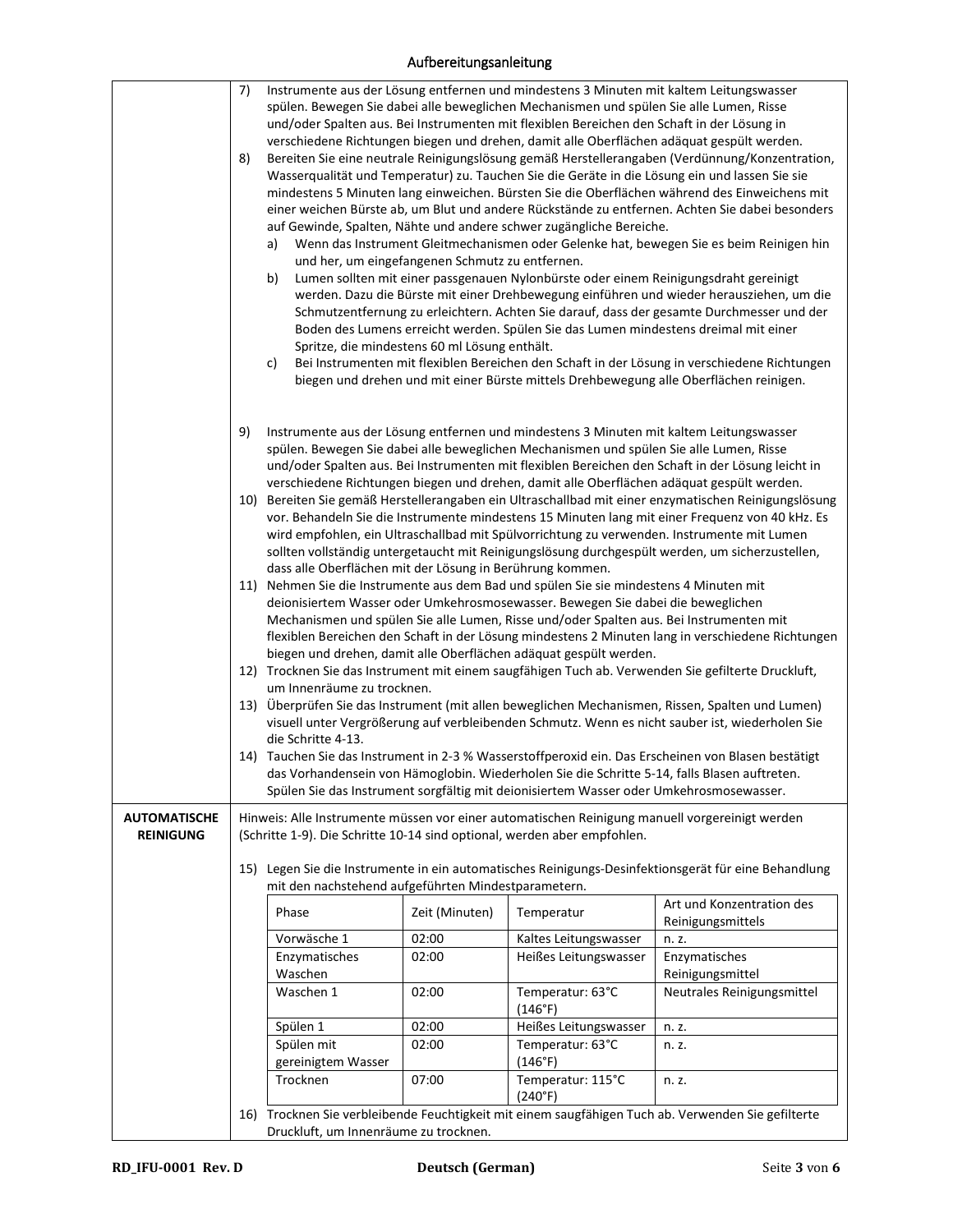## Aufbereitungsanleitung

|                                                    | 17) Überprüfen Sie das Instrument (mit allen beweglichen Mechanismen, Rissen, Spalten und Lumen)<br>visuell unter Vergrößerung auf verbleibenden Schmutz. Wenn es nicht sichtbar sauber ist,<br>wiederholen Sie die Schritte 4-9, 15-17.<br>18) Tauchen Sie das Instrument in 2-3 % Wasserstoffperoxid ein. Das Erscheinen von Blasen bestätigt<br>das Vorhandensein von Hämoglobin. Wiederholen Sie die Schritte 5-9, 15-18, falls Blasen auftreten.<br>Spülen Sie das Instrument sorgfältig mit deionisiertem Wasser oder Umkehrosmosewasser.                                                                                                                                                                                                                                                                                                                                                                                                                                                                                                                                                                                                                                                                                                                                                                                                                                                                                                                                                                                       |  |  |  |  |
|----------------------------------------------------|---------------------------------------------------------------------------------------------------------------------------------------------------------------------------------------------------------------------------------------------------------------------------------------------------------------------------------------------------------------------------------------------------------------------------------------------------------------------------------------------------------------------------------------------------------------------------------------------------------------------------------------------------------------------------------------------------------------------------------------------------------------------------------------------------------------------------------------------------------------------------------------------------------------------------------------------------------------------------------------------------------------------------------------------------------------------------------------------------------------------------------------------------------------------------------------------------------------------------------------------------------------------------------------------------------------------------------------------------------------------------------------------------------------------------------------------------------------------------------------------------------------------------------------|--|--|--|--|
| <b>DESINFEKTION</b>                                | Die Instrumente müssen endsterilisiert werden (Siehe Abschnitt "Sterilisation").<br>$\bullet$<br>Avalign-Instrumente können nach den in ISO 15883 angegebenen Zeit-Temperatur-Profilen für die<br>$\bullet$<br>thermische Desinfektion desinfiziert werden.                                                                                                                                                                                                                                                                                                                                                                                                                                                                                                                                                                                                                                                                                                                                                                                                                                                                                                                                                                                                                                                                                                                                                                                                                                                                           |  |  |  |  |
| <b>INSPEKTION UND</b><br><b>FUNKTIONSTEST</b><br>S | Überprüfen Sie das Instrument visuell auf Schäden und Abnutzung. Instrumente mit gebrochenen,<br>$\bullet$<br>gerissenen, abgeschlagenen oder matten Oberflächen sollten nicht mehr benutzt und sofort ersetzt<br>werden.<br>Überprüfen Sie, ob die Schneidkanten des Bohrers glatt, durchgehend und frei von Rissen oder<br>$\bullet$<br>Absplitterungen sind, die die Schnittleistung beeinträchtigen könnten.<br>Überprüfen Sie, ob das Gerät problemlos mit der Bohrmaschine verbunden ist.<br>$\bullet$                                                                                                                                                                                                                                                                                                                                                                                                                                                                                                                                                                                                                                                                                                                                                                                                                                                                                                                                                                                                                          |  |  |  |  |
| <b>VERPACKUNG</b>                                  | Der Endnutzer sollte zum Verpacken der Instrumente nur Sterilisationsbeutel mit FDA-Zulassung<br>$\bullet$<br>verwenden.<br>Der Endnutzer sollte den Standard ANSI/AAMI ST79 zu Rate ziehen, um zusätzliche Informationen<br>$\bullet$<br>über Dampfsterilisation zu erhalten.<br>Sterilisationstuch<br>$\bullet$<br>Die Behältnisse können mit einem Standard-Sterilisationstuch für medizinische Zwecke in einer<br>$\circ$<br>Doppellage gemäß AAMI-Vorschriften oder einer gleichwertigen Methode umhüllt werden.<br>Starre Sterilisationsbehälter<br>$\bullet$<br>Informationen zu starren Sterilisationsbehältern entnehmen Sie bitte den entsprechenden<br>O<br>Herstelleranweisungen. Sie können sich auch direkt an den Hersteller wenden.                                                                                                                                                                                                                                                                                                                                                                                                                                                                                                                                                                                                                                                                                                                                                                                   |  |  |  |  |
| <b>STERILISATION</b>                               | Mit Dampf sterilisieren. Die nachstehenden Angaben sind Mindestzyklen für die Dampfsterilisation von<br>Avalign-Instrumenten:<br>Behältnis für doppelt verpackte Instrumente:<br>Zyklusart<br><b>Pulse</b><br>Temperatur<br><b>Expositionszeit</b><br>Trocknungszeit<br>Vorvakuum<br>132°C (270°F)<br>4 Minuten<br>20 Minuten<br>4                                                                                                                                                                                                                                                                                                                                                                                                                                                                                                                                                                                                                                                                                                                                                                                                                                                                                                                                                                                                                                                                                                                                                                                                    |  |  |  |  |
|                                                    | Behältnis für einfach verpackte Instrumente in starrem Sterilisationsbehälter:<br>Zyklusart<br>Expositionszeit<br><b>Pulse</b><br>Trocknungszeit<br>Temperatur<br>132°C (270°F)<br>Vorvakuum<br>4 Minuten<br>30 Minuten<br>4                                                                                                                                                                                                                                                                                                                                                                                                                                                                                                                                                                                                                                                                                                                                                                                                                                                                                                                                                                                                                                                                                                                                                                                                                                                                                                          |  |  |  |  |
|                                                    | Die Anweisungen des Herstellers bezüglich der maximalen Beladungskonfiguration müssen genau<br>befolgt werden. Das Sterilisationsgerät muss sachgerecht installiert, gewartet und kalibriert werden.<br>Die für die Sterilisation erforderlichen Zeit- und Temperaturparameter variieren je nach<br>$\bullet$<br>Sterilisatortyp, Zyklusdesign und Verpackungsmaterial. Es ist wichtig, dass die Prozessparameter für<br>die einrichtungsspezifische Sterilisationsausrüstung und Produktladungskonfiguration validiert<br>werden.<br>Avalign-Instrumente werden unter Laborbedingungen mit der Overkill-Methode mit biologischen<br>$\bullet$<br>Indikatoren validiert, um einen SAL-Wert (Sterility Assurance Level) von 10 <sup>-6</sup> in einem Behältnis für<br>doppelt verpackte Instrumente oder einem Behältnis für einfach verpackte Instrumente in einem<br>geeigneten starren Sterilisationsbehälter.<br>Es wurden nur Dampfsterilisationszyklen für den Einsatz getestet, und sie haben sich als kompatibel<br>$\bullet$<br>mit dem Instrumentendesign erwiesen. Eine Einrichtung kann andere als die empfohlenen<br>Dampfsterilisationszyklen verwenden, wenn diese zuvor in der Einrichtung sachgemäß überprüft<br>worden sind, um eine ausreichende Dampfpenetrierung und einen ausreichenden Kontakt des<br>Dampfs mit dem Instrument im Sterilisationsbehältnis zu gewährleisten. Hinweis: Für eine<br>Dampfsterilisation im Gravitationsverfahren dürfen keine starren Sterilisationsbehälter verwendet<br>werden. |  |  |  |  |
| <b>AUFBEWAHRUN</b><br>G                            | Nach der Sterilisation sollten die Instrumente in der Sterilisationsverpackung bleiben und in einem<br>$\bullet$<br>sauberen, trockenen Schrank oder Aufbewahrungskasten aufbewahrt werden.<br>Beim Umgang mit den Produkten ist darauf zu achten, dass eine Beschädigung der Sterilbarriere<br>$\bullet$<br>vermieden wird.                                                                                                                                                                                                                                                                                                                                                                                                                                                                                                                                                                                                                                                                                                                                                                                                                                                                                                                                                                                                                                                                                                                                                                                                          |  |  |  |  |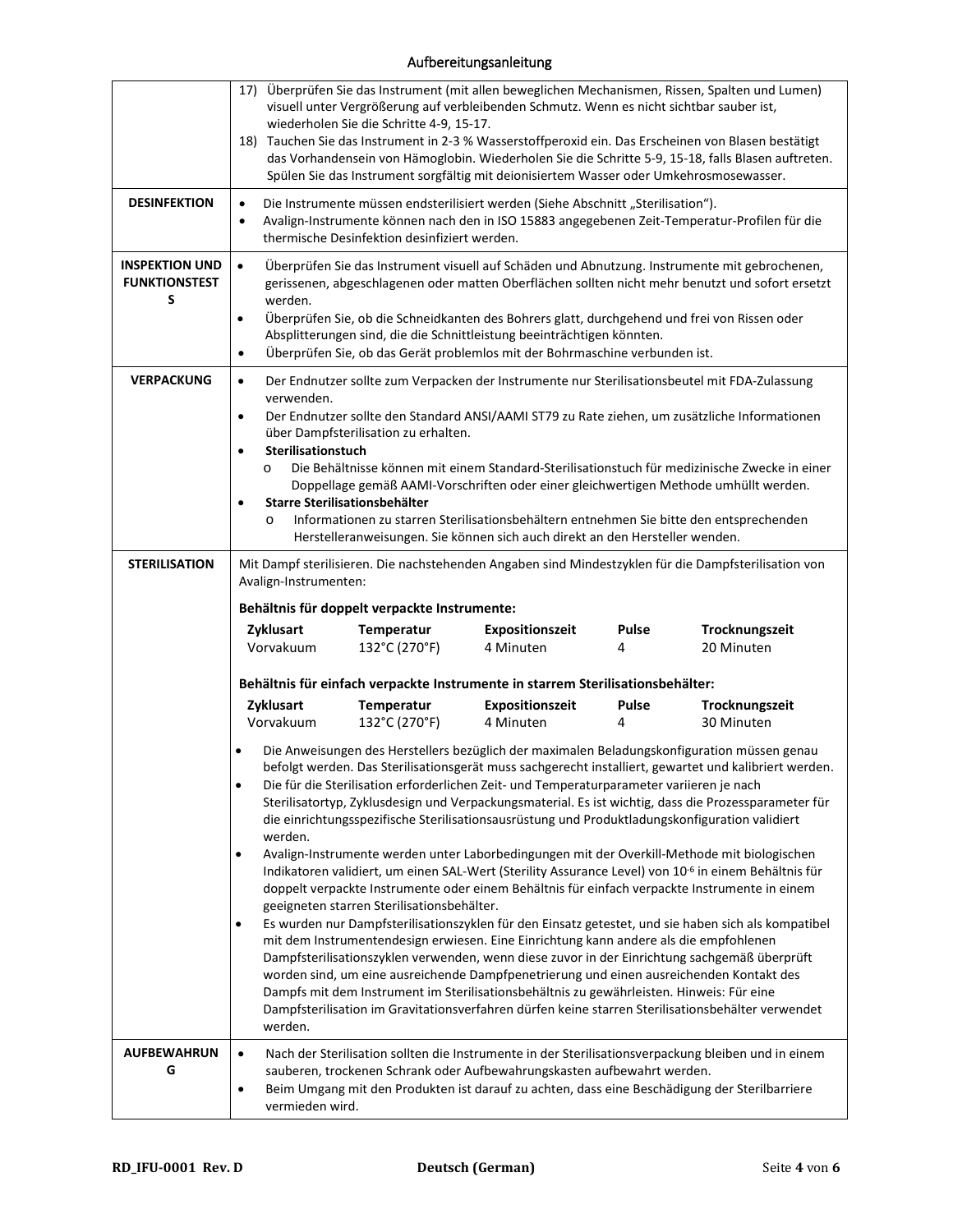## Aufbereitungsanleitung

| <b>WARTUNG</b>                   | Beschädigte, abgenutzte oder funktionsuntüchtige Instrumente aussondern.<br>٠<br>Bohrköpfe können nicht nachgeschärft werden.<br>$\bullet$                                                                                                                                                                                                                                                                                                                                                      |                                                                                                                                                                                      |  |  |
|----------------------------------|-------------------------------------------------------------------------------------------------------------------------------------------------------------------------------------------------------------------------------------------------------------------------------------------------------------------------------------------------------------------------------------------------------------------------------------------------------------------------------------------------|--------------------------------------------------------------------------------------------------------------------------------------------------------------------------------------|--|--|
| <b>GEWÄHRLEISTU</b><br><b>NG</b> | Der Hersteller garantiert, dass alle Produkte zum Zeitpunkt des Versands frei von Material- und<br>$\bullet$<br>Herstellungsfehlern sind.<br>Avalign-Instrumente sind wiederverwendbar und entsprechen den AAMI-Standards für die<br>$\bullet$<br>Sterilisation. Alle unsere Produkte werden in Übereinstimmung mit den höchsten Qualitätsstandards<br>entwickelt und gefertigt. Wir übernehmen keinerlei Haftung für das Versagen von Produkten, an<br>denen Veränderungen vorgenommen wurden. |                                                                                                                                                                                      |  |  |
| <b>KONTAKT</b>                   | Hergestellt von:<br>$\mathsf{c}_{\mathsf{c}}$<br><b>Avalign Technologies</b><br>8727 Clinton Park Drive<br>Fort Wayne, IN 46825<br>1-877-289-1096<br>www.avalign.com<br>product.questions@avalign.com<br>EC<br><b>REP</b><br><b>Authorisierte Vertretung:</b><br><b>Avalign German Specialty</b><br><b>Instruments Division</b><br>78 532 Tuttlingen, Unter Buchsteig 3<br>Deutschland Telefon: +49 7462 200<br>400                                                                             | Vertrieb in den USA:<br>Synthes USA, LLC<br>1101 Synthes Avenue<br>Monument, CO 80132<br><b>Vertrieb in der EU:</b><br>Synthes GMBH<br>Eimattstrasse 3<br>4436 - Oberdorf<br>Schweiz |  |  |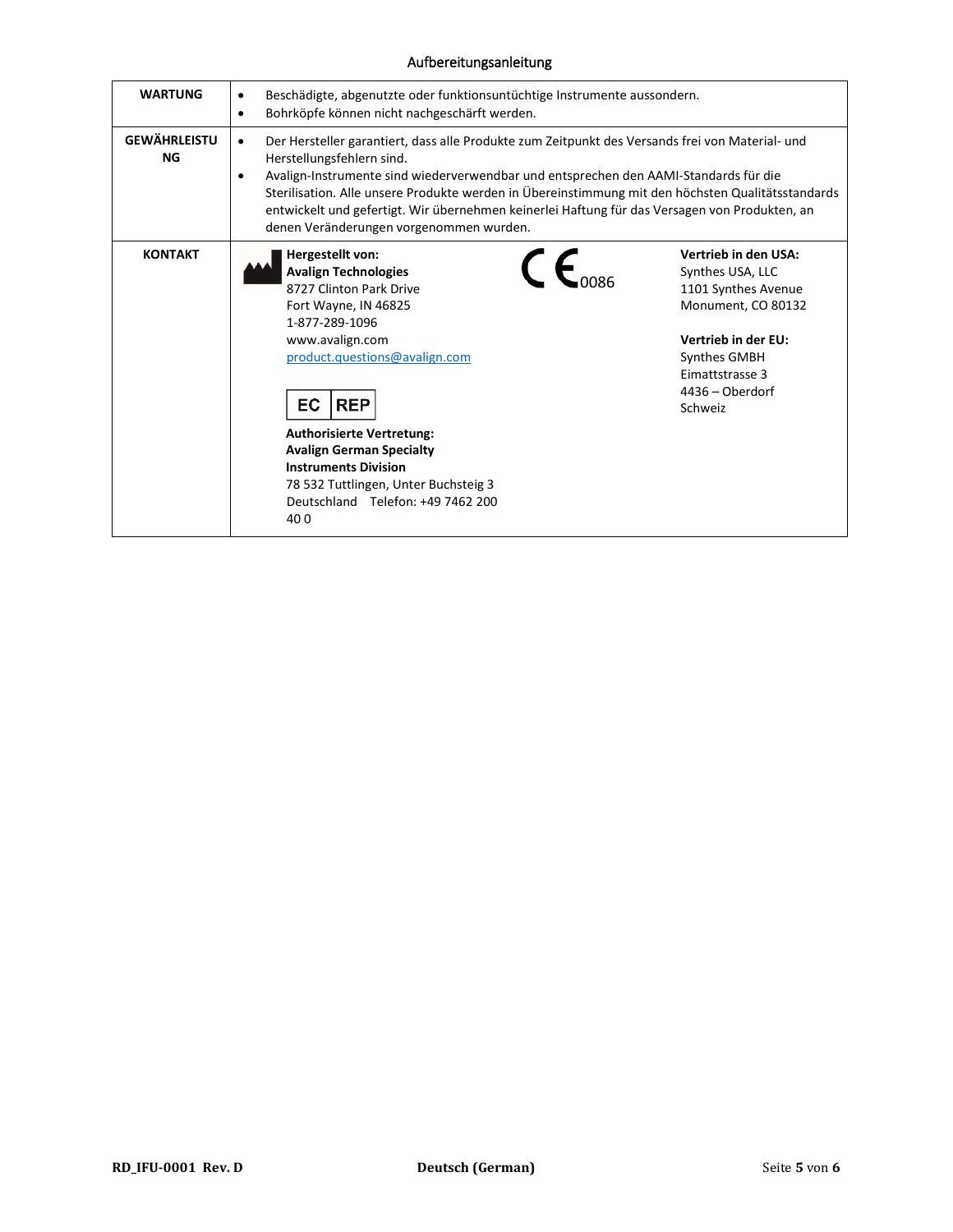### Erklärung der Symbole

| בו מסו סווך סיכו לאוווגיטוכ<br>Symbol | Titel und Übersetzungen                                                                                                               |
|---------------------------------------|---------------------------------------------------------------------------------------------------------------------------------------|
| $\Gamma$                              | Hersteller                                                                                                                            |
| EC<br><b>REP</b>                      | Autorisierte Vertretung in der Europäischen Gemeinschaft                                                                              |
| LO1                                   | Chargennummer                                                                                                                         |
| $\overline{\Gamma}$<br><b>REF</b>     | Katalognummer                                                                                                                         |
|                                       | Gebrauchsanweisung beachten                                                                                                           |
|                                       | Achtung                                                                                                                               |
| <b>ONLY</b>                           | Nach US-amerikanischem Bundesgesetz darf dieses Gerät nur von einem zugelassenen Arzt oder<br>auf ärztliche Anordnung verkauft werden |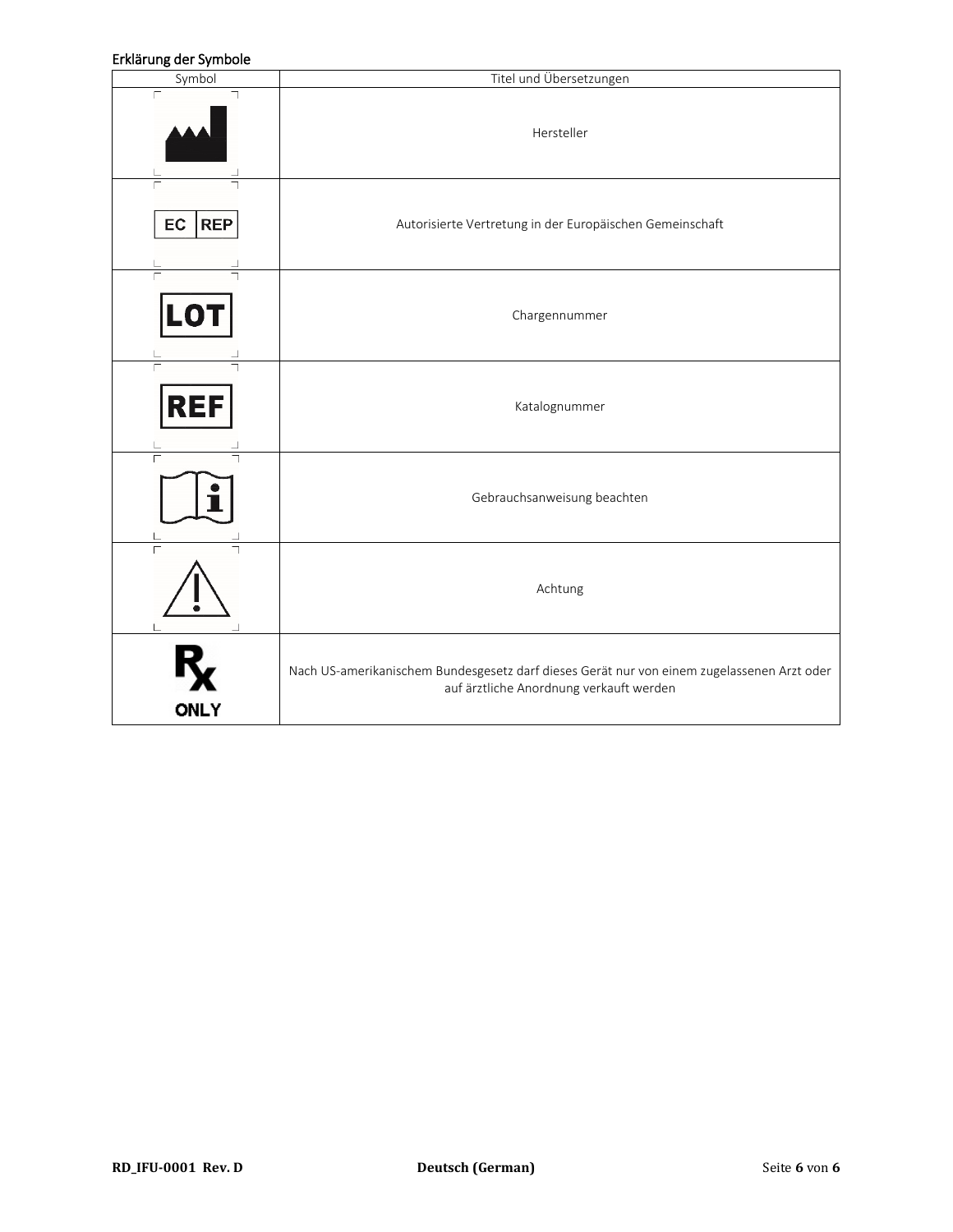# **Italiano IT**

# Istruzioni per lo strumento alesatore endomidollare flessibile monoblocco

| <b>USO PREVISTO</b>                          | Gli alesatori endomidollari flessibili monoblocco sono destinati all'alesaggio di un canale osseo<br>$\bullet$<br>endomidollare in preparazione per l'inserimento di impianti (ad esempio chiodi o steli<br>endomidollari).                                                                                                                                                                                                                                                                                                                                                                                                                                                                                                                                                                                                                                                                                                                                                                                                                                                                                                                                                                                                                                                                                                                                                                                                                                                                                                                                                                                                                                                                                                                                                                                                                                                                                                                                                                                                                                                                                                                                                                                                                                                                                                                                                                                                                                                        |  |  |
|----------------------------------------------|------------------------------------------------------------------------------------------------------------------------------------------------------------------------------------------------------------------------------------------------------------------------------------------------------------------------------------------------------------------------------------------------------------------------------------------------------------------------------------------------------------------------------------------------------------------------------------------------------------------------------------------------------------------------------------------------------------------------------------------------------------------------------------------------------------------------------------------------------------------------------------------------------------------------------------------------------------------------------------------------------------------------------------------------------------------------------------------------------------------------------------------------------------------------------------------------------------------------------------------------------------------------------------------------------------------------------------------------------------------------------------------------------------------------------------------------------------------------------------------------------------------------------------------------------------------------------------------------------------------------------------------------------------------------------------------------------------------------------------------------------------------------------------------------------------------------------------------------------------------------------------------------------------------------------------------------------------------------------------------------------------------------------------------------------------------------------------------------------------------------------------------------------------------------------------------------------------------------------------------------------------------------------------------------------------------------------------------------------------------------------------------------------------------------------------------------------------------------------------|--|--|
| <b>PROFILO UTENTE</b><br><b>PREVISTO</b>     | $\bullet$<br>Le procedure chirurgiche dovrebbero essere eseguite solo da persone in possesso di una formazione<br>adeguata e che abbiano familiarità con le tecniche chirurgiche comprese procedure di alesatura<br>progressive.<br>Consultare la letteratura medica per tecniche, complicazioni e pericoli prima di eseguire qualsiasi<br>٠<br>procedura chirurgica. Prima di utilizzare il prodotto, tutte le istruzioni per quanto riguarda le sue<br>caratteristiche di sicurezza devono essere lette attentamente.                                                                                                                                                                                                                                                                                                                                                                                                                                                                                                                                                                                                                                                                                                                                                                                                                                                                                                                                                                                                                                                                                                                                                                                                                                                                                                                                                                                                                                                                                                                                                                                                                                                                                                                                                                                                                                                                                                                                                            |  |  |
| <b>DESCRIZIONE DEL</b><br><b>DISPOSITIVO</b> | Strumenti chirurgici comprendenti i costrutti monoblocco composti generalmente da acciai<br>$\bullet$<br>inox di grado medicale.<br>Compatibilità con il trapano Drill Power con un accessorio modificato Trinkle o con un<br>$\circ$<br>mandrino di Jacobs.<br>Compatibilità filo guida con punta a sfera: Ø2.5GW.<br>$\circ$<br>I contenitori e i vassoi per strumentazione possono essere costituiti da diversi materiali tra cui<br>acciaio inossidabile, alluminio e tappetini in silicone.<br>Gli strumenti sono forniti non sterili e devono essere ispezionate, pulite e sterilizzate prima<br>dell'uso.<br>I dispositivi sono critici e richiedono la sterilizzazione terminale secondo le linee guida FDA e lo<br>٠<br>schema di classificazione Spaulding.<br>I dispositivi non sono impiantabili.<br>$\bullet$                                                                                                                                                                                                                                                                                                                                                                                                                                                                                                                                                                                                                                                                                                                                                                                                                                                                                                                                                                                                                                                                                                                                                                                                                                                                                                                                                                                                                                                                                                                                                                                                                                                         |  |  |
| <b>AVVERTENZE</b>                            | Avalign raccomanda una pulizia manuale e automatizzata completa dei dispositivi medici prima della<br>$\bullet$<br>sterilizzazione. I metodi automatizzati da soli potrebbero non pulire adeguatamente i dispositivi. I<br>dispositivi devono essere asciugati prima di essere confezionato per la sterilizzazione.<br>I dispositivi devono essere ritrattati al più presto possibile dopo l'uso. Gli strumenti devono essere<br>$\bullet$<br>lavati separatamente dai contenitori e dai vassoi.<br>I dispositivi flessibili presentano funzioni impegnative e richiedono particolare attenzione durante la<br>$\bullet$<br>pulizia. Flessioni ripetute o eccessive dei dispositivi potrebbero avere effetti negativi sulle proprietà<br>di resistenza alla fatica e durata di vita del dispositivo.<br>Tutte le soluzioni con agenti detergenti devono essere frequentemente sostituite prima che si<br>$\bullet$<br>sporchino eccessivamente.<br>Prima di procedere a pulizia, sterilizzazione e utilizzo, rimuovere tutti i tappi di protezione con<br>$\bullet$<br>cautela. Tutti gli strumenti devono essere ispezionati per verificarne il funzionamento e la<br>condizione. Non utilizzare gli strumenti se non funzionano in modo soddisfacente.<br>I metodi di sterilizzazione descritti sono stati validati con i dispositivi in posizioni predeterminate in<br>$\bullet$<br>base al design del contenitore. Le aree destinate a dispositivi specifici devono contenere solo quei<br>dispositivi.<br>Le teste dell'alesatore smusse e/o danneggiate aumentano la pressione intramidollare e la<br>temperatura durante l'alesatura e devono essere ispezionate e scartate prima dell'uso clinico.<br>I dispositivi devono essere utilizzati con impostazione della coppia di foratura.<br>Rischio di danni - lo strumento chirurgico è un dispositivo di precisione. La manipolazione attenta è<br>٠<br>importante per un corretto funzionamento del prodotto. La manipolazione esterna impropria può<br>causare il malfunzionamento del prodotto.<br>Usare cautela quando si maneggiano strumenti appuntiti per evitare lesioni.<br>$\bullet$<br>Se un dispositivo è/è stato utilizzato in un paziente con malattia di Creutzfeldt-Jakob (CJD) accertata<br>$\bullet$<br>o sospetta, il dispositivo non può essere riutilizzato e deve essere distrutto a causa di una incapacità<br>di ritrattare o sterilizzare per eliminare il rischio di contaminazione incrociata. |  |  |
| <b>ATTENZIONE</b><br>R<br>ONLY               | La legge federale statunitense limita la vendita, la distribuzione e l'uso di questo dispositivo al medico o<br>su prescrizione medica.                                                                                                                                                                                                                                                                                                                                                                                                                                                                                                                                                                                                                                                                                                                                                                                                                                                                                                                                                                                                                                                                                                                                                                                                                                                                                                                                                                                                                                                                                                                                                                                                                                                                                                                                                                                                                                                                                                                                                                                                                                                                                                                                                                                                                                                                                                                                            |  |  |
| LIMITAZIONI DI<br>RITRATTAMENTO              | Il ritrattamento ripetuto ha un effetto minimo su questi strumenti. La fine della vita è normalmente<br>determinata da usura e danni dovuti all'uso.                                                                                                                                                                                                                                                                                                                                                                                                                                                                                                                                                                                                                                                                                                                                                                                                                                                                                                                                                                                                                                                                                                                                                                                                                                                                                                                                                                                                                                                                                                                                                                                                                                                                                                                                                                                                                                                                                                                                                                                                                                                                                                                                                                                                                                                                                                                               |  |  |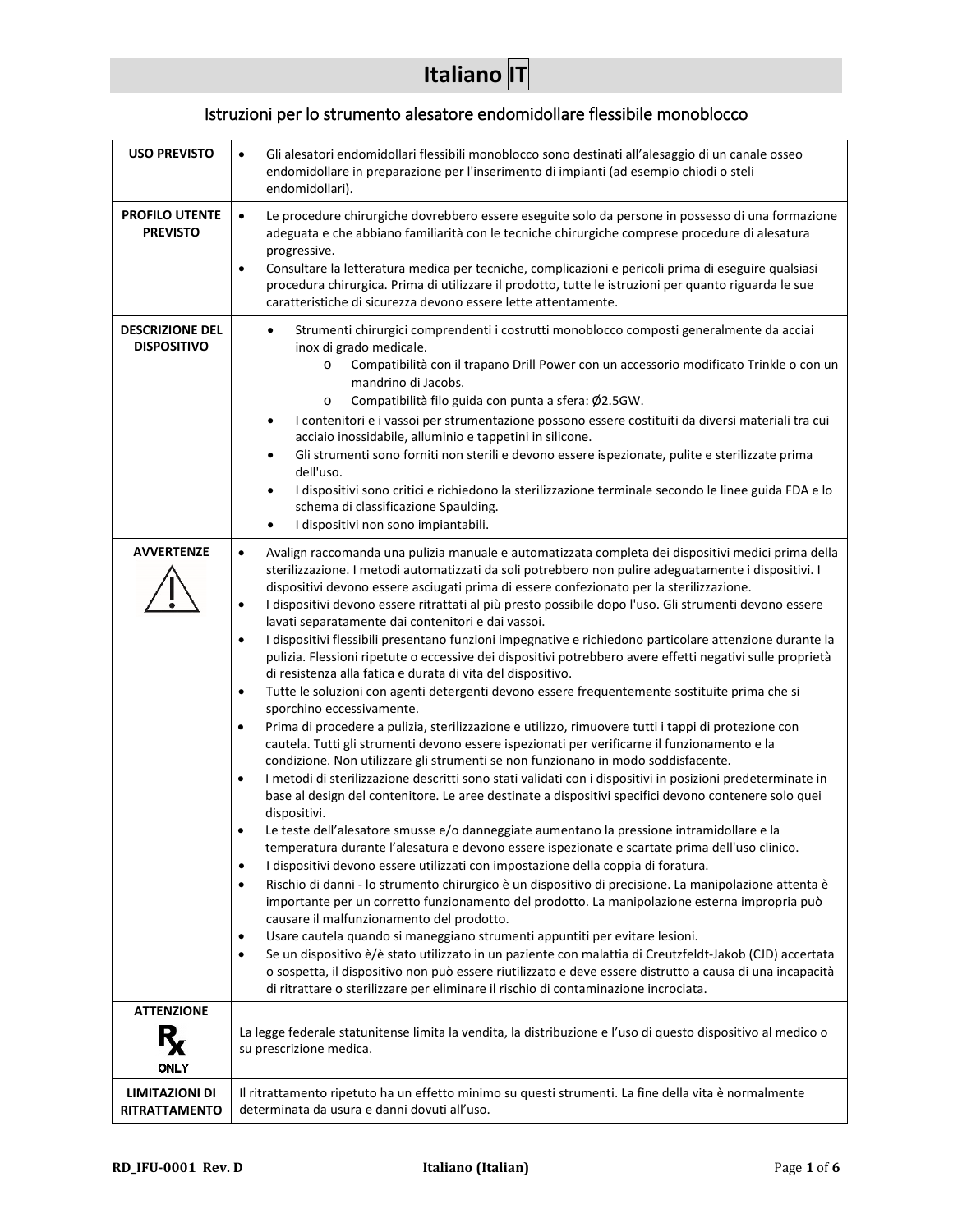| <b>ESONERO DI</b>     | È responsabilità dell'addetto al ritrattamento assicurarsi che il ritrattamento venga eseguito utilizzando  |
|-----------------------|-------------------------------------------------------------------------------------------------------------|
| <b>RESPONSABILITÀ</b> | attrezzature, materiali e personale nella struttura di ritrattamento e che ottenga il risultato desiderato. |
|                       | Ciò richiede la validazione e il monitoraggio di routine del processo. Qualsiasi deviazione da parte        |
|                       | dell'addetto al ritrattamento dalle istruzioni fornite deve essere adeguatamente valutata per efficacia e   |
|                       | possibili conseguenze sfavorevoli.                                                                          |

### Istruzioni di ritrattamento

| <b>STRUMENTI E</b><br><b>ACCESSORI</b>               |                            | Acqua<br>Agenti detergenti<br>Accessori<br>Attrezzatura                                                                                                                                                                                                                                                                                                                                                                                                                                                                                                                                                                                                                                                                                                                                                                                                                                                                                                                                                                                                                                                                                                                                                                                                                                                                                                                                                                                                                                                                                                                                                                                                                                                                                                                                                                                                                                                                                                                                                                                                                                                                                                                                                                                                                                                                                                                                                                                                                                                                                                                                                                                                                                                                                                                                                                                                                                             | Acqua di rubinetto fredda (< 20 °C/68 °F)<br>Acqua di rubinetto calda (> 40 °C/104 °F)<br>Acqua deionizzata (DI) o di osmosi inversa (OI) (ambiente)<br>Detergente enzimatico pH 6.0-8.0 per es. MetriZyme, EndoZime,<br>Enzol<br>Detergente neutro pH 6.0-8.0 i.e. Liqui-nox, Valsure<br>Spazzole e/o scovolini di misure assortite con setole in nylon<br>Siringhe sterili o equivalente<br>Panni monouso assorbenti, con pochi pelucchi o equivalenti<br>Pentole a immersione<br>Perossido di idrogeno<br>Aria compressa di tipo medico<br>Pulitore a Ultrasuoni |  |
|------------------------------------------------------|----------------------------|-----------------------------------------------------------------------------------------------------------------------------------------------------------------------------------------------------------------------------------------------------------------------------------------------------------------------------------------------------------------------------------------------------------------------------------------------------------------------------------------------------------------------------------------------------------------------------------------------------------------------------------------------------------------------------------------------------------------------------------------------------------------------------------------------------------------------------------------------------------------------------------------------------------------------------------------------------------------------------------------------------------------------------------------------------------------------------------------------------------------------------------------------------------------------------------------------------------------------------------------------------------------------------------------------------------------------------------------------------------------------------------------------------------------------------------------------------------------------------------------------------------------------------------------------------------------------------------------------------------------------------------------------------------------------------------------------------------------------------------------------------------------------------------------------------------------------------------------------------------------------------------------------------------------------------------------------------------------------------------------------------------------------------------------------------------------------------------------------------------------------------------------------------------------------------------------------------------------------------------------------------------------------------------------------------------------------------------------------------------------------------------------------------------------------------------------------------------------------------------------------------------------------------------------------------------------------------------------------------------------------------------------------------------------------------------------------------------------------------------------------------------------------------------------------------------------------------------------------------------------------------------------------------|---------------------------------------------------------------------------------------------------------------------------------------------------------------------------------------------------------------------------------------------------------------------------------------------------------------------------------------------------------------------------------------------------------------------------------------------------------------------------------------------------------------------------------------------------------------------|--|
| <b>PUNTO DI</b><br>UTILIZZO E<br><b>CONTENIMENTO</b> | 1)<br>2)<br>3)             | Lavadisinfettatrice automatizzata<br>Seguire le pratiche al punto di uso della struttura sanitaria. Mantenere umidi i dispositivi dopo l'uso<br>per evitare che lo sporco si secchi e rimuovere i residui di sporco e detriti da tutti i lumi, superfici,<br>crepe, meccanismi di scorrimento, giunti a cerniera, zone flessibili e da tutte le altre zone difficili da<br>pulire per forma.<br>Aspirare o lavare i lumi con una soluzione detergente subito dopo l'uso.<br>Seguire le precauzioni universali e collocare i dispositivi in contenitori chiusi o coperti per il<br>trasporto alla fornitura centrale.                                                                                                                                                                                                                                                                                                                                                                                                                                                                                                                                                                                                                                                                                                                                                                                                                                                                                                                                                                                                                                                                                                                                                                                                                                                                                                                                                                                                                                                                                                                                                                                                                                                                                                                                                                                                                                                                                                                                                                                                                                                                                                                                                                                                                                                                                |                                                                                                                                                                                                                                                                                                                                                                                                                                                                                                                                                                     |  |
| <b>PULIZIA</b><br><b>MANUALE</b>                     | 4)<br>5)<br>6)<br>7)<br>8) | Smontare tutti i dispositivi come indicato in base alle istruzioni del produttore.<br>Risciacquare i dispositivi sotto l'acqua di rubinetto corrente fredda per un minimo di 3 minuti<br>mentre si lavano via i residui di sporco o i detriti. Azionare i meccanismi mobili e lavare tutti i lumi,<br>crepe e/o fessure durante il risciacquo. Se il dispositivo presenta zone flessibili, piegare o flettere il<br>corpo in più direzioni durante la rotazione per garantire un adeguato risciacquo di tutte le superfici.<br>Preparare una soluzione detergente enzimatica secondo le istruzioni del produttore inclusa<br>diluizione/concentrazione, qualità dell'acqua e temperatura. Immergere i dispositivi e lasciarli in<br>immersione per un minimo di 10 minuti. Mentre nella soluzione, utilizzare una spazzola a setole<br>morbide, per rimuovere tutte le tracce di sangue e detriti dal dispositivo, prestando particolare<br>attenzione a filetti, fenditure, saldature ed eventuali aree difficili da raggiungere.<br>Se il dispositivo presenta meccanismi di scorrimento o articolazioni a cerniera, azionare il<br>a)<br>dispositivo durante il lavaggio per rimuovere l'eventuale sporco intrappolato.<br>Se il dispositivo presenta lumi, utilizzare una spazzola o uno scovolino in nylon che si adattano<br>b)<br>perfettamente spingendo e tirando con un movimento di torsione per facilitare la rimozione<br>dei detriti; assicurare che tutto il diametro e la profondità del lume sia accessibile. Sciacquare il<br>lume, tre volte minimo, con una siringa contenente una soluzione minima di 60 ml.<br>Se il dispositivo presenta zone flessibili, piegare o flettere l'albero in più direzioni nella<br>c)<br>soluzione e utilizzare una spazzola a setole rigide e un'azione di torsione per pulire tutte le<br>superfici durante la rotazione della parte.<br>Rimuovere i dispositivi e risciacquare sotto l'acqua di rubinetto corrente fredda per un minimo di 3<br>minuti. Azionare i meccanismi mobili e lavare tutti i lumi, crepe e/o fessure durante il risciacquo. Se<br>il dispositivo presenta zone flessibili, piegare o flettere il corpo in più direzioni durante la rotazione<br>per garantire un adeguato risciacquo di tutte le superfici.<br>Preparare una soluzione detergente neutra secondo le istruzioni del produttore inclusa<br>diluizione/concentrazione, qualità dell'acqua e temperatura. Immergere i dispositivi e lasciarli in<br>immersione per un minimo di 5 minuti. Mentre nella soluzione, utilizzare una spazzola a setole<br>morbide, per rimuovere tutte le tracce di sangue e detriti dal dispositivo, prestando particolare<br>attenzione a filetti, fenditure, saldature ed eventuali aree difficili da raggiungere.<br>Se il dispositivo presenta meccanismi di scorrimento o articolazioni a cerniera, azionare il<br>a) |                                                                                                                                                                                                                                                                                                                                                                                                                                                                                                                                                                     |  |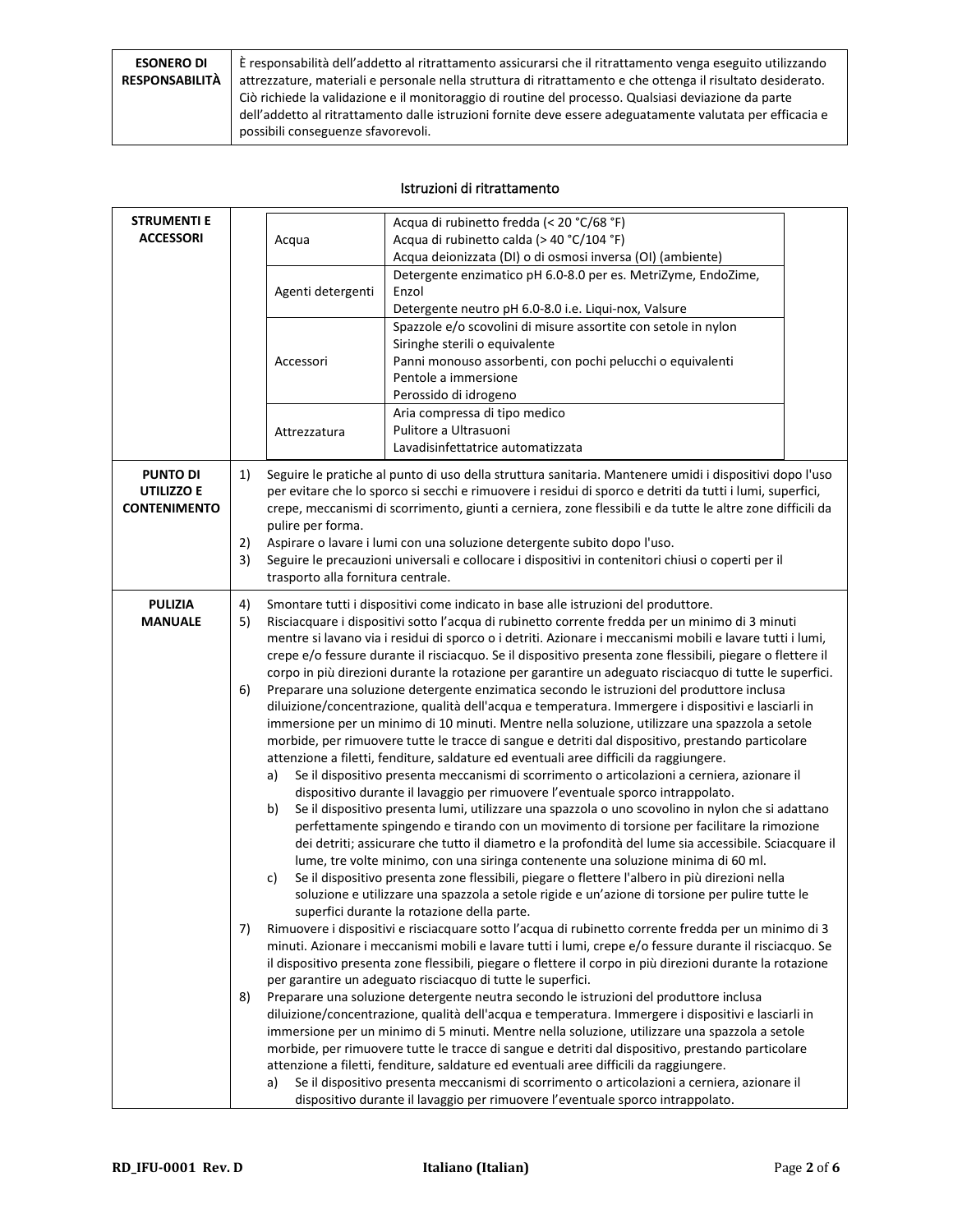### Istruzioni di ritrattamento

|                                            | b)<br>Se il dispositivo presenta lumi, utilizzare una spazzola o uno scovolino in nylon che si adattano<br>perfettamente spingendo e tirando con un movimento di torsione per facilitare la rimozione<br>dei detriti; assicurare che tutto il diametro e la profondità del lume sia accessibile. Sciacquare il<br>lume, tre volte minimo, con una siringa contenente una soluzione minima di 60 ml.<br>Se il dispositivo presenta zone flessibili, piegare o flettere l'albero in più direzioni nella<br>c)<br>soluzione e utilizzare una spazzola a setole rigide e un'azione di torsione per pulire tutte le<br>superfici durante la rotazione della parte.<br>9)<br>Rimuovere i dispositivi e sciacquare/agitare in acqua fredda del rubinetto per almeno 3 minuti.<br>Azionare i meccanismi mobili e lavare tutti i lumi, crepe e/o fessure durante il risciacquo. Se il<br>dispositivo presenta zone flessibili, piegare o flettere il corpo in più direzioni durante la rotazione |                                                                                                                                                                                                                                                                                                                                                                                                                                                                                                                                                                                |                                                                                |                                                                                                                                                                                                                                                                                                                         |  |
|--------------------------------------------|-----------------------------------------------------------------------------------------------------------------------------------------------------------------------------------------------------------------------------------------------------------------------------------------------------------------------------------------------------------------------------------------------------------------------------------------------------------------------------------------------------------------------------------------------------------------------------------------------------------------------------------------------------------------------------------------------------------------------------------------------------------------------------------------------------------------------------------------------------------------------------------------------------------------------------------------------------------------------------------------|--------------------------------------------------------------------------------------------------------------------------------------------------------------------------------------------------------------------------------------------------------------------------------------------------------------------------------------------------------------------------------------------------------------------------------------------------------------------------------------------------------------------------------------------------------------------------------|--------------------------------------------------------------------------------|-------------------------------------------------------------------------------------------------------------------------------------------------------------------------------------------------------------------------------------------------------------------------------------------------------------------------|--|
|                                            |                                                                                                                                                                                                                                                                                                                                                                                                                                                                                                                                                                                                                                                                                                                                                                                                                                                                                                                                                                                         | per garantire un adeguato risciacquo di tutte le superfici.<br>10) Preparare una soluzione detergente enzimatica utilizzando acqua calda in base alle raccomandazioni<br>del produttore in un'unità a ultrasuoni. Sonicare i dispositivi per un minimo di 15 minuti usando una<br>frequenza minima di 40 kHz. Si consiglia di utilizzare un'unità ad ultrasuoni con il lavaggio degli<br>accessori. I dispositivi con lumi devono essere completamente lavati con soluzione detergente sotto<br>la superficie della soluzione per garantire un'adeguata perfusione dei canali. |                                                                                |                                                                                                                                                                                                                                                                                                                         |  |
|                                            |                                                                                                                                                                                                                                                                                                                                                                                                                                                                                                                                                                                                                                                                                                                                                                                                                                                                                                                                                                                         |                                                                                                                                                                                                                                                                                                                                                                                                                                                                                                                                                                                | minimo di 2 minuti per garantire un adeguato risciacquo di tutte le superfici. | 11) Rimuovere i dispositivi e risciacquare/agitare in ambiente DI/OI per un minimo di 4 minuti. Azionare<br>i meccanismi mobili e lavare tutti i lumi, crepe e/o fessure durante il risciacquo. Se il dispositivo<br>presenta zone flessibili, piegare o flettere il corpo in più direzioni durante la rotazione per un |  |
|                                            | compressa filtrata.                                                                                                                                                                                                                                                                                                                                                                                                                                                                                                                                                                                                                                                                                                                                                                                                                                                                                                                                                                     |                                                                                                                                                                                                                                                                                                                                                                                                                                                                                                                                                                                |                                                                                | 12) Asciugare il dispositivo utilizzando un panno assorbente. Asciugare tutte le aree interne con aria                                                                                                                                                                                                                  |  |
|                                            |                                                                                                                                                                                                                                                                                                                                                                                                                                                                                                                                                                                                                                                                                                                                                                                                                                                                                                                                                                                         |                                                                                                                                                                                                                                                                                                                                                                                                                                                                                                                                                                                |                                                                                | 13) Ispezionare visivamente il dispositivo sotto ingrandimento alla ricerca di sporco compresi tutti i                                                                                                                                                                                                                  |  |
|                                            | DI/OI.                                                                                                                                                                                                                                                                                                                                                                                                                                                                                                                                                                                                                                                                                                                                                                                                                                                                                                                                                                                  |                                                                                                                                                                                                                                                                                                                                                                                                                                                                                                                                                                                |                                                                                | meccanismi di azionamento, crepe, fessure e lumi. Se non è visibilmente pulito, ripetere le fasi 4-13.<br>14) Immergere il dispositivo in 2-3% di perossido di idrogeno. La comparsa di bolle conferma la presenza<br>di emoglobina. Ripetere le fasi 5-14 se compaiono bolle. Risciacquare adeguatamente con acqua     |  |
| <b>PULIZIA</b><br><b>AUTOMATIZZAT</b><br>А | Nota: tutti i dispositivi devono essere pre-puliti manualmente prima di qualsiasi processo di pulizia<br>automatizzato, seguire le fasi da 1 a 9. Le fasi 10-14 sono opzionali ma consigliate.<br>15) Trasferire i dispositivi in una lavadisinfettatrice automatica per il trattamento secondo i parametri                                                                                                                                                                                                                                                                                                                                                                                                                                                                                                                                                                                                                                                                             |                                                                                                                                                                                                                                                                                                                                                                                                                                                                                                                                                                                |                                                                                |                                                                                                                                                                                                                                                                                                                         |  |
|                                            | minimi.                                                                                                                                                                                                                                                                                                                                                                                                                                                                                                                                                                                                                                                                                                                                                                                                                                                                                                                                                                                 |                                                                                                                                                                                                                                                                                                                                                                                                                                                                                                                                                                                |                                                                                |                                                                                                                                                                                                                                                                                                                         |  |
|                                            | Fase                                                                                                                                                                                                                                                                                                                                                                                                                                                                                                                                                                                                                                                                                                                                                                                                                                                                                                                                                                                    | Tempo<br>(minuti)                                                                                                                                                                                                                                                                                                                                                                                                                                                                                                                                                              | Temperatura                                                                    | Tipo di detersivo e la<br>concentrazione                                                                                                                                                                                                                                                                                |  |
|                                            | Pre-lavaggio 1                                                                                                                                                                                                                                                                                                                                                                                                                                                                                                                                                                                                                                                                                                                                                                                                                                                                                                                                                                          | 02:00                                                                                                                                                                                                                                                                                                                                                                                                                                                                                                                                                                          | Acqua di rubinetto<br>fredda                                                   | N/A                                                                                                                                                                                                                                                                                                                     |  |
|                                            | Lavaggio enzimatico                                                                                                                                                                                                                                                                                                                                                                                                                                                                                                                                                                                                                                                                                                                                                                                                                                                                                                                                                                     | 02:00                                                                                                                                                                                                                                                                                                                                                                                                                                                                                                                                                                          | Acqua di rubinetto<br>calda                                                    | Detergente enzimatico                                                                                                                                                                                                                                                                                                   |  |
|                                            | Lavaggio 1                                                                                                                                                                                                                                                                                                                                                                                                                                                                                                                                                                                                                                                                                                                                                                                                                                                                                                                                                                              | 02:00                                                                                                                                                                                                                                                                                                                                                                                                                                                                                                                                                                          | Temperatura: 63<br>°C/146 °F                                                   | Detergente neutro                                                                                                                                                                                                                                                                                                       |  |
|                                            | Risciacquo 1                                                                                                                                                                                                                                                                                                                                                                                                                                                                                                                                                                                                                                                                                                                                                                                                                                                                                                                                                                            | 02:00                                                                                                                                                                                                                                                                                                                                                                                                                                                                                                                                                                          | Acqua di rubinetto<br>calda                                                    | N/A                                                                                                                                                                                                                                                                                                                     |  |
|                                            | Risciacquo acqua<br>purificata                                                                                                                                                                                                                                                                                                                                                                                                                                                                                                                                                                                                                                                                                                                                                                                                                                                                                                                                                          | 02:00                                                                                                                                                                                                                                                                                                                                                                                                                                                                                                                                                                          | Temperatura: 63<br>°C/146 °F                                                   | N/A                                                                                                                                                                                                                                                                                                                     |  |
|                                            | Asciugare                                                                                                                                                                                                                                                                                                                                                                                                                                                                                                                                                                                                                                                                                                                                                                                                                                                                                                                                                                               | 07:00                                                                                                                                                                                                                                                                                                                                                                                                                                                                                                                                                                          | Temperatura:<br>115°C/240°F                                                    | N/A                                                                                                                                                                                                                                                                                                                     |  |
|                                            |                                                                                                                                                                                                                                                                                                                                                                                                                                                                                                                                                                                                                                                                                                                                                                                                                                                                                                                                                                                         |                                                                                                                                                                                                                                                                                                                                                                                                                                                                                                                                                                                |                                                                                | 16) Asciugare l'umidità in eccesso utilizzando un panno assorbente. Asciugare tutte le aree interne con                                                                                                                                                                                                                 |  |
|                                            | aria compressa filtrata.<br>17)<br>$15-17.$                                                                                                                                                                                                                                                                                                                                                                                                                                                                                                                                                                                                                                                                                                                                                                                                                                                                                                                                             |                                                                                                                                                                                                                                                                                                                                                                                                                                                                                                                                                                                |                                                                                | Ispezionare visivamente il dispositivo sotto ingrandimento alla ricerca di sporco compresi tutti i<br>meccanismi di azionamento, crepe, fessure e lumi. Se non è visibilmente pulito, ripetere le fasi 4-9,                                                                                                             |  |
|                                            | acqua DI/OI.                                                                                                                                                                                                                                                                                                                                                                                                                                                                                                                                                                                                                                                                                                                                                                                                                                                                                                                                                                            |                                                                                                                                                                                                                                                                                                                                                                                                                                                                                                                                                                                |                                                                                | 18) Immergere il dispositivo in 2-3% di perossido di idrogeno. La comparsa di bolle conferma la presenza<br>di emoglobina. Ripetere le fasi 5-9, 15-18 se compaiono bolle. Risciacquare adeguatamente con                                                                                                               |  |
| <b>DISINFEZIONE</b>                        | I dispositivi devono essere sterilizzabili terminalmente (vedi § Sterilizzazione).<br>$\bullet$<br>Gli strumenti Avalign sono compatibili con i profili tempo-temperatura della lavadisinfettatrice per la<br>$\bullet$<br>disinfezione termica secondo ISO 15883.                                                                                                                                                                                                                                                                                                                                                                                                                                                                                                                                                                                                                                                                                                                      |                                                                                                                                                                                                                                                                                                                                                                                                                                                                                                                                                                                |                                                                                |                                                                                                                                                                                                                                                                                                                         |  |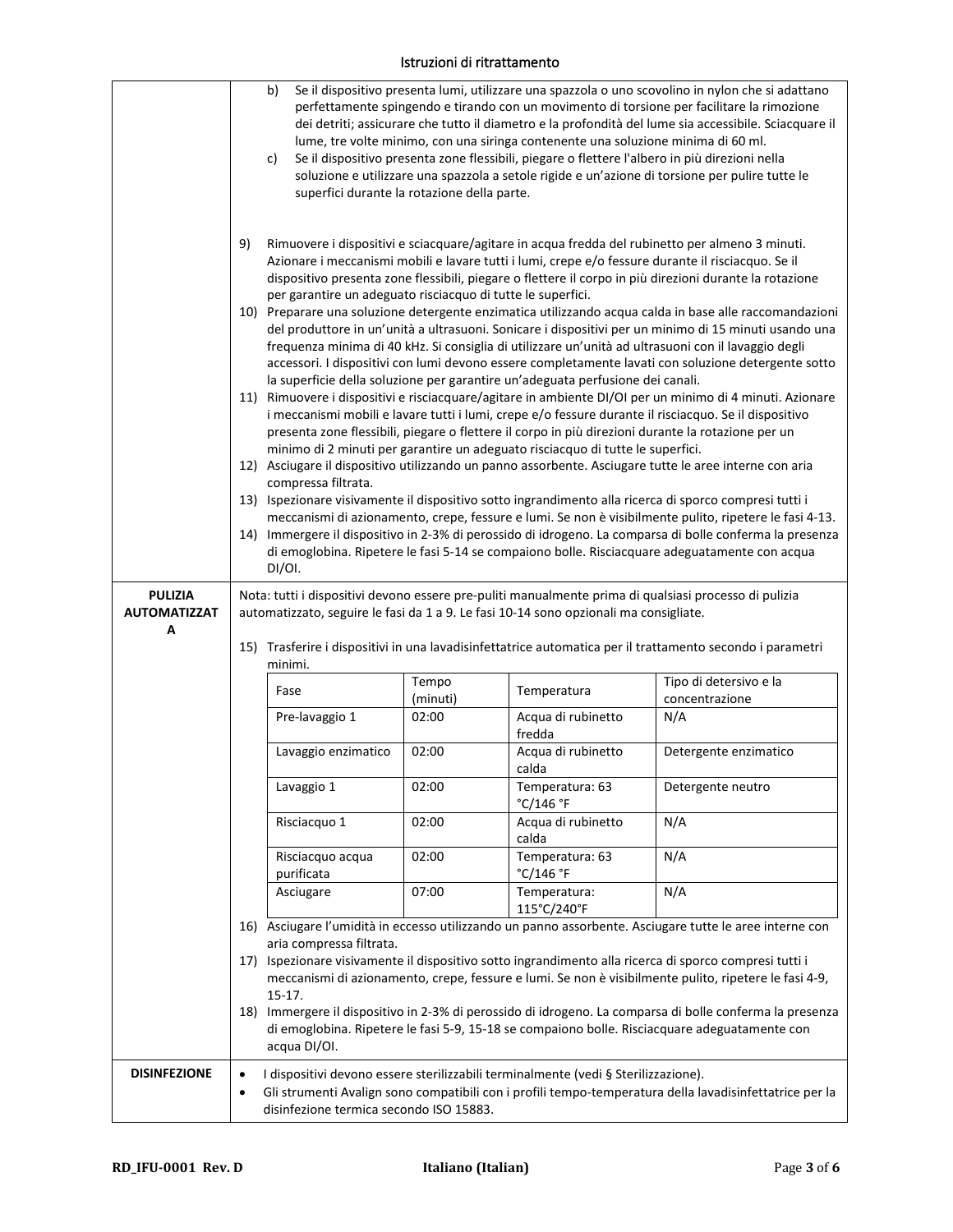### Istruzioni di ritrattamento

| <b>ISPEZIONE E TEST</b><br><b>FUNZIONALI</b> | Ispezionare visivamente i dispositivi per verificare eventuali danni o usura. Strumenti con parti rotte,<br>$\bullet$<br>fessurate, scheggiate o usurate, o superfici offuscate non dovrebbero essere usate, ma dovrebbero<br>essere sostituite immediatamente.<br>Verificare che i bordi di taglio dell'alesatore siano lisci e continui, privi di grandi crepe o scheggiature<br>٠<br>che possono compromettere le prestazioni di taglio.<br>Verificare le interfacce del dispositivo con il trapano elettrico senza complicazioni.<br>$\bullet$                                                                                                                                                                                                                                                                                |                                                                                                                                                                |                         |                     |                                                                                                                                                                                                                    |  |
|----------------------------------------------|-----------------------------------------------------------------------------------------------------------------------------------------------------------------------------------------------------------------------------------------------------------------------------------------------------------------------------------------------------------------------------------------------------------------------------------------------------------------------------------------------------------------------------------------------------------------------------------------------------------------------------------------------------------------------------------------------------------------------------------------------------------------------------------------------------------------------------------|----------------------------------------------------------------------------------------------------------------------------------------------------------------|-------------------------|---------------------|--------------------------------------------------------------------------------------------------------------------------------------------------------------------------------------------------------------------|--|
| <b>CONFEZIONE</b>                            | Solo i materiali di imballaggio per sterilizzazione approvati dalla FDA devono essere utilizzati<br>$\bullet$<br>dall'utente finale quando si confezionano i dispositivi.<br>L'utente finale dovrebbe consultare ANSI/AAMI ST79 per ulteriori informazioni sulla sterilizzazione a<br>$\bullet$<br>vapore.<br>Involucro per sterilizzazione<br>$\bullet$<br>I contenitori possono essere avvolti in un involucro per sterilizzazione standard, di tipo medico<br>$\circ$<br>utilizzando il metodo AAMI a doppio involucro o equivalente.<br>Contenitore di sterilizzazione rigido<br>Per le informazioni relative ai contenitori di sterilizzazione rigidi, fare riferimento alle istruzioni<br>$\circ$<br>per l'uso appropriate fornite dal produttore del contenitore o contattare direttamente il<br>produttore per una guida. |                                                                                                                                                                |                         |                     |                                                                                                                                                                                                                    |  |
| <b>STERILIZZAZIONE</b>                       | dispositivi Avalign:                                                                                                                                                                                                                                                                                                                                                                                                                                                                                                                                                                                                                                                                                                                                                                                                              |                                                                                                                                                                |                         |                     | Sterilizzare a vapore. Di seguito sono riportati i cicli minimi richiesti per la sterilizzazione a vapore dei                                                                                                      |  |
|                                              |                                                                                                                                                                                                                                                                                                                                                                                                                                                                                                                                                                                                                                                                                                                                                                                                                                   | Contenitore per strumenti con involucro doppio:                                                                                                                |                         |                     |                                                                                                                                                                                                                    |  |
|                                              |                                                                                                                                                                                                                                                                                                                                                                                                                                                                                                                                                                                                                                                                                                                                                                                                                                   |                                                                                                                                                                | Tempo di                |                     |                                                                                                                                                                                                                    |  |
|                                              | Tipo di ciclo                                                                                                                                                                                                                                                                                                                                                                                                                                                                                                                                                                                                                                                                                                                                                                                                                     | <b>Temperatura</b>                                                                                                                                             | esposizione             | <b>Impulsi</b>      | Tempo di asciugatura                                                                                                                                                                                               |  |
|                                              | Prevuoto                                                                                                                                                                                                                                                                                                                                                                                                                                                                                                                                                                                                                                                                                                                                                                                                                          | 132 °C (270 °F)                                                                                                                                                | 4 minuti                | 4                   | 20 minuti                                                                                                                                                                                                          |  |
|                                              |                                                                                                                                                                                                                                                                                                                                                                                                                                                                                                                                                                                                                                                                                                                                                                                                                                   | Contenitore per strumenti singoli inserito in un contenitore per sterilizzazione rigido:                                                                       |                         |                     |                                                                                                                                                                                                                    |  |
|                                              |                                                                                                                                                                                                                                                                                                                                                                                                                                                                                                                                                                                                                                                                                                                                                                                                                                   |                                                                                                                                                                | Tempo di                |                     |                                                                                                                                                                                                                    |  |
|                                              | Tipo di ciclo<br>Prevuoto                                                                                                                                                                                                                                                                                                                                                                                                                                                                                                                                                                                                                                                                                                                                                                                                         | <b>Temperatura</b><br>132 °C (270 °F)                                                                                                                          | esposizione<br>4 minuti | <b>Impulsi</b><br>4 | Tempo di asciugatura<br>30 minuti                                                                                                                                                                                  |  |
|                                              | ٠                                                                                                                                                                                                                                                                                                                                                                                                                                                                                                                                                                                                                                                                                                                                                                                                                                 | installato, mantenuto e calibrato.                                                                                                                             |                         |                     | Le istruzioni operative e le linee guida per la configurazione del carico massimo del produttore dello<br>sterilizzatore devono essere seguite in modo esplicito. Lo sterilizzatore deve essere correttamente      |  |
|                                              |                                                                                                                                                                                                                                                                                                                                                                                                                                                                                                                                                                                                                                                                                                                                                                                                                                   |                                                                                                                                                                |                         |                     | I parametri di tempo e temperatura necessari per la sterilizzazione variano in base                                                                                                                                |  |
|                                              |                                                                                                                                                                                                                                                                                                                                                                                                                                                                                                                                                                                                                                                                                                                                                                                                                                   | al tipo di sterilizzatore, al tipo di ciclo e al materiale di imballaggio. È essenziale                                                                        |                         |                     |                                                                                                                                                                                                                    |  |
|                                              |                                                                                                                                                                                                                                                                                                                                                                                                                                                                                                                                                                                                                                                                                                                                                                                                                                   |                                                                                                                                                                |                         |                     | che i parametri di processo siano validati per ciascun tipo di apparecchiatura di                                                                                                                                  |  |
|                                              | sterilizzazione propria della struttura e per configurazione del carico del prodotto.                                                                                                                                                                                                                                                                                                                                                                                                                                                                                                                                                                                                                                                                                                                                             |                                                                                                                                                                |                         |                     |                                                                                                                                                                                                                    |  |
|                                              | I dispositivi Avalign sono stati validati in condizioni di laboratorio utilizzando il metodo overkill<br>indicatore biologico (IB) per ottenere un livello di garanzia della sterilità (SAL) di 10 <sup>-6</sup> in un                                                                                                                                                                                                                                                                                                                                                                                                                                                                                                                                                                                                            |                                                                                                                                                                |                         |                     |                                                                                                                                                                                                                    |  |
|                                              | contenitore per strumenti in doppio involucro o in un contenitore per strumenti singolo racchiusa                                                                                                                                                                                                                                                                                                                                                                                                                                                                                                                                                                                                                                                                                                                                 |                                                                                                                                                                |                         |                     |                                                                                                                                                                                                                    |  |
|                                              | ٠                                                                                                                                                                                                                                                                                                                                                                                                                                                                                                                                                                                                                                                                                                                                                                                                                                 | nel contenitore di sterilizzazione rigido appropriato.<br>Solo i cicli di sterilizzazione a vapore sono stati validati per l'uso ed hanno dimostrato di essere |                         |                     |                                                                                                                                                                                                                    |  |
|                                              |                                                                                                                                                                                                                                                                                                                                                                                                                                                                                                                                                                                                                                                                                                                                                                                                                                   |                                                                                                                                                                |                         |                     | compatibili con il design del dispositivo specificato. Una struttura può scegliere di utilizzare cicli di                                                                                                          |  |
|                                              |                                                                                                                                                                                                                                                                                                                                                                                                                                                                                                                                                                                                                                                                                                                                                                                                                                   |                                                                                                                                                                |                         |                     | sterilizzazione a vapore diversi dal ciclo suggerito se la struttura ha validato correttamente il ciclo al                                                                                                         |  |
|                                              |                                                                                                                                                                                                                                                                                                                                                                                                                                                                                                                                                                                                                                                                                                                                                                                                                                   |                                                                                                                                                                |                         |                     | fine di garantire penetrazione e contatto del vapore adeguati con i dispositivi per la sterilizzazione.<br>Nota: i contenitori per sterilizzazione rigidi non possono essere utilizzati in cicli a vapore gravità. |  |
| <b>STOCCAGGIO</b>                            |                                                                                                                                                                                                                                                                                                                                                                                                                                                                                                                                                                                                                                                                                                                                                                                                                                   |                                                                                                                                                                |                         |                     |                                                                                                                                                                                                                    |  |
|                                              | Dopo la sterilizzazione, gli strumenti dovrebbero rimanere nell'imballaggio di sterilizzazione ed<br>$\bullet$<br>essere conservati in un luogo pulito e asciutto o contenitore di stoccaggio.<br>Prestare attenzione quando si maneggiano questi dispositivi per evitare di danneggiare la barriera<br>٠<br>sterile.                                                                                                                                                                                                                                                                                                                                                                                                                                                                                                             |                                                                                                                                                                |                         |                     |                                                                                                                                                                                                                    |  |
| <b>MANUTENZIONE</b>                          | Gettare i dispositivi danneggiati, usurati o non funzionanti.<br>$\bullet$<br>Le teste dell'alesatore non possono essere riaffilate.<br>٠                                                                                                                                                                                                                                                                                                                                                                                                                                                                                                                                                                                                                                                                                         |                                                                                                                                                                |                         |                     |                                                                                                                                                                                                                    |  |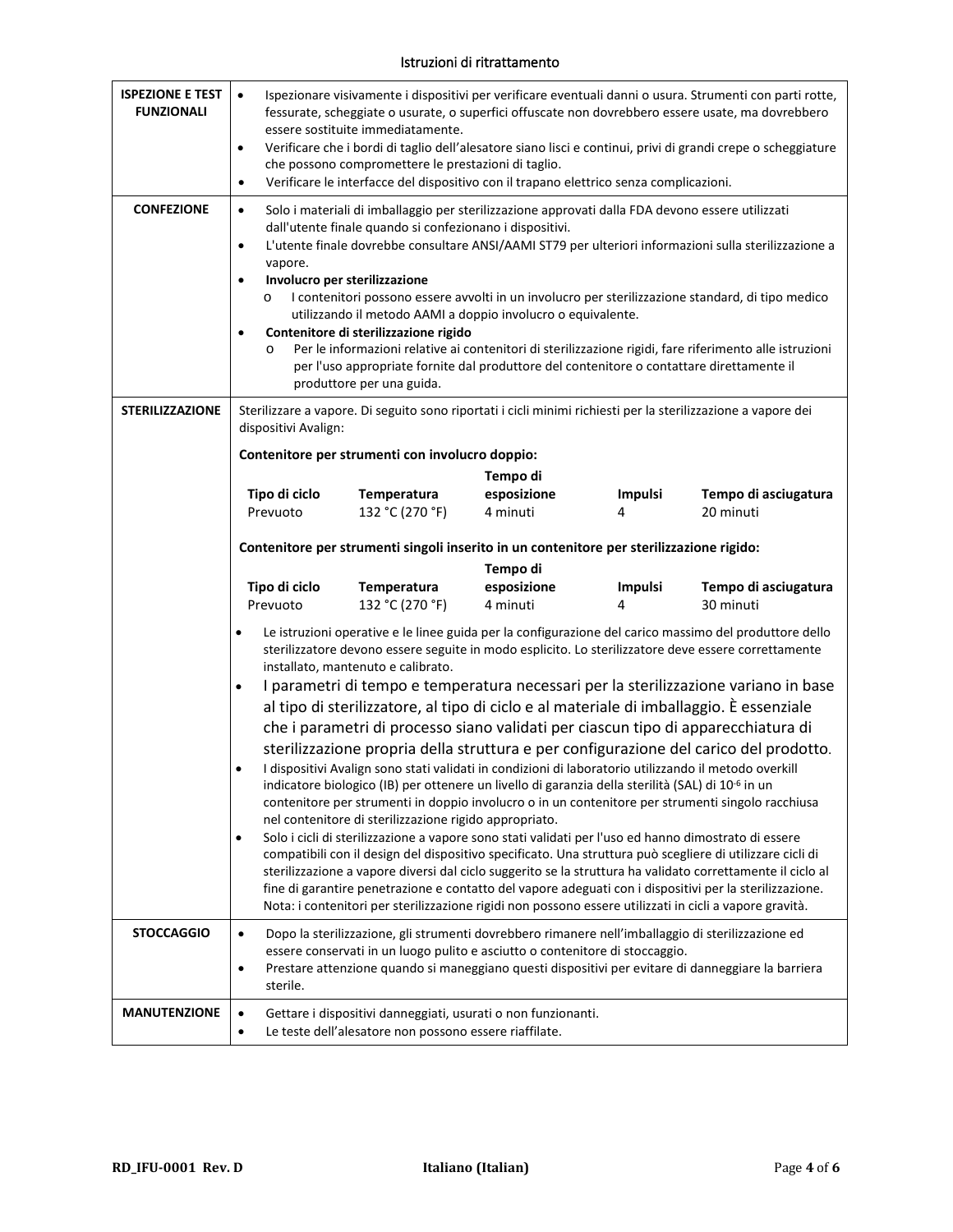| <b>GARANZIA</b>  | Tutti i prodotti sono garantiti da difetti nei materiali e nella manodopera al momento della<br>spedizione.<br>Gli strumenti Avalign sono riutilizzabili e soddisfano gli standard AAMI per la sterilizzazione. Tutti i<br>٠<br>nostri prodotti sono progettati e fabbricati per soddisfare i più elevati standard di qualità. Non<br>possiamo accettare alcuna responsabilità per il guasto di prodotti che sono stati modificati in<br>qualsiasi modo rispetto al loro design originale. |                                                                                                                                                                                       |  |  |
|------------------|--------------------------------------------------------------------------------------------------------------------------------------------------------------------------------------------------------------------------------------------------------------------------------------------------------------------------------------------------------------------------------------------------------------------------------------------------------------------------------------------|---------------------------------------------------------------------------------------------------------------------------------------------------------------------------------------|--|--|
| <b>REFERENTE</b> | Prodotto da:<br>$\mathsf{\Gamma} \mathsf{\in}$<br><b>Avalign Technologies</b><br>8727 Clinton Park Drive<br>Fort Wayne, IN 46825<br>1-877-289-1096<br>www.avalign.com<br>product.questions@avalign.com<br><b>EC</b><br><b>REP</b><br>Rappresentante autorizzato:<br><b>Avalign German Specialty</b><br><b>Instruments Division</b><br>78 532 Tuttlingen, Unter Buchsteig 3<br>Germania Telefono: +49 7462 200<br>400                                                                       | Distribuito negli USA da:<br>Synthes USA, LLC<br>1101 Synthes Avenue<br>Monument, CO 80132<br>Distribuito in EU da:<br>Synthes GMBH<br>Eimattstrasse 3<br>4436 - Oberdorf<br>Svizzera |  |  |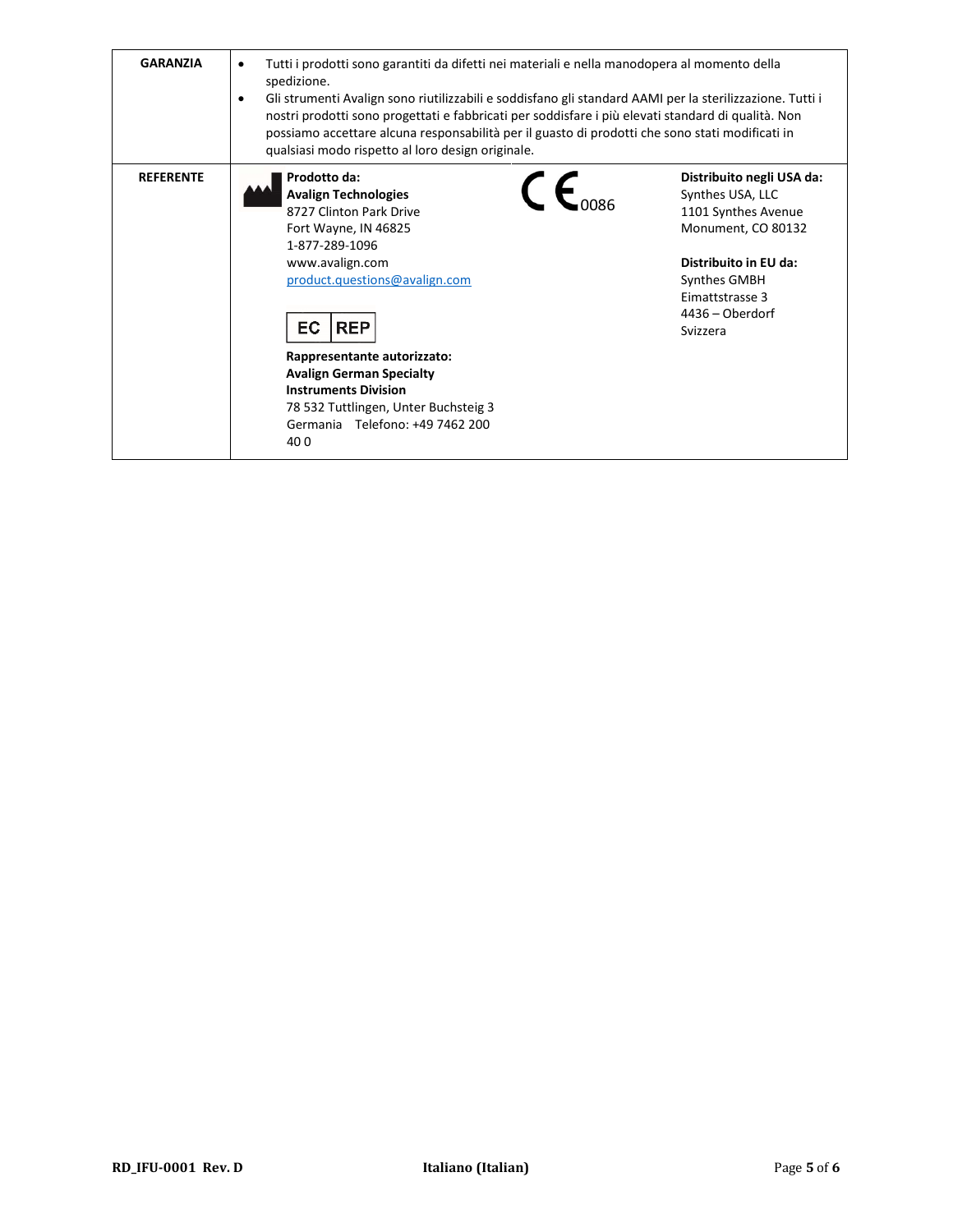### Glossario etichetta

| טוטטטעווט כנוטווכננע<br>Simbolo | Titolo e traduzioni                                                                                        |  |  |  |  |
|---------------------------------|------------------------------------------------------------------------------------------------------------|--|--|--|--|
|                                 | Fabbricante                                                                                                |  |  |  |  |
| <b>REP</b><br>EC                | Rappresentante autorizzato nella Comunità europea                                                          |  |  |  |  |
| LO                              | Numero di lotto/codice partita                                                                             |  |  |  |  |
| <b>REF</b>                      | Numero catalogo                                                                                            |  |  |  |  |
|                                 | Consultare le istruzioni per l'uso                                                                         |  |  |  |  |
|                                 | Attenzione                                                                                                 |  |  |  |  |
| <b>ONLY</b>                     | La legge federale (USA) limita la vendita di questo dispositivo da parte o su prescrizione di un<br>medico |  |  |  |  |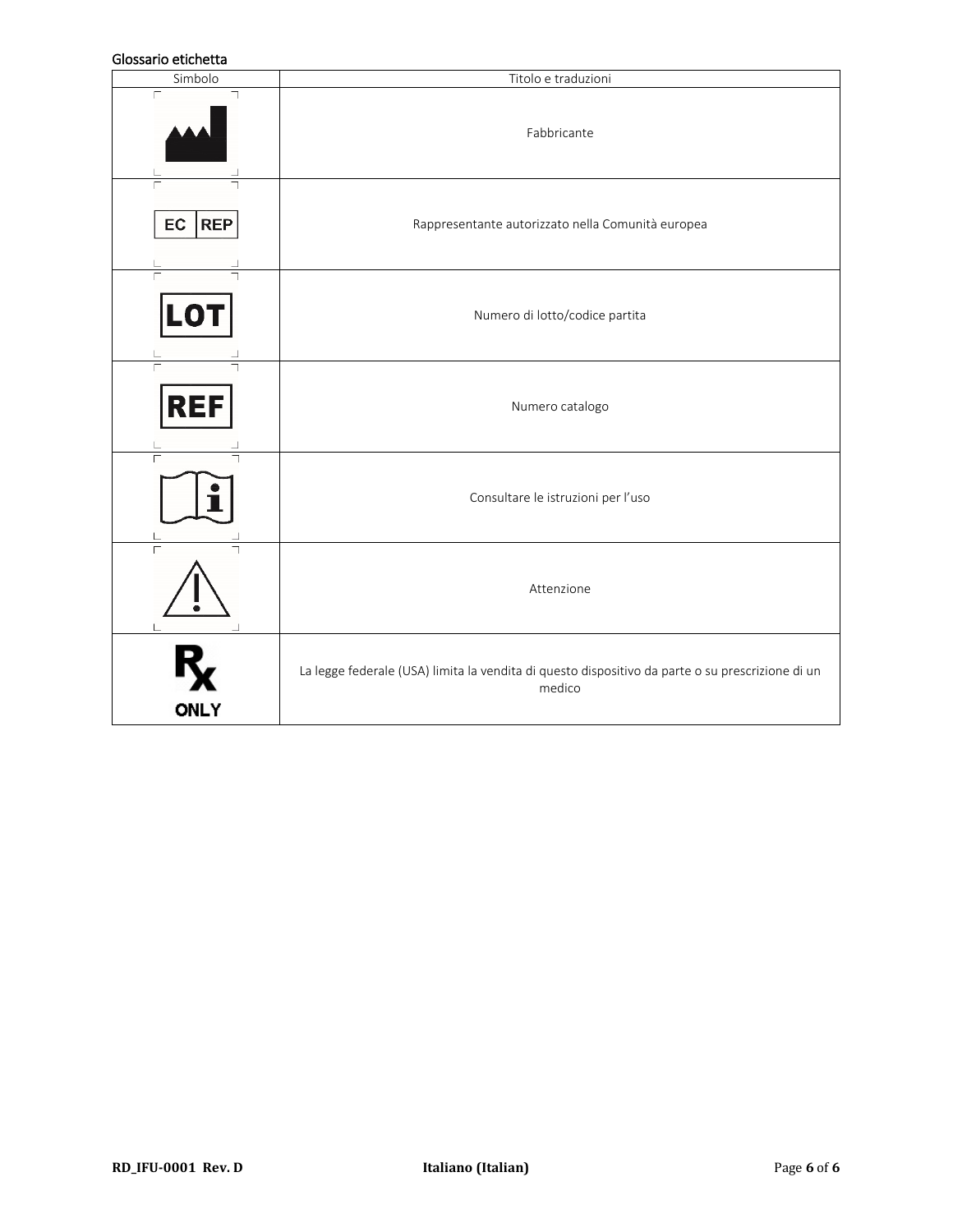## Instruções para Instrumentação de Escareamento Intramedular em Monobloco Flexível

| <b>UTILIZAÇÃO</b>                                        | Os Escareadores Intramedulares em Monobloco Flexível destinam-se a escarear um canal ósseo<br>$\bullet$                                                                                                                                                                                            |
|----------------------------------------------------------|----------------------------------------------------------------------------------------------------------------------------------------------------------------------------------------------------------------------------------------------------------------------------------------------------|
| <b>PREVISTA</b>                                          | intramedular na preparação para introdução de implantes (por exemplo, cavilhas ou hastes                                                                                                                                                                                                           |
|                                                          | intramedulares).                                                                                                                                                                                                                                                                                   |
| <b>PERFIL DO</b><br><b>UTILIZADOR</b><br><b>PREVISTO</b> | Os procedimentos cirúrgicos devem ser realizados apenas por pessoas com a formação e o<br>$\bullet$<br>conhecimento adequados das técnicas cirúrgicas, inclusive de procedimentos de escareamento<br>progressivo.                                                                                  |
|                                                          | Antes de realizar um procedimento cirúrgico, consultar a literatura médica relativa às técnicas,<br>$\bullet$                                                                                                                                                                                      |
|                                                          | complicações e riscos. Antes de utilizar o produto, ler atentamente todas as instruções sobre as<br>características de segurança.                                                                                                                                                                  |
| <b>DESCRIÇÃO DO</b><br><b>DISPOSITIVO</b>                | Instrumentos cirúrgicos que contêm construções em monobloco, geralmente compostas por aço<br>$\bullet$<br>inoxidável de classe médica.                                                                                                                                                             |
|                                                          | o Compatibilidade de potência da broca por um acessório modificado ou mandril Jacobs.                                                                                                                                                                                                              |
|                                                          | o Compatibilidade do fio-guia de ponta esférica: Ø2,5 GW.                                                                                                                                                                                                                                          |
|                                                          | A caixa e os tabuleiros dos instrumentos podem ser constituídos por materiais diferentes,<br>$\bullet$<br>incluindo aços inoxidáveis, alumínio e tapetes de silicone.                                                                                                                              |
|                                                          | Os instrumentos são fornecidos NÃO ESTÉREIS e devem ser inspeccionados, limpos e<br>$\bullet$                                                                                                                                                                                                      |
|                                                          | esterilizados antes da sua utilização.<br>Os dispositivos são de importância crítica e requerem esterilização final segundo as directrizes da<br>$\bullet$                                                                                                                                         |
|                                                          | FDA e o plano de classificação de Spaulding.                                                                                                                                                                                                                                                       |
|                                                          | Os dispositivos não são implantáveis.<br>$\bullet$                                                                                                                                                                                                                                                 |
| <b>ADVERTÊNCIAS</b>                                      | A Avalign recomenda uma minuciosa limpeza manual e automática dos dispositivos médicos<br>$\bullet$<br>antes da sua esterilização. Os métodos automáticos, por si sós, podem não limpar                                                                                                            |
|                                                          | convenientemente os dispositivos. É necessário secar os dispositivos antes de os acondicionar<br>para esterilização.                                                                                                                                                                               |
|                                                          | Os dispositivos devem ser reprocessados o mais depressa possível após a utilização. Os<br>$\bullet$                                                                                                                                                                                                |
|                                                          | instrumentos têm de ser limpos fora das caixas e dos tabuleiros.<br>Os dispositivos flexíveis contêm características problemáticas, pelo que requerem especial<br>$\bullet$                                                                                                                        |
|                                                          | atenção durante a limpeza. A flexão repetida ou excessiva dos dispositivos pode ter efeitos<br>adversos nas suas propriedades anti-fadiga e duração.                                                                                                                                               |
|                                                          | Todas as soluções de agentes de limpeza devem ser frequentemente substituídas antes que<br>$\bullet$<br>fiquem sujas.                                                                                                                                                                              |
|                                                          | Antes da limpeza, esterilização e utilização, retirar cuidadosamente todas as tampas de<br>$\bullet$                                                                                                                                                                                               |
|                                                          | protecção. Todos os instrumentos devem ser inspeccionados para garantir que se encontram em<br>bom estado para um funcionamento correcto. Não utilizar instrumentos que não funcionem<br>satisfatoriamente.                                                                                        |
|                                                          | Os métodos de esterilização descritos forem validados com os dispositivos colocados em locais<br>$\bullet$                                                                                                                                                                                         |
|                                                          | previamente determinados de acordo com a configuração das caixas. As zonas destinadas a                                                                                                                                                                                                            |
|                                                          | dispositivos especificos deverão conter apenas esses dispositivos.<br>As cabeças de escareamento obliteradas e/ou danificadas aumentam a pressão e a temperatura<br>$\bullet$                                                                                                                      |
|                                                          | intramedulares durante o escareamento, pelo que devem ser inspeccionadas e descartadas antes<br>da utilização clínica.                                                                                                                                                                             |
|                                                          | Utilizar os dispositivos com regulação do binário da broca.<br>$\bullet$                                                                                                                                                                                                                           |
|                                                          | Risco de danos - O instrumento cirúrgico é um dispositivo de precisão. É importante manuseá-lo<br>$\bullet$<br>cuidadosamente com vista ao funcionamento preciso do produto. O manuseamento externo                                                                                                |
|                                                          | incorrecto pode provocar avaria do produto.<br>Usar de precaução ao manusear instrumentos afiados, para evitar lesões.<br>$\bullet$                                                                                                                                                                |
|                                                          | Se for ou tiver sido utilizado um dispositivo num doente com, ou com suspeita de Doença de<br>$\bullet$<br>Creutzfeldt-Jakob (DCJ), o dispositivo não pode ser reutilizado e deve ser eliminado devido à<br>incapacidade de reprocessamento ou esterilização para eliminar o risco de contaminação |
|                                                          | cruzada.                                                                                                                                                                                                                                                                                           |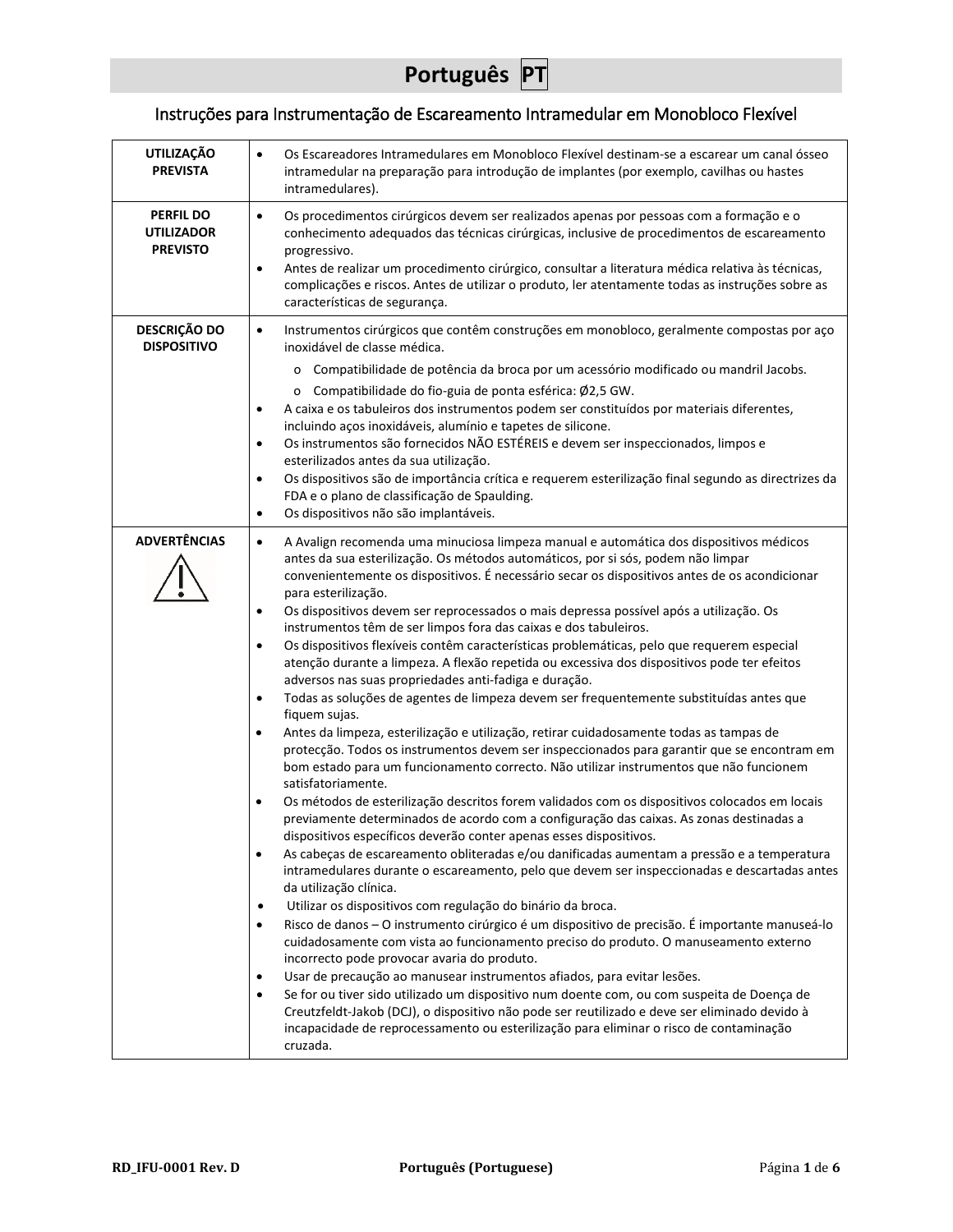| <b>AVISO</b><br>Ŗ<br><b>ONLY</b>               | A Lei Federal (EUA) restringe a venda, distribuição e utilização deste dispositivo a médicos ou<br>mediante receita médica.                                                                                                                                                                                                                                                                                                                       |
|------------------------------------------------|---------------------------------------------------------------------------------------------------------------------------------------------------------------------------------------------------------------------------------------------------------------------------------------------------------------------------------------------------------------------------------------------------------------------------------------------------|
| <b>LIMITAÇÕES DE</b><br><b>REPROCESSAMENTO</b> | O processamento repetido tem um efeito mínimo nestes instrumentos. Normalmente, o fim da vida<br>útil é determinado pelo desgaste e danos devidos à utilização.                                                                                                                                                                                                                                                                                   |
| <b>ISENÇÃO DE</b><br><b>RESPONSABILIDADE</b>   | É da responsabilidade do reprocessador garantir que o reprocessamento seja realizado utilizando<br>equipamento, materiais e pessoal presente no centro de reprocessamento e que atinja o resultado<br>desejado, o que requer validação e monitorização de rotina do processo. Qualquer desvio das<br>instruções fornecidas por parte do reprocessador tem de ser correctamente avaliado quanto à<br>eficácia e potenciais consequências adversas. |

#### **INSTRUMENTOS E ACESSÓRIOS Agua** Água corrente fria (< 20 °C / 68 °F) Água corrente quente (> 40 °C / 104 °F) Água desionizada (DI) ou purificada por Osmose Inversa (OI) (temperatura ambiente) Agentes de limpeza Agente de limpeza enzimático pH 6,0-8,0, p. ex., MetriZyme, EndoZime, Enzol Detergente neutro pH 6,0-8,0 p. ex., Liqui-nox, Valsure Acessórios Pincéis e/ou limpa-cachimbos de tamanhos sortidos, com cerdas de Nylon Seringas estéreis ou equivalente Toalhetes descartáveis absorventes e sem fios ou equivalente Tinas de imersão Peróxido de Hidrogénio Equipamento Ar comprimido para utilização médica Cuba de limpeza por ultra-sons Máquina de lavar automática **PONTO DE UTILIZAÇÃO E ACONDICIONAM ENTO** 1) Seguir as práticas de ponto de utilização em vigor na unidade de saúde. Manter os dispositivos húmidos após a utilização, para evitar que os resíduos de sujidade sequem, e remover o excesso de sujidade e detritos de todos os lúmenes, superfícies, cavidades, mecanismos deslizantes, dobradiças, zonas flexíveis e todos as outras características difíceis de limpar. 2) Aspirar ou irrigar os lúmenes com uma solução de limpeza, imediatamente após a utilização. 3) Seguir as precauções universais e acondicionar os dispositivos em recipientes fechados ou tapados para o transporte até ao fornecedor central. **LIMPEZA MANUAL** 4) Desmontar todos os dispositivos de acordo com as instruções do fabricante. 5) Enxaguar os dispositivos com água corrente fria durante, pelo menos, 3 minutos para remover os resíduos de sujidade. Accionar os mecanismos móveis e irrigar todos os lúmenes, fendas e/ou cavidades durante o enxaguamento. Se o dispositivo tiver zonas flexíveis, dobrar ou flectir o veio em várias direcções e rodar para garantir o enxaguamento de todas as superfícies. 6) Preparar uma solução de limpeza enzimática de acordo com as instruções do fabricante, incluindo a diluição/concentração, qualidade e temperatura da água. Mergulhar os dispositivos e deixar imersos durante, pelo menos, 10 minutos. Enquanto estão imersos na solução, esfregar com um pincel de cerdas macias para remover todos os vestígios de sangue e detritos do dispositivo, prestando especial atenção às roscas, cavidades, uniões e todas as zonas de difícil acesso. a) Se o dispositivo tiver mecanismos deslizantes ou dobradiças, accionar o dispositivo e, ao mesmo tempo, esfregar para remover a sujidade entranhada. b) Se o dispositivo tiver um lúmen, utilizar um pincel ou limpa-cachimbos de nylon que se ajuste e efectuar um movimento de rotação para dentro e para fora para facilitar a remoção dos detritos; garantir o acesso a todo o diâmetro e ao fundo do lúmen. Irrigar o lúmen pelo menos três vezes, com uma seringa contendo, pelo menos, 60 ml de solução. c) Se o dispositivo tiver zonas flexíveis, dobrar ou flectir o veio em várias direcções, enquanto imerso na solução, e utilizar um pincel em movimento de rotação para limpar todas as superfícies, rodando a peça. 7) Retirar os dispositivos e enxaguar/agitar em água corrente fria durante, pelo menos, 3 minutos. Accionar os mecanismos móveis e irrigar todos os lúmenes, fendas e/ou cavidades durante o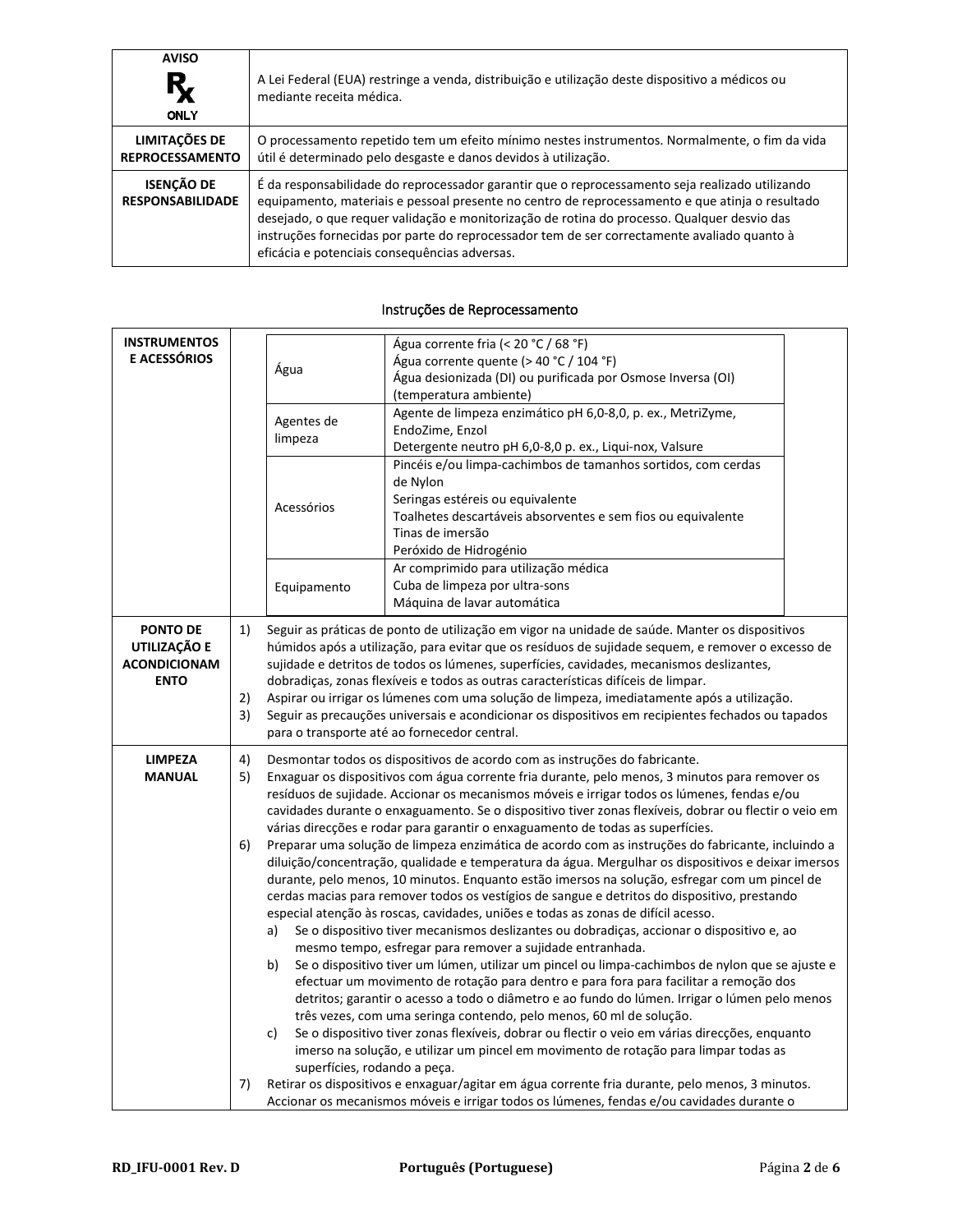|                   |    | enxaguamento. Se o dispositivo tiver zonas flexíveis, dobrar ou flectir o veio em várias direcções em                                                                                                                                             |                                                                                                       |                                                                                                 |                                                                                                                                                                                                    |  |  |  |  |
|-------------------|----|---------------------------------------------------------------------------------------------------------------------------------------------------------------------------------------------------------------------------------------------------|-------------------------------------------------------------------------------------------------------|-------------------------------------------------------------------------------------------------|----------------------------------------------------------------------------------------------------------------------------------------------------------------------------------------------------|--|--|--|--|
|                   |    | movimento de rotação para limpar todas as superfícies.                                                                                                                                                                                            |                                                                                                       |                                                                                                 |                                                                                                                                                                                                    |  |  |  |  |
|                   | 8) |                                                                                                                                                                                                                                                   |                                                                                                       | Preparar uma solução de limpeza com detergente neutro de acordo com as instruções do            | fabricante, incluindo diluição/concentração e qualidade e temperatura da água. Mergulhar os                                                                                                        |  |  |  |  |
|                   |    |                                                                                                                                                                                                                                                   |                                                                                                       |                                                                                                 | dispositivos e deixar imersos durante, pelo menos, 5 minutos. Enquanto estão imersos na solução,                                                                                                   |  |  |  |  |
|                   |    |                                                                                                                                                                                                                                                   |                                                                                                       |                                                                                                 | esfregar com um pincel de cerdas macias para remover todos os vestígios de sangue e detritos do                                                                                                    |  |  |  |  |
|                   |    |                                                                                                                                                                                                                                                   |                                                                                                       | dispositivo, prestando especial atenção às roscas, cavidades, uniões e zonas de difícil acesso. |                                                                                                                                                                                                    |  |  |  |  |
|                   |    | a)                                                                                                                                                                                                                                                |                                                                                                       | Se o dispositivo tiver mecanismos deslizantes ou dobradiças, accionar o dispositivo e, ao       |                                                                                                                                                                                                    |  |  |  |  |
|                   |    |                                                                                                                                                                                                                                                   | mesmo tempo, esfregar para remover a sujidade entranhada.                                             |                                                                                                 |                                                                                                                                                                                                    |  |  |  |  |
|                   |    | b)                                                                                                                                                                                                                                                |                                                                                                       |                                                                                                 | Se o dispositivo tiver um lúmen, utilizar um pincel ou limpa-cachimbos de nylon que se ajuste e                                                                                                    |  |  |  |  |
|                   |    |                                                                                                                                                                                                                                                   |                                                                                                       | efectuar um movimento de rotação para dentro e para fora para facilitar a remoção dos           | detritos; garantir o acesso a todo o diâmetro e ao fundo do lúmen. Irrigar o lúmen pelo menos                                                                                                      |  |  |  |  |
|                   |    |                                                                                                                                                                                                                                                   |                                                                                                       | três vezes, com uma seringa contendo, pelo menos, 60 ml de solução.                             |                                                                                                                                                                                                    |  |  |  |  |
|                   |    | c)                                                                                                                                                                                                                                                |                                                                                                       |                                                                                                 | Se o dispositivo tiver zonas flexíveis, dobrar ou flectir o veio em várias direcções, enquanto                                                                                                     |  |  |  |  |
|                   |    |                                                                                                                                                                                                                                                   |                                                                                                       | imerso na solução, e utilizar um pincel em movimento de rotação para limpar todas as            |                                                                                                                                                                                                    |  |  |  |  |
|                   |    | superfícies, rodando a peça.                                                                                                                                                                                                                      |                                                                                                       |                                                                                                 |                                                                                                                                                                                                    |  |  |  |  |
|                   |    |                                                                                                                                                                                                                                                   |                                                                                                       |                                                                                                 |                                                                                                                                                                                                    |  |  |  |  |
|                   | 9) |                                                                                                                                                                                                                                                   |                                                                                                       |                                                                                                 | Retirar os dispositivos e enxaguar/agitar em água corrente fria durante, pelo menos, 3 minutos.                                                                                                    |  |  |  |  |
|                   |    |                                                                                                                                                                                                                                                   |                                                                                                       | Accionar os mecanismos móveis e irrigar todos os lúmenes, fendas e/ou cavidades durante o       |                                                                                                                                                                                                    |  |  |  |  |
|                   |    |                                                                                                                                                                                                                                                   |                                                                                                       |                                                                                                 | enxaguamento. Se o dispositivo tiver zonas flexíveis, dobrar ou flectir o veio em várias direcções em                                                                                              |  |  |  |  |
|                   |    |                                                                                                                                                                                                                                                   |                                                                                                       | movimento de rotação para garantir o enxaguamento correcto de todas as superfícies.             |                                                                                                                                                                                                    |  |  |  |  |
|                   |    |                                                                                                                                                                                                                                                   |                                                                                                       |                                                                                                 | 10) Preparar uma solução de limpeza enzimática com água quente, de acordo com as instruções do                                                                                                     |  |  |  |  |
|                   |    |                                                                                                                                                                                                                                                   |                                                                                                       |                                                                                                 | fabricante, numa unidade de ultra-sons. Submeter os dispositivos a ultra-sons durante, pelo menos,<br>15 minutos a uma frequência mínima de 40 kHz. Recomenda-se que seja utilizada uma unidade de |  |  |  |  |
|                   |    |                                                                                                                                                                                                                                                   |                                                                                                       | ultra-sons com acessórios de irrigação. Os dispositivos com lúmenes devem ser irrigados com     |                                                                                                                                                                                                    |  |  |  |  |
|                   |    |                                                                                                                                                                                                                                                   |                                                                                                       | solução de limpeza, nela imersos, para garantir a irrigação correcta dos canais.                |                                                                                                                                                                                                    |  |  |  |  |
|                   |    |                                                                                                                                                                                                                                                   |                                                                                                       |                                                                                                 | 11) Retirar os dispositivos e enxaguar/agitar em água DI/OI à temperatura ambiente durante, pelo                                                                                                   |  |  |  |  |
|                   |    |                                                                                                                                                                                                                                                   |                                                                                                       | menos, 4 minutos. Accionar os mecanismos móveis e irrigar todos os lúmenes, fendas e/ou         |                                                                                                                                                                                                    |  |  |  |  |
|                   |    |                                                                                                                                                                                                                                                   | cavidades durante o enxaguamento. Se o dispositivo tiver zonas flexíveis, dobrar ou flectir o veio em |                                                                                                 |                                                                                                                                                                                                    |  |  |  |  |
|                   |    | várias direcções em movimento de rotação durante, pelo menos, 2 minutos para garantir o<br>enxaguamento correcto de todas as superfícies.<br>12) Secar o dispositivo com um pano absorvente. Secar as zonas internas com ar comprimido filtrado.  |                                                                                                       |                                                                                                 |                                                                                                                                                                                                    |  |  |  |  |
|                   |    |                                                                                                                                                                                                                                                   |                                                                                                       |                                                                                                 |                                                                                                                                                                                                    |  |  |  |  |
|                   |    | 13) Inspeccionar visualmente o dispositivo com o auxílio de uma lupa para verificar se contém sujidade,                                                                                                                                           |                                                                                                       |                                                                                                 |                                                                                                                                                                                                    |  |  |  |  |
|                   |    | incluindo todos os mecanismos móveis ou deslizantes, fendas, cavidades e lúmenes. Se não ficar                                                                                                                                                    |                                                                                                       |                                                                                                 |                                                                                                                                                                                                    |  |  |  |  |
|                   |    | visivelmente limpo, repetir os passos 4-13.<br>14) Mergulhar o dispositivo em peróxido de hidrogénio a 2-3%. O aparecimento de bolhas confirma a<br>presença de hemoglobina. Se aparecerem bolhas, repetir os passos 5-14. Enxaguar devidamente o |                                                                                                       |                                                                                                 |                                                                                                                                                                                                    |  |  |  |  |
|                   |    |                                                                                                                                                                                                                                                   |                                                                                                       |                                                                                                 |                                                                                                                                                                                                    |  |  |  |  |
|                   |    | dispositivo com água DI/OI.                                                                                                                                                                                                                       |                                                                                                       |                                                                                                 |                                                                                                                                                                                                    |  |  |  |  |
| <b>LIMPEZA</b>    |    | Nota: Todos os dispositivos têm de ser manualmente pré-limpos antes de submetidos a qualquer                                                                                                                                                      |                                                                                                       |                                                                                                 |                                                                                                                                                                                                    |  |  |  |  |
| <b>AUTOMATICA</b> |    |                                                                                                                                                                                                                                                   |                                                                                                       |                                                                                                 |                                                                                                                                                                                                    |  |  |  |  |
|                   |    | processo de limpeza automática, seguindo os passos 1-9. Os passos 10-14 são opcionais, mas<br>aconselhados.                                                                                                                                       |                                                                                                       |                                                                                                 |                                                                                                                                                                                                    |  |  |  |  |
|                   |    |                                                                                                                                                                                                                                                   |                                                                                                       |                                                                                                 |                                                                                                                                                                                                    |  |  |  |  |
|                   |    |                                                                                                                                                                                                                                                   |                                                                                                       | 15) Transferir os dispositivos para um aparelho de lavagem automática/desinfecção para          |                                                                                                                                                                                                    |  |  |  |  |
|                   |    |                                                                                                                                                                                                                                                   | Tempo                                                                                                 | processamento de acordo com os parâmetros mínimos abaixo indicados.                             | Tipo e concentração do                                                                                                                                                                             |  |  |  |  |
|                   |    | Fase                                                                                                                                                                                                                                              | (minutos)                                                                                             | Temperatura                                                                                     | detergente                                                                                                                                                                                         |  |  |  |  |
|                   |    | Pré-lavagem 1                                                                                                                                                                                                                                     | 02:00                                                                                                 | Água corrente fria                                                                              | N/A                                                                                                                                                                                                |  |  |  |  |
|                   |    | Lavagem enzimática                                                                                                                                                                                                                                | 02:00                                                                                                 | Água corrente quente                                                                            | Detergente enzimático                                                                                                                                                                              |  |  |  |  |
|                   |    | Lavagem 1                                                                                                                                                                                                                                         | 02:00                                                                                                 | 63 °C /146 °F                                                                                   | Detergente neutro                                                                                                                                                                                  |  |  |  |  |
|                   |    | Enxaguamento 1                                                                                                                                                                                                                                    | 02:00                                                                                                 | Água corrente quente                                                                            | N/A                                                                                                                                                                                                |  |  |  |  |
|                   |    | Enxaguamento com<br>água purificada                                                                                                                                                                                                               | 02:00                                                                                                 | 63 °C /146 °F                                                                                   | N/A                                                                                                                                                                                                |  |  |  |  |
|                   |    | Secagem                                                                                                                                                                                                                                           | 7:00                                                                                                  | 115 °C /240 °F                                                                                  | N/A                                                                                                                                                                                                |  |  |  |  |
|                   |    |                                                                                                                                                                                                                                                   |                                                                                                       |                                                                                                 | 16) Secar o excesso de humidade com um pano absorvente. Secar as zonas internas com ar comprimido                                                                                                  |  |  |  |  |
|                   |    | filtrado.                                                                                                                                                                                                                                         |                                                                                                       |                                                                                                 |                                                                                                                                                                                                    |  |  |  |  |
|                   |    | 17) Inspeccionar visualmente o dispositivo com o auxílio de uma lupa para verificar se contém sujidade,                                                                                                                                           |                                                                                                       |                                                                                                 |                                                                                                                                                                                                    |  |  |  |  |
|                   |    | incluindo todos os mecanismos móveis ou deslizantes, fendas, cavidades e lúmenes. Se não ficar<br>visivelmente limpo, repetir os passos 4-9, 15-17.                                                                                               |                                                                                                       |                                                                                                 |                                                                                                                                                                                                    |  |  |  |  |
|                   |    |                                                                                                                                                                                                                                                   |                                                                                                       |                                                                                                 |                                                                                                                                                                                                    |  |  |  |  |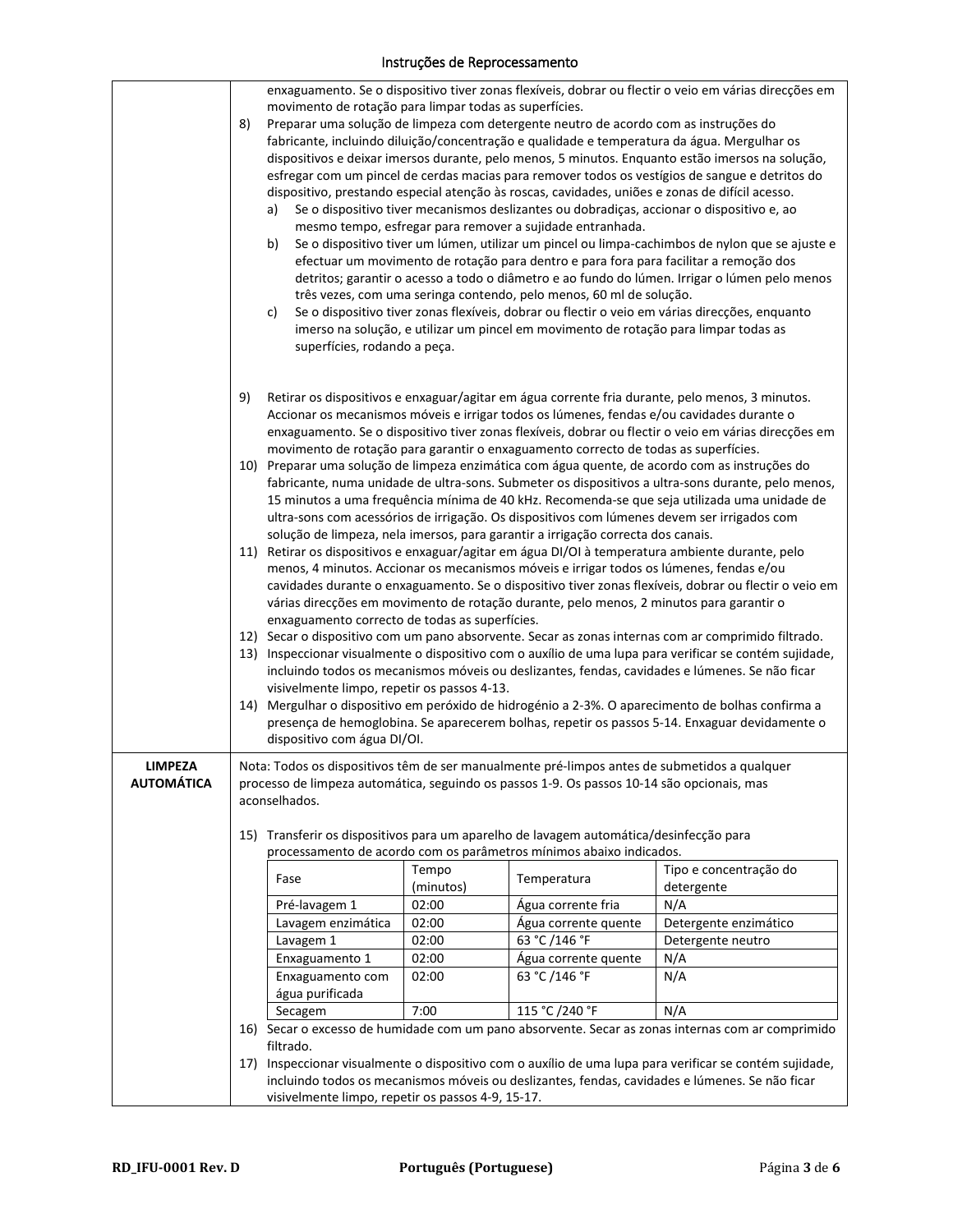|                                                                   | 18) Mergulhar o dispositivo em peróxido de hidrogénio a 2-3%. O aparecimento de bolhas confirma a<br>presença de hemoglobina. Se aparecerem bolhas, repetir os passos 5-9, 15-18. Enxaguar<br>devidamente o dispositivo com água DI/OI.                                                                                                                                                                                                                                                                                                                                                                                                                                                                                                                                                                                                                                                                                                                                                                                                                                                                                                                                                                                                                                                                                                                                 |                                                                                                                                 |                        |                      |                                                                                                 |
|-------------------------------------------------------------------|-------------------------------------------------------------------------------------------------------------------------------------------------------------------------------------------------------------------------------------------------------------------------------------------------------------------------------------------------------------------------------------------------------------------------------------------------------------------------------------------------------------------------------------------------------------------------------------------------------------------------------------------------------------------------------------------------------------------------------------------------------------------------------------------------------------------------------------------------------------------------------------------------------------------------------------------------------------------------------------------------------------------------------------------------------------------------------------------------------------------------------------------------------------------------------------------------------------------------------------------------------------------------------------------------------------------------------------------------------------------------|---------------------------------------------------------------------------------------------------------------------------------|------------------------|----------------------|-------------------------------------------------------------------------------------------------|
| <b>DESINFECÇÃO</b>                                                | Os dispositivos têm de ser submetidos a esterilização final (Ver § Esterilização).<br>$\bullet$<br>Os instrumentos da Avalign são compatíveis comVerify os perfis de tempo e temperatura dos<br>$\bullet$<br>aparelhos de lavagem/desinfecção para desinfecção térmica, de acordo com a norma ISO 15883.                                                                                                                                                                                                                                                                                                                                                                                                                                                                                                                                                                                                                                                                                                                                                                                                                                                                                                                                                                                                                                                                |                                                                                                                                 |                        |                      |                                                                                                 |
| <b>INSPECÇÃO E</b><br><b>TESTE DE</b><br><b>FUNCIONAMENT</b><br>Ο | Inspeccionar visualmente os dispositivos para verificar se apresentam sinais de danos ou desgaste.<br>$\bullet$<br>Os instrumentos com peças partidas, rachadas, lascadas ou gastas, ou superfícies manchadas não<br>devem ser utilizados, mas sim substituídos imediatamente.<br>Confirmar que os bordos de escareamento estão lisos e contínuos, isentos de fissuras ou lascas que<br>$\bullet$<br>possam impedir a função de corte.<br>Verifique as interfaces do dispositivo com a furadeira elétrica sem complicações.<br>$\bullet$                                                                                                                                                                                                                                                                                                                                                                                                                                                                                                                                                                                                                                                                                                                                                                                                                                |                                                                                                                                 |                        |                      |                                                                                                 |
| <b>EMBALAGEM</b>                                                  | Ao embalar os dispositivos, o utilizador final deve utilizar apenas materiais de embalagem para<br>$\bullet$<br>esterilização aprovados pela FDA.<br>Para mais informações sobre esterilização por vapor, o utilizador final deve consultar a norma<br>$\bullet$<br>ANSI/AAMI ST79.<br>Invólucro de Esterilização<br>$\bullet$<br>As caixas podem ser embaladas num invólucro de esterilização normalizado de classe médica,<br>O<br>pelo método do duplo invólucro AAMI ou equivalente.<br>Recipiente de Esterilização Rígido<br>Para obter informações sobre recipientes de esterilização rígidos, consultar as instruções de<br>O<br>utilização relevantes, fornecidas pelo respectivo fabricante, ou contactar directamente o<br>fabricante, solicitando orientação.                                                                                                                                                                                                                                                                                                                                                                                                                                                                                                                                                                                                |                                                                                                                                 |                        |                      |                                                                                                 |
| <b>ESTERILIZAÇÃO</b>                                              | Esterilizar com vapor. Seguem-se os ciclos mínimos necessários para esterilização por vapor dos<br>dispositivos da Avalign:<br>Caixa de Instrumento em Invólucro Duplo:<br>Tempo de<br><b>Tipo de Ciclo</b><br>Exposição<br>Temperatura<br><b>Impulsos</b><br><b>Tempo de Secagem</b><br>132 °C (270 °F)<br>4 minutos<br>Pré-vácuo<br>20 minutos<br>4                                                                                                                                                                                                                                                                                                                                                                                                                                                                                                                                                                                                                                                                                                                                                                                                                                                                                                                                                                                                                   |                                                                                                                                 |                        |                      |                                                                                                 |
|                                                                   |                                                                                                                                                                                                                                                                                                                                                                                                                                                                                                                                                                                                                                                                                                                                                                                                                                                                                                                                                                                                                                                                                                                                                                                                                                                                                                                                                                         | Caixa de Instrumento Único Fechada em Recipiente de Esterilização Rígido:                                                       |                        |                      |                                                                                                 |
|                                                                   |                                                                                                                                                                                                                                                                                                                                                                                                                                                                                                                                                                                                                                                                                                                                                                                                                                                                                                                                                                                                                                                                                                                                                                                                                                                                                                                                                                         |                                                                                                                                 | Tempo de               |                      |                                                                                                 |
|                                                                   | <b>Tipo de Ciclo</b><br>Pré-vácuo                                                                                                                                                                                                                                                                                                                                                                                                                                                                                                                                                                                                                                                                                                                                                                                                                                                                                                                                                                                                                                                                                                                                                                                                                                                                                                                                       | Temperatura<br>132 °C (270 °F)                                                                                                  | Exposição<br>4 minutos | <b>Impulsos</b><br>4 | <b>Tempo de Secagem</b><br>30 minutos                                                           |
|                                                                   | Seguir rigorosamente as instruções de funcionamento e orientações sobre configuração em carga<br>$\bullet$<br>máxima explicitamente fornecidas pelo fabricante. O aparelho de esterilização tem de estar<br>correctamente instalado, mantido e calibrado.<br>Os parâmetros de tempo e de temperatura necessários para a esterilização dependem do tipo de<br>$\bullet$<br>esterilizador, configuração cíclica e material de embalagem. É de importância crítica que os<br>parâmetros do processo sejam validados para cada tipo de equipamento de esterilização e de<br>configuração de carga do produto em cada centro.<br>Os dispositivos da Avalign foram validados em condições laboratoriais pelo método de saturação<br>$\bullet$<br>com indicador biológico (IB) para atingir um nível de garantia de esterilidade (NGE) de 10-6 numa<br>caixa de instrumento em invólucro duplo encerrada no recipiente de esterilização rígido adequado.<br>Foram validados para utilização apenas os ciclos de esterilização a vapor, que demonstraram ser<br>$\bullet$<br>compatíveis com a configuração do dispositivo. Um centro pode optar por ciclos de esterilização a<br>vapor diferentes do ciclo sugerido, se tiver validado adequadamente o ciclo para garantir uma<br>penetração apropriada do vapor e o contacto com os dispositivos para esterilização. Nota: os |                                                                                                                                 |                        |                      |                                                                                                 |
|                                                                   |                                                                                                                                                                                                                                                                                                                                                                                                                                                                                                                                                                                                                                                                                                                                                                                                                                                                                                                                                                                                                                                                                                                                                                                                                                                                                                                                                                         | recipientes de esterilização rígidos não podem ser utilizados em ciclos de vapor por gravidade.                                 |                        |                      |                                                                                                 |
| ARMAZENAMEN<br>то                                                 | $\bullet$<br>٠                                                                                                                                                                                                                                                                                                                                                                                                                                                                                                                                                                                                                                                                                                                                                                                                                                                                                                                                                                                                                                                                                                                                                                                                                                                                                                                                                          | numa caixa de protecção ou armário seco e limpo.<br>Manusear os dispositivos com cuidado para não danificar a barreira estéril. |                        |                      | Após a esterilização, os instrumentos devem ficar na embalagem de esterilização e ser guardados |
| MANUTENÇÃO                                                        | Eliminar os dispositivos danificados, gastos ou avariados.<br>$\bullet$<br>As cabeças de escareamento não podem voltar a ser afiadas.<br>$\bullet$                                                                                                                                                                                                                                                                                                                                                                                                                                                                                                                                                                                                                                                                                                                                                                                                                                                                                                                                                                                                                                                                                                                                                                                                                      |                                                                                                                                 |                        |                      |                                                                                                 |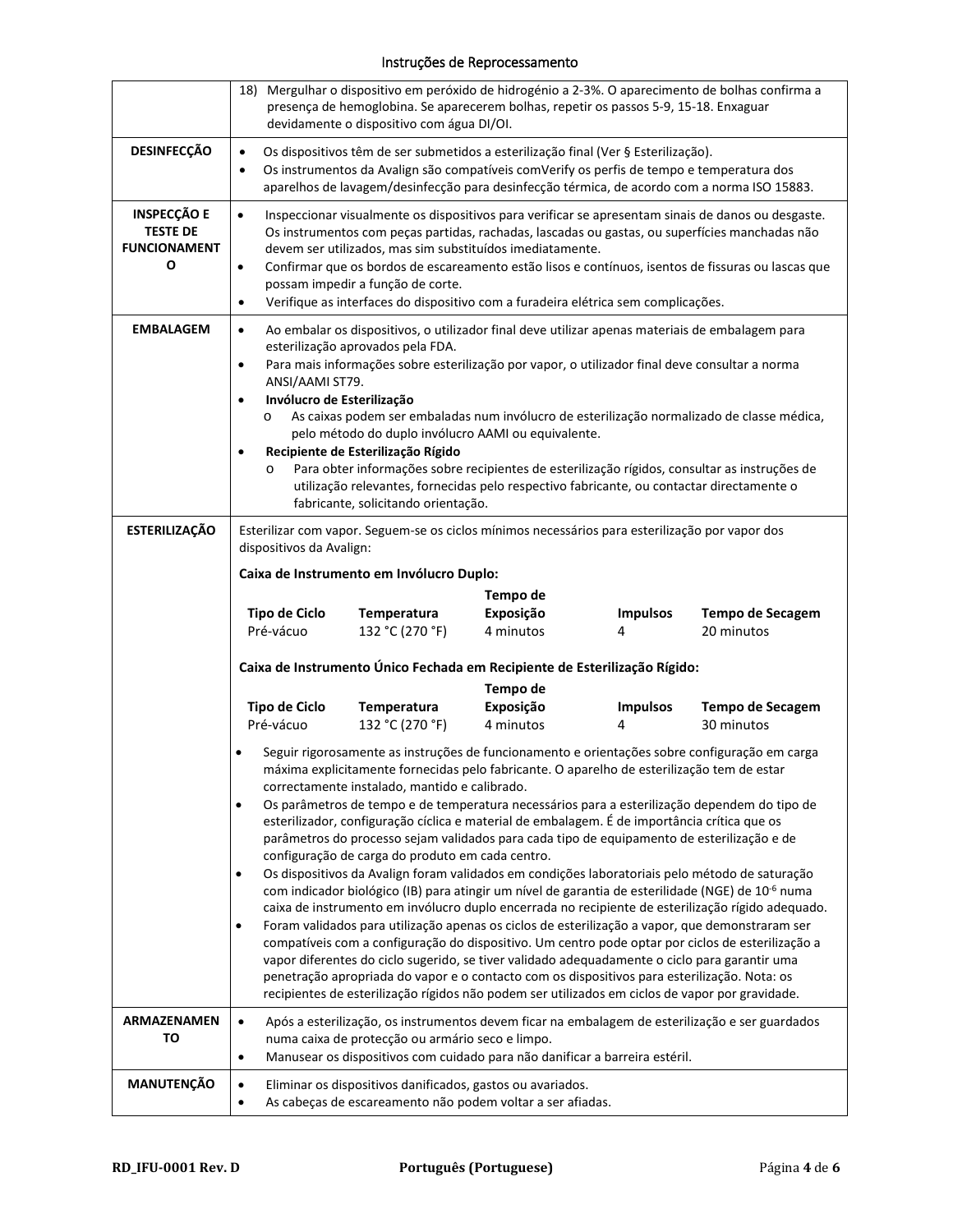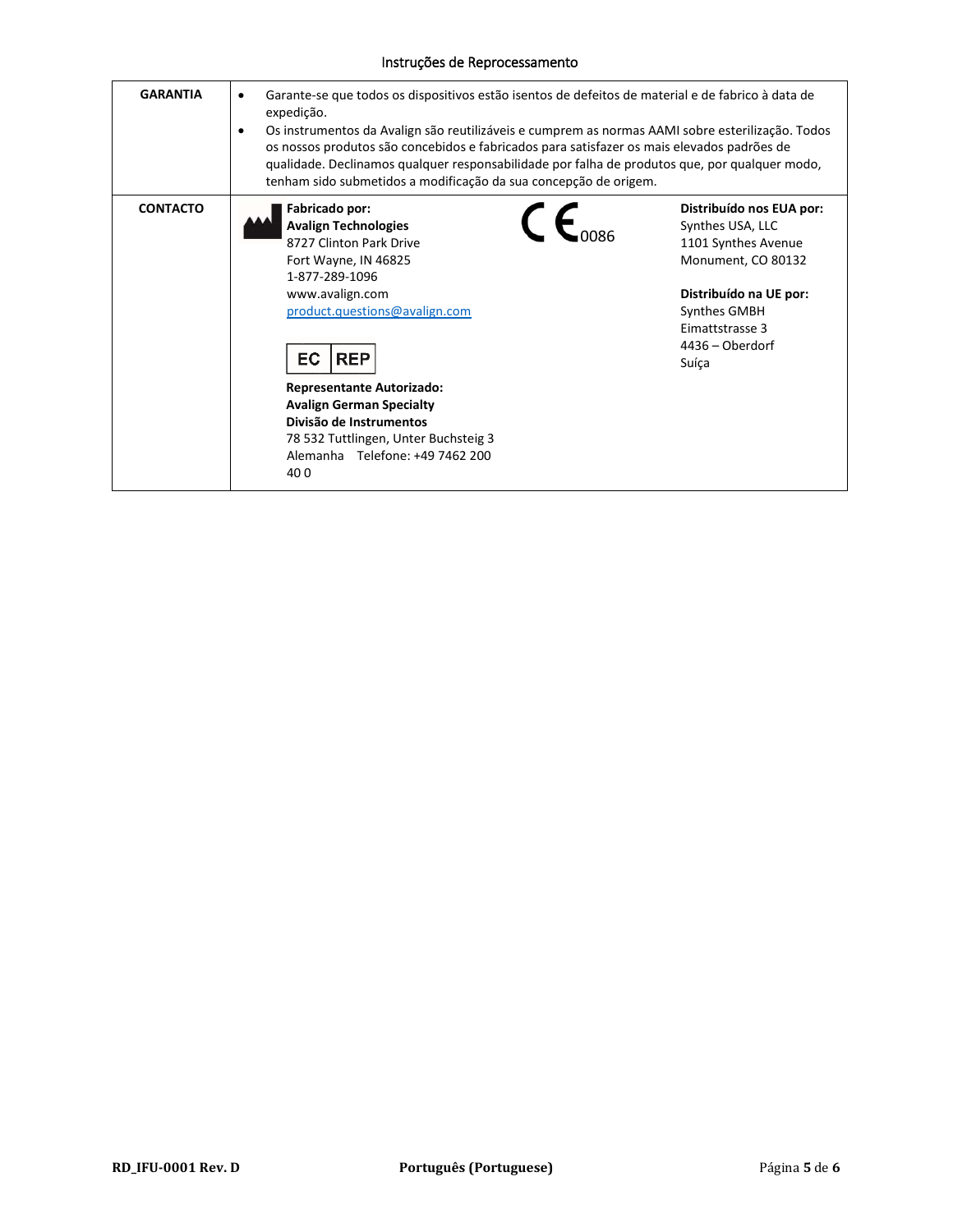### Glossário dos Rótulos

| טושטטו נטט טווסנכטוט<br>Símbolo | Título e Traduções                                                                                           |  |  |  |  |
|---------------------------------|--------------------------------------------------------------------------------------------------------------|--|--|--|--|
| $\Box$<br>┑                     | Fabricante                                                                                                   |  |  |  |  |
| <b>REP</b><br>EC                | Representante Autorizado na União Europeia                                                                   |  |  |  |  |
| LO                              | Número de lote / Código de série                                                                             |  |  |  |  |
| $\Gamma$<br>REF                 | Número de referência                                                                                         |  |  |  |  |
|                                 | Consultar as Instruções de Utilização                                                                        |  |  |  |  |
|                                 | Aviso                                                                                                        |  |  |  |  |
| <b>ONLY</b>                     | A Lei Federal (EUA) restringe a venda deste dispositivo a médicos credenciados ou mediante<br>receita médica |  |  |  |  |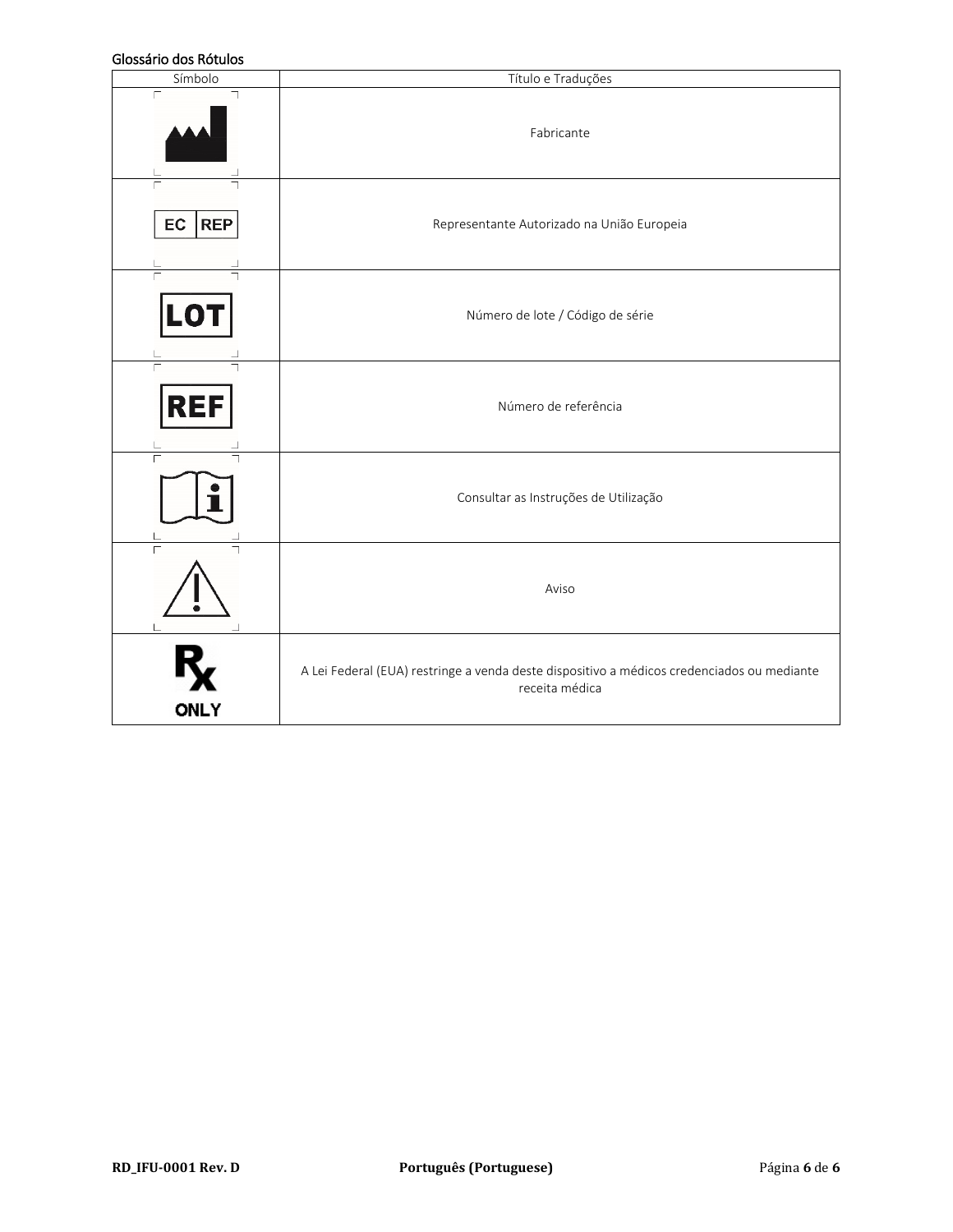# **Español ES**

## Instrucciones de instrumentación del ensanchador intramedular flexible monobloque

| <b>USO PREVISTO</b>                                   | Los ensanchadores intramedulares flexibles monobloque está destinados a ensanchar un canal<br>óseo intramedular y prepararlo para la inserción de implantes (p. e., agujas o clavos<br>intramedulares).                                                                                                                                                                                                                                                                                                                                                                                                                                                                                                                                                                                                                                                                                                                                                                                                                                                                                                                                                                                                                                                                                                                                                                                                                                                                                                                                                                                                                                                                                                                                                                                                                                                                                                                                                                                                                                                                                                                                                                                                                                                                                                                                                                                                                                                                                                                                                       |  |  |  |  |
|-------------------------------------------------------|---------------------------------------------------------------------------------------------------------------------------------------------------------------------------------------------------------------------------------------------------------------------------------------------------------------------------------------------------------------------------------------------------------------------------------------------------------------------------------------------------------------------------------------------------------------------------------------------------------------------------------------------------------------------------------------------------------------------------------------------------------------------------------------------------------------------------------------------------------------------------------------------------------------------------------------------------------------------------------------------------------------------------------------------------------------------------------------------------------------------------------------------------------------------------------------------------------------------------------------------------------------------------------------------------------------------------------------------------------------------------------------------------------------------------------------------------------------------------------------------------------------------------------------------------------------------------------------------------------------------------------------------------------------------------------------------------------------------------------------------------------------------------------------------------------------------------------------------------------------------------------------------------------------------------------------------------------------------------------------------------------------------------------------------------------------------------------------------------------------------------------------------------------------------------------------------------------------------------------------------------------------------------------------------------------------------------------------------------------------------------------------------------------------------------------------------------------------------------------------------------------------------------------------------------------------|--|--|--|--|
| <b>PERFIL DE</b><br><b>USUARIO</b><br><b>PREVISTO</b> | Los procedimientos quirúrgicos solo deben ser realizados por personas con la formación adecuada<br>$\bullet$<br>y que estén familiarizadas con las técnicas quirúrgicas, incluidos los procedimientos de ensanche<br>progresivo.<br>Consulte la literatura médica sobre técnicas, complicaciones y riesgos antes de realizar cualquier<br>$\bullet$<br>procedimiento quirúrgico. Antes de usar el producto, se tienen que leer detenidamente todas las<br>instrucciones de seguridad.                                                                                                                                                                                                                                                                                                                                                                                                                                                                                                                                                                                                                                                                                                                                                                                                                                                                                                                                                                                                                                                                                                                                                                                                                                                                                                                                                                                                                                                                                                                                                                                                                                                                                                                                                                                                                                                                                                                                                                                                                                                                         |  |  |  |  |
| <b>DESCRIPCIÓN DEL</b><br><b>DISPOSITIVO</b>          | El instrumental quirúrgico que cuenta con construcción monobloque, por lo general, está hecho de<br>$\bullet$<br>acero inoxidable de grado médico.<br>o Compatibilidad del taladro con un acoplamiento portabrocas modificado o un portabrocas de<br>Jacobs.<br>Compatibilidad de la guías de punta esférica: Ø2.5GW<br>Los estuches y bandejas de instrumentos pueden estar hechos de diferentes materiales, incluido<br>$\bullet$<br>acero inoxidable, aluminio y alfonbrillas de silicona.<br>El instrumental se suministra NO ESTÉRIL y se tiene que inspeccionar, limpiar y esterilizar antes del<br>$\bullet$<br>uso.<br>Los dispositivos son elementos críticos y se tienen que someter a una esterilización final conforme<br>$\bullet$<br>a la normas de la FDA y a la tabla de clasificación de Spaulding.<br>Los dispositivos no se pueden implantar.<br>$\bullet$                                                                                                                                                                                                                                                                                                                                                                                                                                                                                                                                                                                                                                                                                                                                                                                                                                                                                                                                                                                                                                                                                                                                                                                                                                                                                                                                                                                                                                                                                                                                                                                                                                                                                 |  |  |  |  |
| <b>ADVERTENCIAS</b>                                   | Avalign recomienda una limpieza en profundidad manual y automatizada de los dispositivos<br>$\bullet$<br>médicos antes de la esterilización. Los métodos automatizados, por sí solos, no limpian<br>adecuadamente los dispositivos. Los dispositivos tienen que estar secos antes de empaquetarlos<br>para su esterilización.<br>Los dispositivos se tienen que limpiar lo antes posible después de su uso. El instrumental se tiene<br>$\bullet$<br>que limpiar por separado de los estuches y bandejas.<br>Los dispositivos flexibles tienen características especiales que requieren prestar una atención<br>$\bullet$<br>especial durante su limpieza. Si se flexionan o sobre-flexionan repetidamente, esto puede tener<br>efectos adversos en las propiedades de fatiga y en la vida útil del dispositivo.<br>Todas las soluciones de agentes de limpieza se tienen que sustituir con frecuencia antes de que<br>$\bullet$<br>estén demasiado sucias.<br>Antes de la limpieza, esterilización y uso, quitar todos los tapones protectores con cuidado. Se<br>$\bullet$<br>debe inspeccionar todo el instrumental para garantizar que su funcionamiento y su estado son los<br>correctos. No utilizar instrumental que no funcione de forma satisfactoria.<br>Los métodos de esterilización descritos han sido validados junto con los dispositivos en lugares<br>$\bullet$<br>predeterminados en función del diseño del estuche. Las zonas previstas para un dispositivo<br>específico solo deben contener dicho dispositivo.<br>Los cabezales de ensanchadores romos y/o dañados incrementan la presión intramedular y la<br>$\bullet$<br>temperatura cuando se está ensanchando, por tanto, se deben inspeccionar y, dado el caso,<br>desechar antes de su uso clínico.<br>Los dispositivos se deben usar con el par de ajuste del taladro.<br>٠<br>Riesgo de daños - Los instrumentos quirúrgicos son dispositivos de precisión. Un manejo<br>$\bullet$<br>cuidadoso es muy importante para el funcionamiento preciso del producto. Un manejo externo<br>inadecuado puede provocar un mal funcionamiento del producto.<br>Extremar las precauciones al manejar instrumental punzante para evitar lesiones.<br>$\bullet$<br>Si se usa o ha usado un dispositivo en un paciente que se sospeche que tenga o que tenga la<br>$\bullet$<br>enfermedad de Creutzfeldt-Jakob (CJD), el dispositivo no se podrá reutilizar y se tendrá que<br>destruir debido a que no se puede limpiar ni esterilizar para eliminar el riesgo de contaminación<br>cruzada. |  |  |  |  |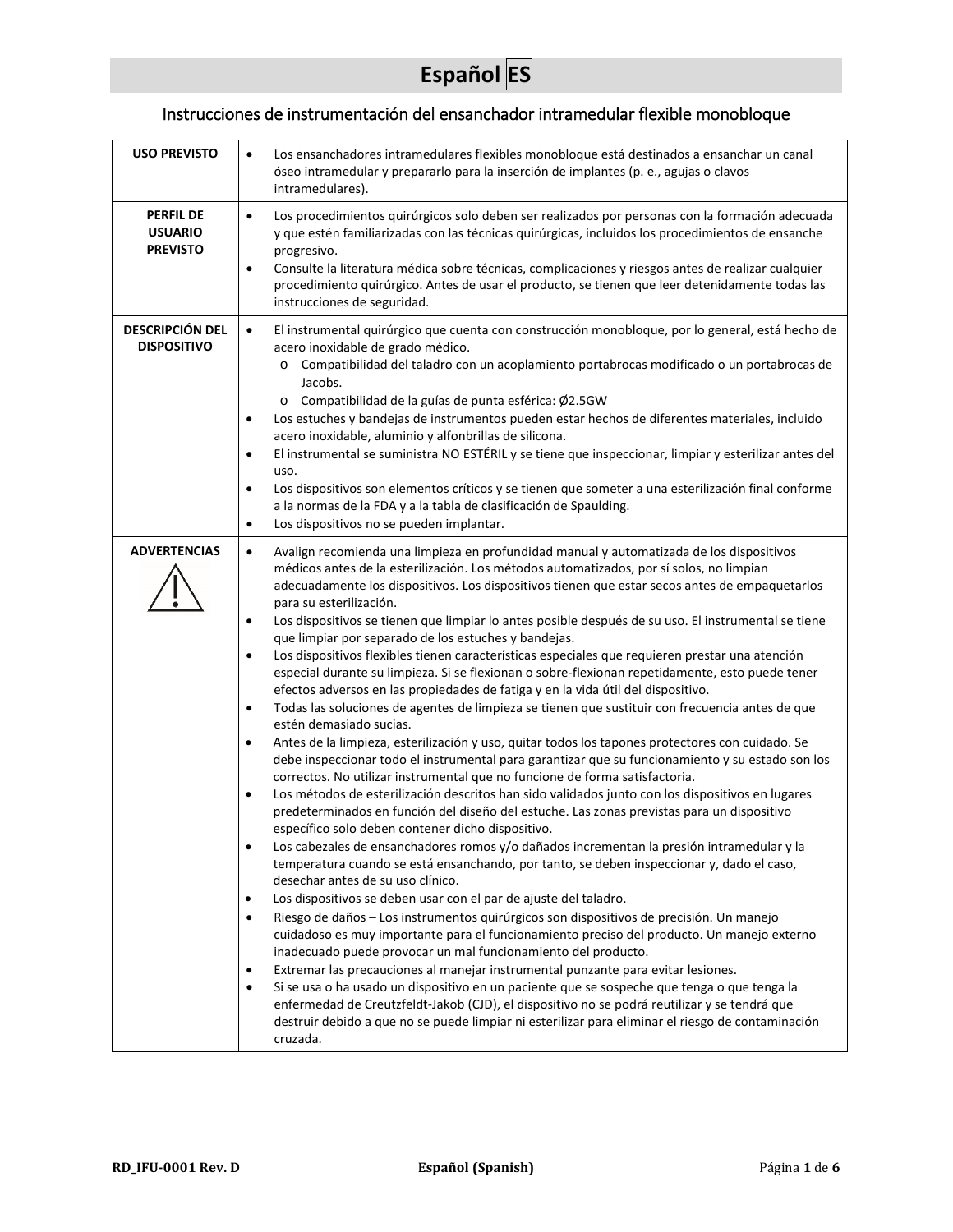| <b>PRECAUCIÓN</b><br>$R_{\chi}$<br><b>ONLY</b> | La ley federal de EE. UU. restringe la venta, distribución y uso de este dispositivo por parte de un<br>médico o por prescripción de este.                                                                                                                                                                                                                                                                                                                   |
|------------------------------------------------|--------------------------------------------------------------------------------------------------------------------------------------------------------------------------------------------------------------------------------------------------------------------------------------------------------------------------------------------------------------------------------------------------------------------------------------------------------------|
| <b>LIMITACIONES DE</b><br><b>REPROCESADO</b>   | La limpieza repetida tiene un efecto mínimo en este instrumental. El final de su vida útil es<br>determinado, normalmente, por el desgaste y los daños debidos al uso.                                                                                                                                                                                                                                                                                       |
| <b>EXCENCIÓN DE</b><br><b>RESPONSABILIDAD</b>  | Es responsabilidad del reprocesador garantizar que el reprocesado se realiza utilizando los equipos,<br>materiales y personal de una unidad de reprocesado y de que se logra el resultado deseado. Esto<br>requiere el control de la validación y la rutina del proceso. Cualquier cambio realizado con respecto a<br>las instrucciones suministradas debe ser evaluado adecuadamente para comprobar su efectividad y sus<br>posibles consecuencia adversas. |

## Instrucciones de reprocesado

| <b>HERRAMIENTAS</b><br>Y ACCESORIOS |                      | Agua<br>Agentes de<br>limpieza<br>Accesorios<br>Equipamiento | Agua del grifo fría (< 20°C / 68°F)<br>Agua del grifo caliente (< 40°C / 104°F)<br>Agua desionizada (DI) o tratada por ósmosis inversa (OI) (a<br>temperatura ambiente)<br>Limpiador enzimático pH 6.0-8.0, p.e. MetriZyme, EndoZime, Enzol<br>Detergente neutro pH 6.0-8.0, p.e. Liqui-nox, Valsure<br>Diferentes tamaños de cepillos y/o escobillas con cerdas de nailon<br>Jeringas estériles o equivalente<br>Paños absorbentes desechables que no dejen pelusa o equivalente<br>Bateas para remojo<br>Peróxido de hidrógeno<br>Aire comprimido de uso médico<br>Limpiador por ultrasonidos                                                                                                                                                                                                                                                                                                                                                                                                                                                                                                                                                                                                                                                                                                                                                                                                                                                                                                                                                                                                                                                                                                                                                                                                                                                                                                                                                                                                                  |  |  |  |
|-------------------------------------|----------------------|--------------------------------------------------------------|------------------------------------------------------------------------------------------------------------------------------------------------------------------------------------------------------------------------------------------------------------------------------------------------------------------------------------------------------------------------------------------------------------------------------------------------------------------------------------------------------------------------------------------------------------------------------------------------------------------------------------------------------------------------------------------------------------------------------------------------------------------------------------------------------------------------------------------------------------------------------------------------------------------------------------------------------------------------------------------------------------------------------------------------------------------------------------------------------------------------------------------------------------------------------------------------------------------------------------------------------------------------------------------------------------------------------------------------------------------------------------------------------------------------------------------------------------------------------------------------------------------------------------------------------------------------------------------------------------------------------------------------------------------------------------------------------------------------------------------------------------------------------------------------------------------------------------------------------------------------------------------------------------------------------------------------------------------------------------------------------------------|--|--|--|
| PUNTO DE USO Y<br><b>CONTENEDOR</b> | 1)<br>2)<br>3)       |                                                              | Lavador automático<br>Siga las prácticas sobre punto de uso del centro hospitalario. Mantenga los dispositivos húmedos<br>después del uso para evitar que la suciedad se seque y elimine el exceso de suciedad y los restos de<br>todos los lúmenes, superficies, hendiduras, mecanismos deslizantes, uniones articuladas, zonas<br>flexibles y de todas las demás zonas difíciles de limpiar.<br>Aspire o enjuague los lúmenes con una solución de limpieza inmediatamente después del uso.<br>Siga las precauciones universales y mantenga los dispositivos en un contenedor cerrado o cubierto<br>para su transporte hasta la unidad central de suministro.                                                                                                                                                                                                                                                                                                                                                                                                                                                                                                                                                                                                                                                                                                                                                                                                                                                                                                                                                                                                                                                                                                                                                                                                                                                                                                                                                   |  |  |  |
| <b>LIMPIEZA</b><br><b>MANUAL</b>    | 4)<br>5)<br>6)<br>7) | a)<br>b)<br>de solución.<br>c)                               | Desmonte los dispositivos conforme a las instrucciones del fabricante.<br>Enjuague los dispositivos con agua del grifo fría durante un mínimo de 3 minutos mientras elimina<br>con un paño la suciedad o restos residuales. Active los mecanismos móviles y enjuague todos los<br>lúmenes, surcos y/o hendiduras mientras realiza el enjuague. Si el dispositivo tiene zonas flexibles,<br>doble o flexione su eje en múltiples direcciones mientras rota el dispositivo para garantizar un<br>enjuague adecuado de todas las superficies.<br>Prepare una solución de limpieza enzimática según las instrucciones del fabricante, incluidas<br>dilución/concentración, calidad del agua y temperatura. Sumerja los dispositivos y enjuague durante<br>un mínimo de 10 minutos. Mientras están en la solución, use un cepillo de cerdas suaves para<br>eliminar cualquier traza de sangre o suciedad del dispositivo, prestando especial atención a las<br>roscas, hendiduras, clavos y cualquier zona de difícil acceso.<br>Si el dispositivo tiene mecanismos deslizantes o uniones articuladas, active el dispositivo<br>mientras lo cepilla para eliminar la suciedad atrapada.<br>Si el dispositivo tiene lumen, use un cepillo de nailon de cerdas espesas o una escobilla y<br>mediante un movimiento de rotación meta y saque el cepillo o escobilla para quitar los<br>residuos con mayor facilidad; asegúrese de que accede a todo el diámetro y profundidad del<br>lumen. Enjuague el lumen, tres veces como mínimo, con una jeringa con un mínimo de 60 ml<br>Si el dispositivo tiene zonas flexibles, doble o flexione el eje en múltiples direcciones dentro de<br>la solución. Utilice un cepillo y valiéndose de un movimiento giratorio limpie todas las<br>superficies mientras rota la pieza.<br>Saque los dispositivos y enjuague/agite con agua del grifo fría durante un mínimo de 3 minutos.<br>Active los mecanismos móviles y enjuague todos los lúmenes, surcos y/o hendiduras mientras |  |  |  |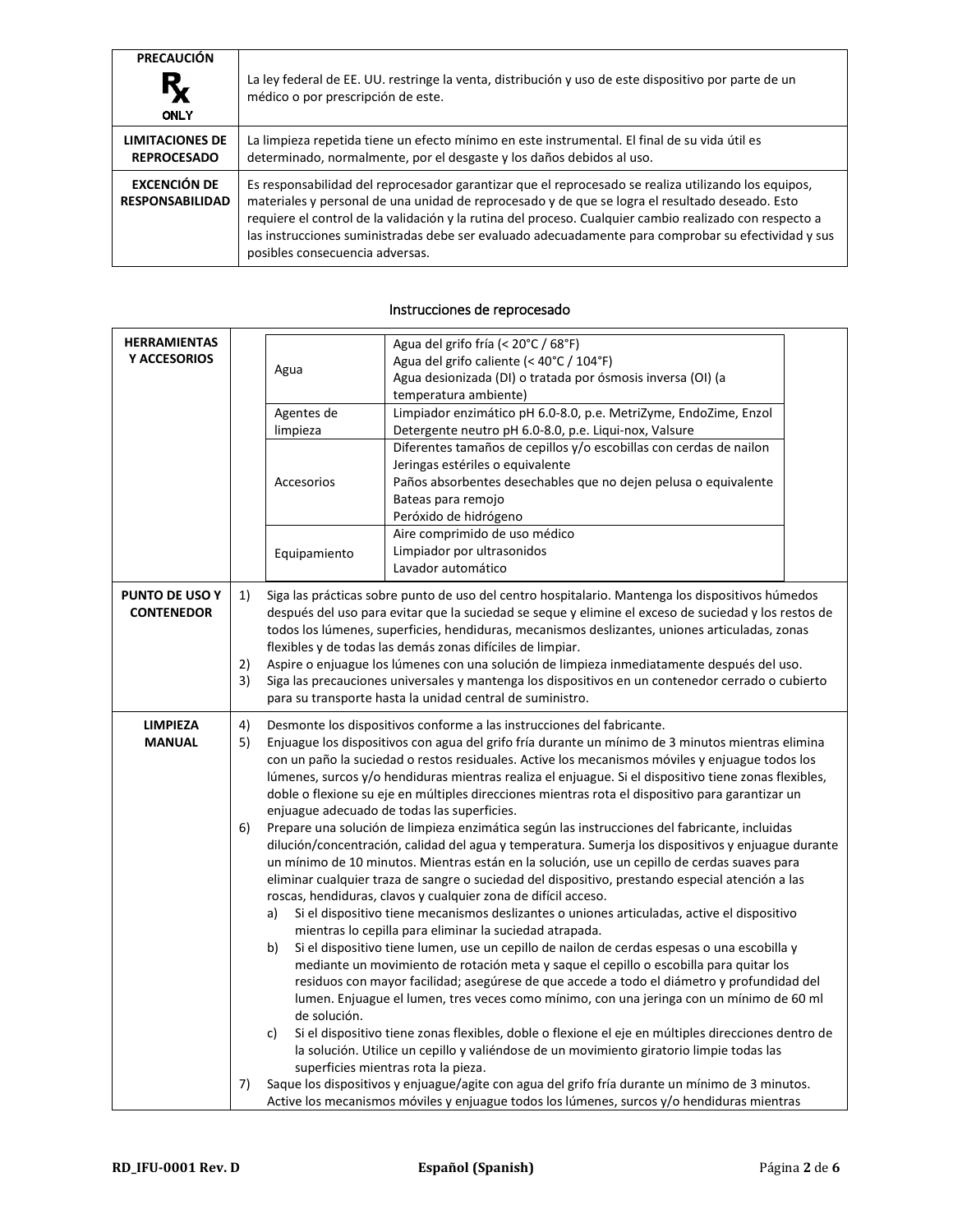## Instrucciones de reprocesado

|                                        |                      | realiza el enjuague. Si el dispositivo tiene zonas flexibles, doble o flexione su eje en múltiples<br>direcciones mientras rota el dispositivo para garantizar un enjuague adecuado de todas las<br>superficies.                                                                                                                                                                                                                                                                                           |                    |                                                                                                                                                                                                                                                                                                |                                                                                                                                                                                        |  |  |
|----------------------------------------|----------------------|------------------------------------------------------------------------------------------------------------------------------------------------------------------------------------------------------------------------------------------------------------------------------------------------------------------------------------------------------------------------------------------------------------------------------------------------------------------------------------------------------------|--------------------|------------------------------------------------------------------------------------------------------------------------------------------------------------------------------------------------------------------------------------------------------------------------------------------------|----------------------------------------------------------------------------------------------------------------------------------------------------------------------------------------|--|--|
|                                        | 8)                   |                                                                                                                                                                                                                                                                                                                                                                                                                                                                                                            |                    | Prepare una solución de limpieza neutra según las instrucciones del fabricante, incluidas                                                                                                                                                                                                      |                                                                                                                                                                                        |  |  |
|                                        |                      | dilución/concentración, calidad del agua y temperatura. Sumerja los dispositivos y deje en remojo<br>un mínimo de 5 minutos. Mientras están en la solución, use un cepillo de cerdas suaves para<br>eliminar cualquier traza de sangre o suciedad del dispositivo, prestando especial atención a las<br>roscas, hendiduras, clavos y cualquier zona de difícil acceso.                                                                                                                                     |                    |                                                                                                                                                                                                                                                                                                |                                                                                                                                                                                        |  |  |
|                                        |                      | a)                                                                                                                                                                                                                                                                                                                                                                                                                                                                                                         |                    | Si el dispositivo tiene mecanismos deslizantes o uniones articuladas, active el dispositivo                                                                                                                                                                                                    |                                                                                                                                                                                        |  |  |
|                                        |                      | mientras lo cepilla para eliminar la suciedad atrapada.<br>b)<br>de solución.                                                                                                                                                                                                                                                                                                                                                                                                                              |                    | Si el dispositivo tiene lumen, use un cepillo de nailon de cerdas espesas o una escobilla y<br>mediante un movimiento de rotación meta y saque el cepillo o escobilla para quitar los                                                                                                          | residuos con mayor facilidad; asegúrese de que accede a todo el diámetro y profundidad del<br>lumen. Enjuague el lumen, tres veces como mínimo, con una jeringa con un mínimo de 60 ml |  |  |
|                                        |                      | c)<br>superficies mientras rota la pieza.                                                                                                                                                                                                                                                                                                                                                                                                                                                                  |                    | la solución. Utilice un cepillo y valiéndose de un movimiento giratorio limpie todas las                                                                                                                                                                                                       | Si el dispositivo tiene zonas flexibles, doble o flexione el eje en múltiples direcciones dentro de                                                                                    |  |  |
|                                        | 9)                   | superficies.                                                                                                                                                                                                                                                                                                                                                                                                                                                                                               |                    | Active los mecanismos móviles y enjuague todos los lúmenes, surcos y/o hendiduras mientras<br>realiza el enjuague. Si el dispositivo tiene zonas flexibles, doble o flexione su eje en múltiples<br>direcciones mientras rota el dispositivo para garantizar un enjuague adecuado de todas las | Saque los dispositivos y enjuague/agite con agua del grifo fría durante un mínimo de 3 minutos.                                                                                        |  |  |
|                                        |                      | 10) Prepare una solución de limpieza enzimática usando agua caliente según las recomendaciones del<br>fabricante en una unidad por ultrasonidos. Someta los dispositivos a ultrasonidos durante un<br>mínimo de 15 minutos utilizando una frecuencia mínima de 40 kHz. Se recomienda utilizar una<br>unidad por ultrasonidos con accesorio de enjuague. Los dispositivos con lúmenes se deben enjuagar<br>con una solución de limpieza y quedar debajo de la superficie de la solución para garantizar una |                    |                                                                                                                                                                                                                                                                                                |                                                                                                                                                                                        |  |  |
|                                        |                      | perfusión adecuada de los canales.<br>11) Saque los dispositivos y enjuague/agite con agua DI/OI a temperatura ambiente durante un mínimo<br>de 4 minutos. Active los mecanismos móviles y enjuague todos los lúmenes, surcos y/o hendiduras<br>mientras realiza el enjuague. Si el dispositivo tiene zonas flexibles, doble o flexione su eje en<br>múltiples direcciones mientras rota el dispositivo durante un mínimo de 2 minutos para garantizar<br>un enjuague adecuado de todas las superficies.   |                    |                                                                                                                                                                                                                                                                                                |                                                                                                                                                                                        |  |  |
|                                        |                      | 12) Seque el dispositivo utilizando un paño absorbente. Seque cualquier zona interna con aire<br>comprimido filtrado.                                                                                                                                                                                                                                                                                                                                                                                      |                    |                                                                                                                                                                                                                                                                                                |                                                                                                                                                                                        |  |  |
|                                        |                      | 13) Inspeccione visualmente el dispositivo bajo una lupa para comprobar si tiene suciedad, incluidos                                                                                                                                                                                                                                                                                                                                                                                                       |                    |                                                                                                                                                                                                                                                                                                |                                                                                                                                                                                        |  |  |
|                                        |                      | todos los mecanismos, surcos, hendiduras y lúmenes. Si no se ve limpio, repita los pasos 4-13.<br>14) Sumerja el dispositivo en una solución con peróxido de hidrógeno al 2-3%. La aparición de burbujas                                                                                                                                                                                                                                                                                                   |                    |                                                                                                                                                                                                                                                                                                |                                                                                                                                                                                        |  |  |
|                                        |                      | confirma la presencia de hemoglobina. Repita los pasos 5-14 si aparecen burbujas. Enjuague<br>adecuadamente el dispositivo con agua DI/OI.                                                                                                                                                                                                                                                                                                                                                                 |                    |                                                                                                                                                                                                                                                                                                |                                                                                                                                                                                        |  |  |
| <b>LIMPIEZA</b><br><b>AUTOMATIZADA</b> |                      | Nota: todos los dispositivos se tienen que limpiar previamente a mano antes de cualquier proceso de<br>limpieza automatizado. Siga los pasos 1-9. Los pasos 10-14 son opcionales, pero recomendables.                                                                                                                                                                                                                                                                                                      |                    |                                                                                                                                                                                                                                                                                                |                                                                                                                                                                                        |  |  |
|                                        |                      | 15) Coloque los dispositivos en un lavador/desinfectador automático para procesarlos según los<br>parámetros mínimos que figuran a continuación.                                                                                                                                                                                                                                                                                                                                                           |                    |                                                                                                                                                                                                                                                                                                |                                                                                                                                                                                        |  |  |
|                                        |                      | Fase                                                                                                                                                                                                                                                                                                                                                                                                                                                                                                       | Tiempo             | Temperatura                                                                                                                                                                                                                                                                                    | Tipo de detergente y<br>concentración                                                                                                                                                  |  |  |
|                                        |                      | Pre-lavado 1                                                                                                                                                                                                                                                                                                                                                                                                                                                                                               | (minutos)<br>02:00 | Agua fría del grifo                                                                                                                                                                                                                                                                            | N/D                                                                                                                                                                                    |  |  |
|                                        |                      | Lavado enzimático                                                                                                                                                                                                                                                                                                                                                                                                                                                                                          | 02:00              | Agua caliente del grifo                                                                                                                                                                                                                                                                        | Detergente enzimático                                                                                                                                                                  |  |  |
|                                        |                      | Lavado 1                                                                                                                                                                                                                                                                                                                                                                                                                                                                                                   | 02:00              | 63°C / 146°F                                                                                                                                                                                                                                                                                   | Detergente neutro                                                                                                                                                                      |  |  |
|                                        |                      | Enjuague 1                                                                                                                                                                                                                                                                                                                                                                                                                                                                                                 | 02:00              | Agua caliente del grifo                                                                                                                                                                                                                                                                        | N/D                                                                                                                                                                                    |  |  |
|                                        |                      | Enjuague con agua<br>purificada                                                                                                                                                                                                                                                                                                                                                                                                                                                                            | 02:00              | 63°C / 146°F                                                                                                                                                                                                                                                                                   | N/D                                                                                                                                                                                    |  |  |
|                                        |                      | Secado                                                                                                                                                                                                                                                                                                                                                                                                                                                                                                     | 7:00               | 115°C / 240°F                                                                                                                                                                                                                                                                                  | N/D                                                                                                                                                                                    |  |  |
|                                        |                      |                                                                                                                                                                                                                                                                                                                                                                                                                                                                                                            |                    |                                                                                                                                                                                                                                                                                                | 16) Seque el exceso de humedad utilizando un paño absorbente. Seque cualquier zona interna con aire                                                                                    |  |  |
|                                        | comprimido filtrado. |                                                                                                                                                                                                                                                                                                                                                                                                                                                                                                            |                    |                                                                                                                                                                                                                                                                                                |                                                                                                                                                                                        |  |  |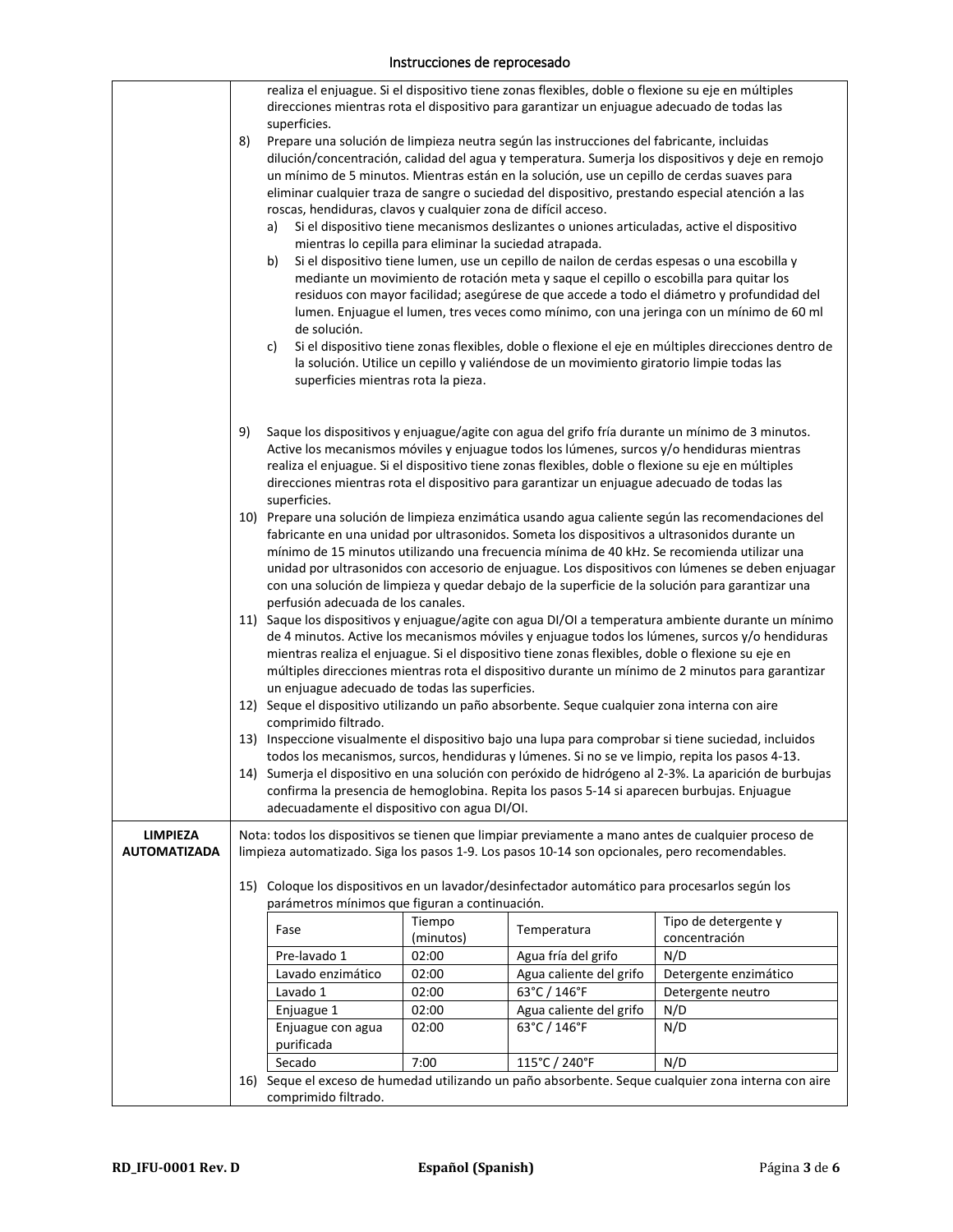## Instrucciones de reprocesado

|                                                             | 17) Inspeccione visualmente el dispositivo bajo una lupa para comprobar si tiene suciedad, incluidos<br>todos los mecanismos, surcos, hendiduras y lúmenes. Si no se ve limpio, repita los pasos 4-17.<br>18) Sumerja el dispositivo en una solución con peróxido de hidrógeno al 2-3%. La aparición de burbujas<br>confirma la presencia de hemoglobina. Repita los pasos 5-9, 15-18 si aparecen burbujas. Enjuague<br>adecuadamente el dispositivo con agua DI/OI.                                                                                                                                                                                                                                                                                                                                            |                                                                                        |                         |                      |                                                                                                                                                                                                             |
|-------------------------------------------------------------|-----------------------------------------------------------------------------------------------------------------------------------------------------------------------------------------------------------------------------------------------------------------------------------------------------------------------------------------------------------------------------------------------------------------------------------------------------------------------------------------------------------------------------------------------------------------------------------------------------------------------------------------------------------------------------------------------------------------------------------------------------------------------------------------------------------------|----------------------------------------------------------------------------------------|-------------------------|----------------------|-------------------------------------------------------------------------------------------------------------------------------------------------------------------------------------------------------------|
| <b>DESINFECCIÓN</b>                                         | Los dispositivos, finalmente, se tienen que esterilizar (véase § Esterilización).<br>$\bullet$<br>El instrumental de Avalign es compatible con los perfiles de tiempo-temperatura de<br>$\bullet$<br>lavadores/desinfectadores de desinfección térmica conforme a ISO 15883.                                                                                                                                                                                                                                                                                                                                                                                                                                                                                                                                    |                                                                                        |                         |                      |                                                                                                                                                                                                             |
| <b>INSPECCIÓN Y</b><br><b>PRUEBAS</b><br><b>FUNCIONALES</b> | Inspeccione visualmente los dispositivos para ver si tienen daños o están desgastados. El<br>$\bullet$<br>instrumental con piezas rotas, rajadas, descamadas o desgastadas o con superficies sin brillo no se<br>deben utilizar y se tienen que sustituir inmediatamente.<br>Compruebe que las partes cortantes del ensanchador están lisas, son continuas y están libres de<br>$\bullet$<br>gritas o descamaciones que puedan mermar su capacidad de corte.<br>Verifique las interfaces del dispositivo con el taladro eléctrico sin complicaciones.<br>$\bullet$                                                                                                                                                                                                                                              |                                                                                        |                         |                      |                                                                                                                                                                                                             |
| <b>EMPAQUETADO</b>                                          | El usuario final solo se debe usar materiales de empaquetado para esterilización autorizados por la<br>$\bullet$<br>FDA para empaquetar los dispositivos.<br>El usuario final debe consultar las normas ANSI/AAMI ST79 para obtener información adicional<br>$\bullet$<br>sobre la esterilización con vapor.<br>Paño de esterilización<br>Los estuches se tienen que envolver en un envoltorio para esterilización de grado médico<br>O<br>usando el método de doble empaquetado conforme a las normas AAMI o equivalente.<br>Contenedor de esterilización rígido<br>$\bullet$<br>Para más información sobre contenedores de esterilización rígidos, consulte las instrucciones<br>$\circ$<br>de uso correspondientes que suministra el fabricante del contenedor o contacte directamente<br>con el fabricante. |                                                                                        |                         |                      |                                                                                                                                                                                                             |
| <b>ESTERILIZACIÓN</b>                                       |                                                                                                                                                                                                                                                                                                                                                                                                                                                                                                                                                                                                                                                                                                                                                                                                                 | vapor de los dispositivos de Avalign:                                                  |                         |                      | Esterilización con vapor. Los siguientes ciclos son los ciclos mínimos necesarios para la esterilización con                                                                                                |
|                                                             |                                                                                                                                                                                                                                                                                                                                                                                                                                                                                                                                                                                                                                                                                                                                                                                                                 | Un único instrumento con doble envoltorio metido en un estuche:                        |                         |                      |                                                                                                                                                                                                             |
|                                                             |                                                                                                                                                                                                                                                                                                                                                                                                                                                                                                                                                                                                                                                                                                                                                                                                                 |                                                                                        | Tiempo de               |                      |                                                                                                                                                                                                             |
|                                                             | Tipo de ciclo<br>Prevacío                                                                                                                                                                                                                                                                                                                                                                                                                                                                                                                                                                                                                                                                                                                                                                                       | Temperatura<br>132°C (270°F)                                                           | exposición<br>4 minutos | <b>Impulsos</b><br>4 | Tiempo de secado<br>20 minutos                                                                                                                                                                              |
|                                                             |                                                                                                                                                                                                                                                                                                                                                                                                                                                                                                                                                                                                                                                                                                                                                                                                                 | Un único instrumento metido en un contenedor de esterilización rígido y en un estuche: |                         |                      |                                                                                                                                                                                                             |
|                                                             |                                                                                                                                                                                                                                                                                                                                                                                                                                                                                                                                                                                                                                                                                                                                                                                                                 |                                                                                        | Tiempo de               |                      |                                                                                                                                                                                                             |
|                                                             | Tipo de ciclo<br>Prevacío                                                                                                                                                                                                                                                                                                                                                                                                                                                                                                                                                                                                                                                                                                                                                                                       | Temperatura<br>132°C (270°F)                                                           | exposición<br>4 minutos | <b>Impulsos</b><br>4 | Tiempo de secado<br>30 minutos                                                                                                                                                                              |
|                                                             | $\bullet$<br>correctamente.                                                                                                                                                                                                                                                                                                                                                                                                                                                                                                                                                                                                                                                                                                                                                                                     |                                                                                        |                         |                      | Se deben seguir al pie de la letra las instrucciones de funcionamiento de la configuración de carga<br>máxima del fabricante del esterilizador. El esterilizador se tiene que instalar, mantener y calibrar |
|                                                             | Los parámetros de tiempo y temperatura necesarios para la esterilización varían en función<br>$\bullet$<br>del tipo de esterilizador, diseño del ciclo y material de empaquetado .Es muy importante validar los<br>parámetros del proceso con cada tipo de equipo de esterilización individual de cada centro y la<br>configuración de carga del producto.<br>Los dispositivos Avalign han sido validados bajo condiciones de laboratorio utilizando el método de<br>sobre-esterilización de indicador biológico (BI) para lograr un nivel de garantía de esterilidad (SAL) de                                                                                                                                                                                                                                  |                                                                                        |                         |                      |                                                                                                                                                                                                             |
|                                                             | 10 <sup>-6</sup> en un instrumento con doble envoltorio metido en un estuche o en un único instrumento<br>metido en el contenedor de esterilización rígido adecuado y en un estuche.<br>Solo se han validado para el uso los ciclos de esterilización con vapor y se ha demostrado que son<br>compatibles con el diseño del dispositivo. Una unidad hospitalaria puede utilizar ciclos de<br>esterilización con vapor diferentes al ciclo recomendado siempre que la unidad haya validado<br>adecuadamente el ciclo para garantizar la penetración adecuada de vapor y el contacto con los<br>dispositivos para su esterilización. Nota: los contenedores de esterilización rígidos no se pueden usar<br>en ciclos de vapor por gravedad.                                                                       |                                                                                        |                         |                      |                                                                                                                                                                                                             |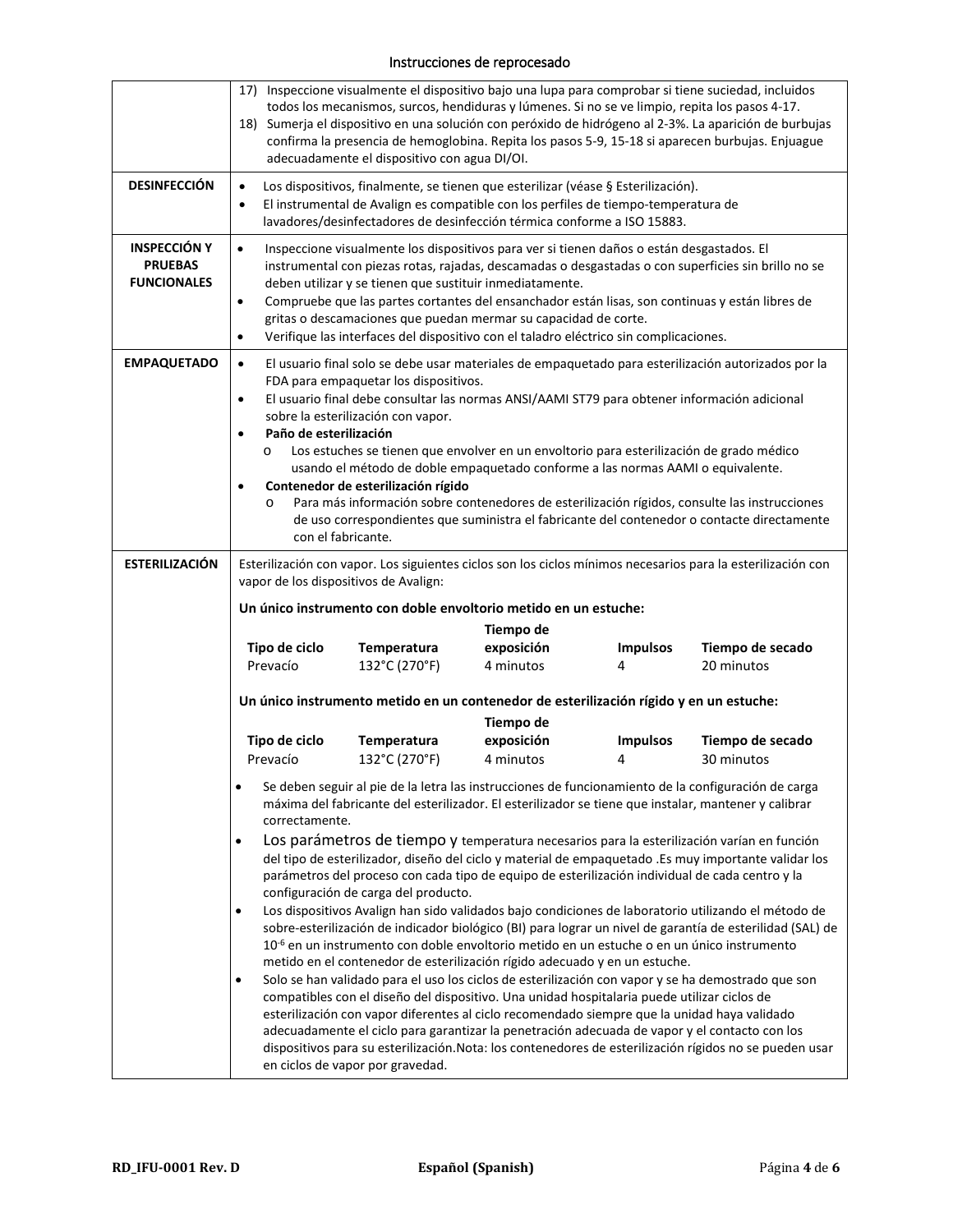| <b>ALMACENAMIEN</b><br>TO | Tras la esterilización, el instrumental debe permanecer en el envoltorio de esterilización y<br>٠<br>almacenarse en un armario limpio y seco o en un estuche de almacenamiento.<br>Se debe tener cuidado al manipular los dispositivos para evitar dañar la barrera estéril.<br>٠                                                                                                                                                                                                          |                                                                                                                                                                                          |  |  |
|---------------------------|--------------------------------------------------------------------------------------------------------------------------------------------------------------------------------------------------------------------------------------------------------------------------------------------------------------------------------------------------------------------------------------------------------------------------------------------------------------------------------------------|------------------------------------------------------------------------------------------------------------------------------------------------------------------------------------------|--|--|
| <b>MANTENIMIENT</b><br>O  | Deseche los dispositivos dañados, desgastados o que no funcionen bien.<br>$\bullet$<br>Los cabezales de ensanchadores no se pueden re-afilar.<br>$\bullet$                                                                                                                                                                                                                                                                                                                                 |                                                                                                                                                                                          |  |  |
| <b>GARANTÍA</b>           | Todos los productos tienen la garantía de estar libres de defectos de material y mano de obra en el<br>٠<br>momento de su envío.<br>El instrumental de Avalign es reutilizable y cumple con las normas AAMI sobre esterilización. Todos<br>٠<br>nuestros productos están diseñados para que cumplan con los estándares de calidad más exigentes.<br>No nos hacemos responsables de fallos de productos que hayan sido modificados de cualquier<br>forma con respecto a su diseño original. |                                                                                                                                                                                          |  |  |
| <b>CONTACTO</b>           | Fabricado por:<br>$\mathsf{c}_{\mathsf{c}}$<br><b>Avalign Technologies</b><br>8727 Clinton Park Drive<br>Fort Wayne, IN 46825<br>1-877-289-1096<br>www.avalign.com<br>product.questions@avalign.com<br>EC<br><b>REP</b><br>Representante autorizado:<br><b>Avalign German Specialty</b><br><b>Instruments Division</b><br>78 532 Tuttlingen, Unter Buchsteig 3<br>Alemania Teléfono: +49 7462 200 40<br>0                                                                                  | Distribuido en EE. UU. por:<br>Synthes USA, LLC<br>1101 Synthes Avenue<br>Monument, CO 80132<br>Distribuido en la UE por:<br>Synthes GMBH<br>Eimattstrasse 3<br>4436 - Oberdorf<br>Suiza |  |  |